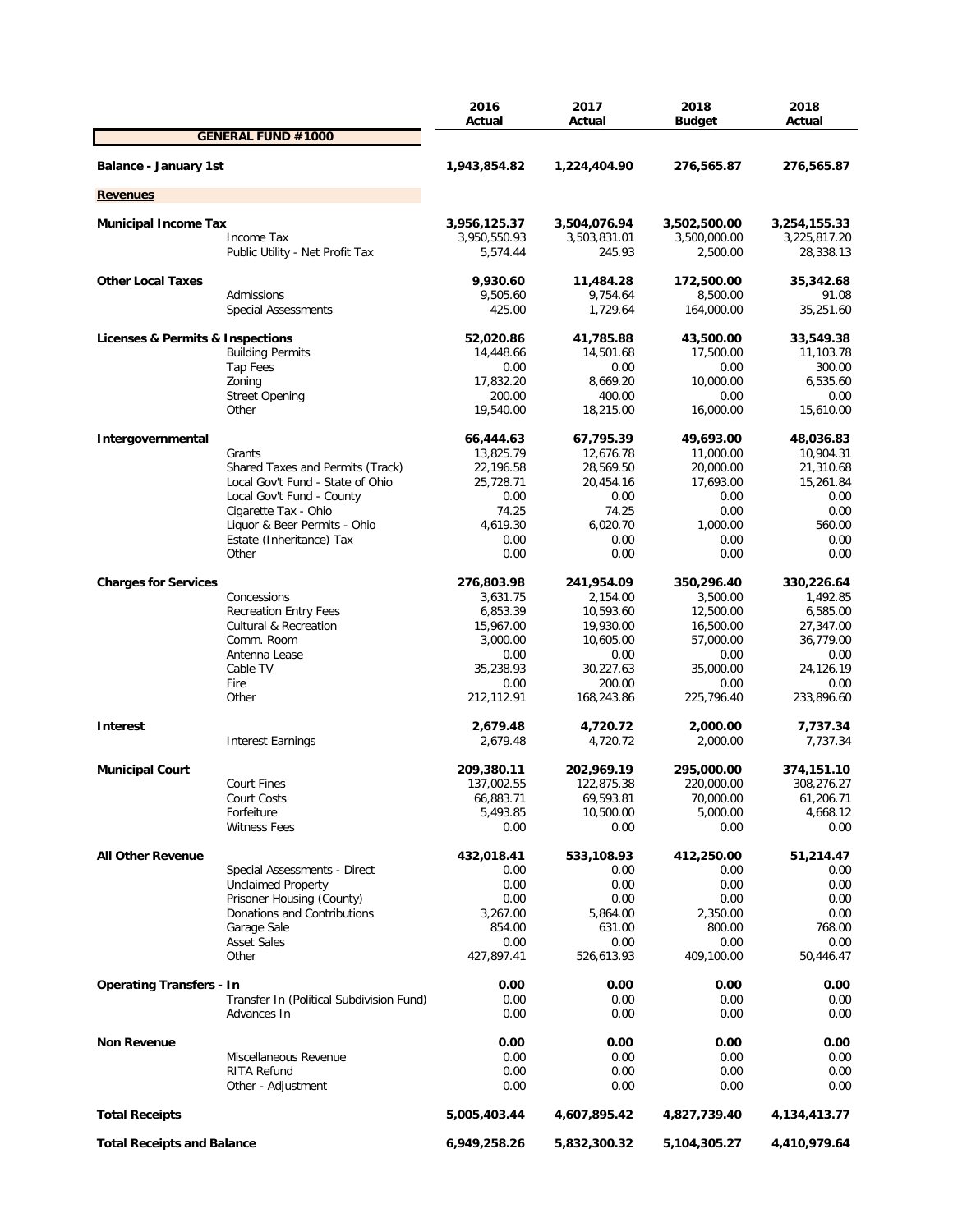|                                        |                                                                                                                  | 2016<br>Actual                                                                        | 2017<br>Actual                                                                      | 2018<br><b>Budget</b>                                                               | 2018<br>Actual                                                                        |
|----------------------------------------|------------------------------------------------------------------------------------------------------------------|---------------------------------------------------------------------------------------|-------------------------------------------------------------------------------------|-------------------------------------------------------------------------------------|---------------------------------------------------------------------------------------|
| <b>GENERAL FUND (continued)</b>        |                                                                                                                  |                                                                                       |                                                                                     |                                                                                     |                                                                                       |
| <b>Expenditures</b>                    |                                                                                                                  |                                                                                       |                                                                                     |                                                                                     |                                                                                       |
| Police                                 | Personal Services & Benefits<br>Other Operations & Maintenance<br>Capital Outlay                                 | 2,121,147.11<br>1,920,254.25<br>200,892.86<br>0.00                                    | 2,031,420.07<br>1,757,734.81<br>273,685.26<br>0.00                                  | 1,703,483.50<br>1,542,383.50<br>161,100.00<br>0.00                                  | 1,471,418.51<br>1,369,980.10<br>101,438.41<br>0.00                                    |
| <b>Fire</b>                            | Other Operations & Maintenance                                                                                   | 535,910.04<br>535,910.04                                                              | 546,628.24<br>546,628.24                                                            | 557,347.38<br>557,347.38                                                            | 513,347.00<br>513,347.00                                                              |
| Health                                 | Personal Services & Benefits                                                                                     | 8,941.52<br>0.00                                                                      | 9,397.72<br>0.00                                                                    | 9,000.00<br>0.00                                                                    | 9,397.72<br>0.00                                                                      |
|                                        | Other Operations & Maintenance                                                                                   | 8,941.52                                                                              | 9,397.72                                                                            | 9,000.00                                                                            | 9,397.72                                                                              |
| <b>Recreation &amp; Community Life</b> | Personal Services & Benefits<br>Other Operations & Maintenance<br>Capital Outlay                                 | 224,587.12<br>120,212.98<br>104,374.14                                                | 223,767.12<br>123,233.22<br>100,533.90                                              | 204,958.50<br>132,908.50<br>72,050.00                                               | 169,726.68<br>100,923.29<br>68,803.39                                                 |
| <b>Housing and Building</b>            | Personal Services & Benefits<br>Other Operations & Maintenance                                                   | 58,309.16<br>25,875.00<br>32,434.16                                                   | 52,516.82<br>26,020.49<br>26,496.33                                                 | 45,078.00<br>17,478.00<br>27,600.00                                                 | 37,615.35<br>20,697.91<br>16,917.44                                                   |
| Engineering                            | Personal Services & Benefits<br>Other Operations & Maintenance                                                   | 21,468.05<br>21,468.05<br>0.00                                                        | 23,457.49<br>23,457.49<br>0.00                                                      | 23,855.25<br>23,855.25<br>0.00                                                      | 19,028.40<br>19,028.40<br>0.00                                                        |
| <b>Basic Utility</b>                   | Electricity<br>Natural Gas<br>Water & Sewage<br>Sewer Fees - Residential<br>Refuse<br>Telephone & Communications | 282,539.08<br>80,469.27<br>20,990.95<br>1,520.18<br>690.00<br>141,548.17<br>37,320.51 | 293,086.71<br>66,799.66<br>21,555.67<br>2,788.53<br>0.00<br>150,392.69<br>51,550.16 | 282,500.00<br>70,000.00<br>22,000.00<br>3,000.00<br>0.00<br>150,000.00<br>37,500.00 | 264,661.07<br>69,706.41<br>18,158.33<br>3,695.82<br>843.05<br>128,284.99<br>43,972.47 |
| <b>Service</b>                         | Personal Services & Benefits<br>Other Operations & Maintenance                                                   | 246,346.94<br>140,180.50<br>106,166.44                                                | 262,371.26<br>104,414.83<br>157,956.43                                              | 259,696.00<br>177,696.00<br>82,000.00                                               | 145,206.41<br>76,855.09<br>68,351.32                                                  |
| Mayor                                  | Personal Services & Benefits<br>Other Operations & Maintenance                                                   | 99,170.21<br>94,949.84<br>4,220.37                                                    | 89,824.85<br>88,376.81<br>1,448.04                                                  | 95,254.93<br>92,754.93<br>2,500.00                                                  | 69,698.34<br>68,614.36<br>1,083.98                                                    |
| Council                                | Personal Services & Benefits<br>Other Operations & Maintenance                                                   | 77,052.92<br>77,052.92<br>0.00                                                        | 76,503.58<br>76,503.58<br>0.00                                                      | 77,270.62<br>77,270.62<br>0.00                                                      | 61,227.80<br>61,227.80<br>0.00                                                        |
| <b>Municipal Court</b>                 | Personal Services & Benefits<br>Other Operations & Maintenance                                                   | 123,432.90<br>120,545.44<br>2,887.46                                                  | 122,358.98<br>118,644.17<br>3,714.81                                                | 124,204.14<br>122,504.14<br>1,700.00                                                | 97,600.33<br>93,451.34<br>4,148.99                                                    |
| <b>Clerk Treasurer</b>                 | Personal Services & Benefits<br>Other Operations & Maintenance                                                   | 0.00                                                                                  | 0.00                                                                                | 0.00                                                                                | 0.00                                                                                  |
| <b>Planning Commission</b>             | Personal Services & Benefits                                                                                     | 2,083.90<br>2,083.90                                                                  | 2,370.85<br>2,370.85                                                                | 2,232.01<br>2,232.01                                                                | 2,001.74<br>2,001.74                                                                  |
| <b>Zoning Commission</b>               | Personal Services & Benefits<br>Other Operations & Maintenance                                                   | 3,062.19<br>3,062.19<br>0.00                                                          | 3,085.07<br>3,085.07<br>0.00                                                        | 3,661.68<br>3,661.68<br>0.00                                                        | 2,536.53<br>2,536.53<br>0.00                                                          |
| Law                                    | Personal Services & Benefits<br>Other Operations & Maintenance                                                   | 140,349.02<br>65,356.03<br>74,992.99                                                  | 78,156.80<br>60,000.00<br>18,156.80                                                 | 75,000.00<br>0.00<br>75,000.00                                                      | 60,828.68<br>50,452.59<br>10,376.09                                                   |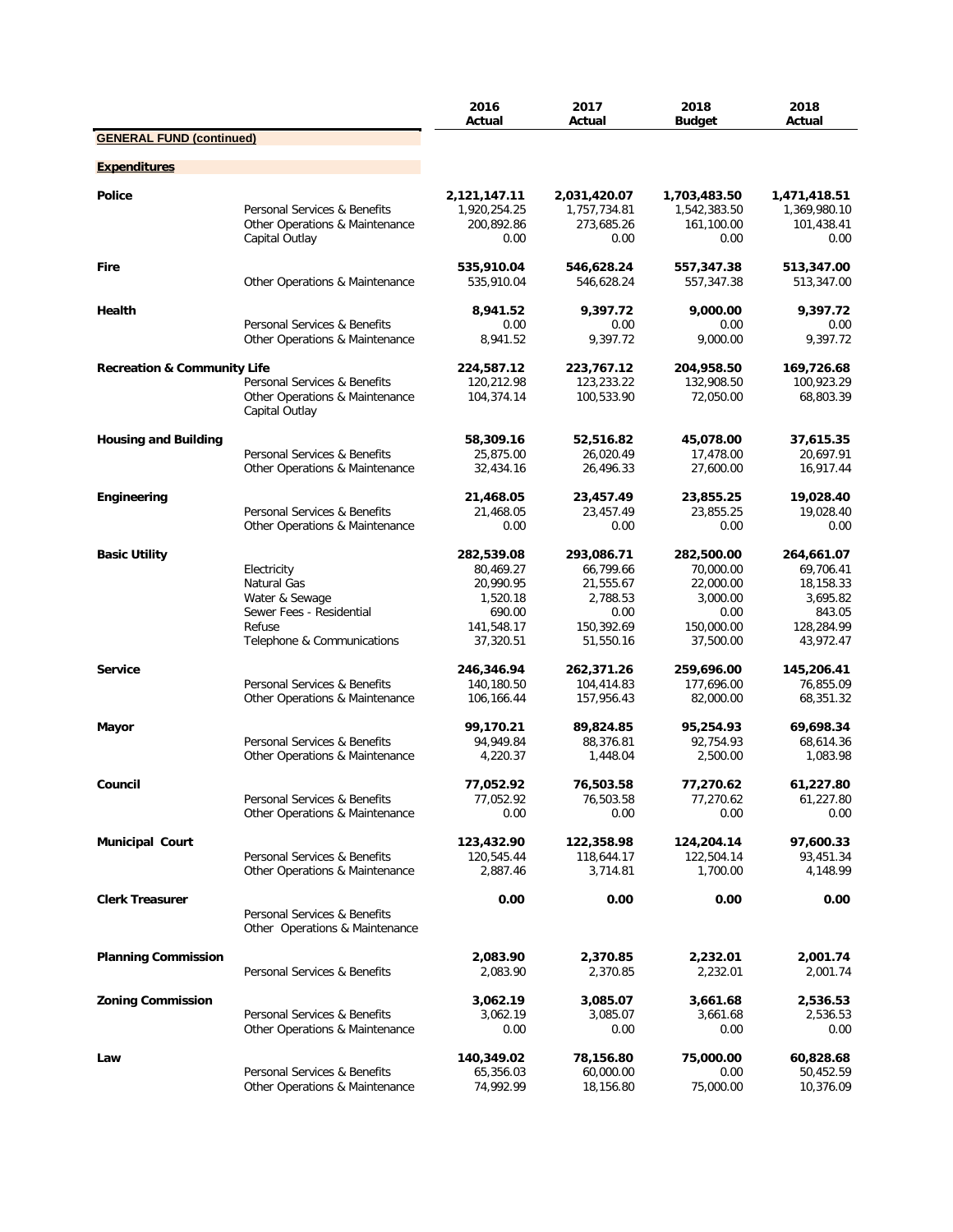|                                   |                                                  | 2016<br>Actual | 2017<br>Actual | 2018<br><b>Budget</b> | 2018<br>Actual |
|-----------------------------------|--------------------------------------------------|----------------|----------------|-----------------------|----------------|
| <b>GENERAL FUND (continued)</b>   |                                                  |                |                |                       |                |
| Income tax                        |                                                  | 252,356.45     | 75,806.66      | 33,600.00             | 73,389.45      |
|                                   | Personal Services & Benefits                     |                |                |                       |                |
|                                   | Other Operations & Maintenance                   | 252,356.45     | 75,806.66      | 33,600.00             | 73,389.45      |
| <b>General Office</b>             |                                                  | 599,096.75     | 576,468.56     | 519,296.00            | 422,956.72     |
|                                   | Personal Services & Benefits                     | 332,470.18     | 302,892.66     | 276,500.00            | 198,493.66     |
|                                   | Other Operations & Maintenance                   | 262,330.57     | 269,705.90     | 238,296.00            | 222,069.06     |
|                                   | <b>UAN Fees</b>                                  | 4,296.00       | 3,870.00       | 4,500.00              | 2,394.00       |
|                                   | Capital Outlay                                   | 0.00           | 0.00           | 0.00                  | 0.00           |
| <b>Total General Government</b>   |                                                  | 1,296,604.34   | 1,024,575.35   | 930,519.38            | 790,239.59     |
| Non-Departmental                  |                                                  | 929,000.00     | 1,089,000.00   | 1,065,200.00          | 725,200.00     |
|                                   | Transfers                                        | 929,000.00     | 1,089,000.00   | 1,065,200.00          | 725,200.00     |
|                                   | Advances Out                                     | 0.00           | 0.00           | 0.00                  | 0.00           |
|                                   | Other Operations & Maintenance                   | 0.00           | 0.00           | 0.00                  | 0.00           |
| <b>Total Disbursements</b>        |                                                  | 5,724,853.36   | 5,556,220.78   | 5,081,638.01          | 4,145,840.73   |
| Adjustments                       |                                                  | 0.00           | 486.33         | 0.00                  | 0.00           |
| <b>Cash Balance</b>               |                                                  | 1,224,404.90   | 276,565.87     | 22,667.26             | 265,138.91     |
| <b>Less: Encumbrances</b>         |                                                  | 48,988.00      | 5,495.34       | 0.00                  | 215,022.97     |
| <b>Unencumbered Balance</b>       |                                                  | 1,175,416.90   | 271,070.53     | 22,667.26             | 50,115.94      |
|                                   | SCMR Fund #2011                                  |                |                |                       |                |
| <b>Balance - January 1st</b>      |                                                  | 128,561.33     | 100,087.01     | 24,019.26             | 24,019.26      |
| <b>Revenues</b>                   |                                                  | 829,566.24     | 680,244.50     | 663,000.00            | 644,851.47     |
|                                   | Gasoline Excise Tax                              | 112,069.70     | 115,022.25     | 110,000.00            | 94,724.69      |
|                                   | State Motor Vehicle License Tax                  | 55,503.79      | 64,045.30      | 53,000.00             | 49,032.53      |
|                                   | Interest                                         | 0.00           | 0.00           | 0.00                  | 0.00           |
|                                   | Other                                            | 1,992.75       | 1,176.95       | 0.00                  | 1,094.25       |
|                                   | Advances In                                      | 0.00           | 0.00           | 0.00                  | 0.00           |
|                                   | Transfers-In                                     | 660,000.00     | 500,000.00     | 500,000.00            | 500,000.00     |
| <b>Total Receipts and Balance</b> |                                                  | 958,127.57     | 780,331.51     | 687,019.26            | 668,870.73     |
| <b>Expenditures</b>               |                                                  | 858,040.56     | 756,312.25     | 654,187.50            | 608,489.94     |
|                                   | Personal Services & Benefits                     | 600,881.35     | 554,627.08     | 468,587.50            | 463,498.26     |
|                                   | Other Operations & Maintenance<br>Capital Outlay | 257,159.21     | 201,685.17     | 185,600.00            | 144,991.68     |
| <b>Total Disbursements</b>        |                                                  | 858,040.56     | 756,312.25     | 654,187.50            | 608,489.94     |
| <b>Adjustments</b>                |                                                  | 0.00           | 0.00           | 0.00                  | 0.00           |
| <b>Cash Balance</b>               |                                                  | 100,087.01     | 24,019.26      | 32,831.76             | 60,380.79      |
| <b>Less: Encumbrances</b>         |                                                  | 4,867.90       | 0.00           | 0.00                  | 35,949.41      |
| <b>Unencumbered Balance</b>       |                                                  | 95,219.11      | 24,019.26      | 32,831.76             | 24,431.38      |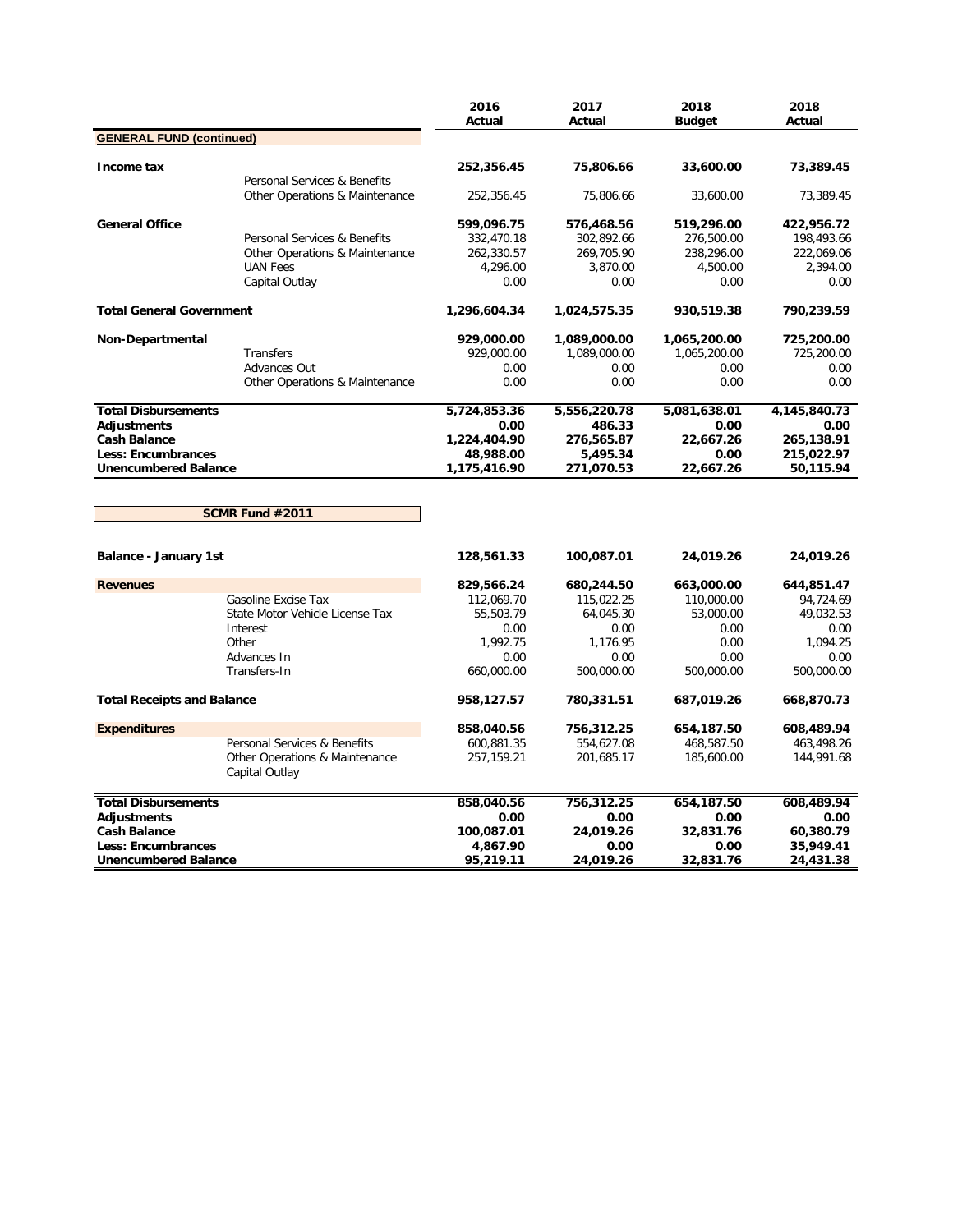|                                                          |                                                                                  | 2016<br>Actual    | 2017<br>Actual    | 2018<br><b>Budget</b> | 2018<br>Actual    |
|----------------------------------------------------------|----------------------------------------------------------------------------------|-------------------|-------------------|-----------------------|-------------------|
| State Highway Fund #2021                                 |                                                                                  |                   |                   |                       |                   |
|                                                          |                                                                                  |                   |                   |                       |                   |
| Balance - January 1st                                    |                                                                                  | 3,807.60          | 20,420.32         | 30,536.65             | 30,536.65         |
| <b>Revenues</b>                                          |                                                                                  | 16,612.72         | 10,116.33         | 14,000.00             | 9,201.13          |
|                                                          | Gasoline Excise Tax                                                              | 9,086.76          | 5,659.65          | 8,000.00              | 7,000.52          |
|                                                          | State Motor Vehicle License Tax                                                  | 7,525.96          | 4,456.68          | 6,000.00              | 2,200.61          |
|                                                          | Interest<br>Other                                                                | 0.00<br>0.00      | 0.00<br>0.00      | 0.00<br>0.00          | 0.00<br>0.00      |
|                                                          |                                                                                  |                   |                   |                       |                   |
| <b>Total Receipts and Balance</b>                        |                                                                                  | 20,420.32         | 30,536.65         | 44,536.65             | 39,737.78         |
| <b>Expenditures</b>                                      |                                                                                  | 0.00              | 0.00              | 15,000.00             | 0.00              |
|                                                          | Personal Services & Benefits<br>Other Operations & Maintenance<br>Capital Outlay | 0.00              | 0.00              | 15,000.00             | 0.00              |
| <b>Total Disbursements</b>                               |                                                                                  | 0.00              | 0.00              | 15,000.00             | 0.00              |
| <b>Adjustments</b>                                       |                                                                                  |                   |                   |                       |                   |
| <b>Cash Balance</b>                                      |                                                                                  | 20,420.32         | 30,536.65         | 29,536.65             | 39,737.78         |
| <b>Less: Encumbrances</b><br><b>Unencumbered Balance</b> |                                                                                  | 0.00<br>20,420.32 | 0.00              | 0.00<br>29,536.65     | 0.00<br>39,737.78 |
|                                                          |                                                                                  |                   | 30,536.65         |                       |                   |
|                                                          |                                                                                  |                   |                   |                       |                   |
| Law Enforcement Trust Fund #2091                         |                                                                                  |                   |                   |                       |                   |
| <b>Balance - January 1st</b>                             |                                                                                  | 2,139.98          | 2,741.05          | 19,072.51             | 19,072.51         |
|                                                          |                                                                                  |                   |                   |                       |                   |
| <b>Revenues</b>                                          |                                                                                  | 5,385.81          | 20,103.10         | 9,000.00              | 4,802.37          |
|                                                          | Fines                                                                            | 1,922.00          | 1,910.00          | 4,000.00              | 1,651.37          |
|                                                          | Grant<br>Other                                                                   | 0.00              | 0.00<br>18,193.10 | 0.00                  | 0.00              |
|                                                          | Transfers In                                                                     | 3,463.81<br>0.00  | 0.00              | 5,000.00<br>0.00      | 3,151.00<br>0.00  |
| <b>Total Receipts and Balance</b>                        |                                                                                  | 7,525.79          | 22,844.15         | 28,072.51             | 23,874.88         |
| <b>Expenditures</b>                                      |                                                                                  | 4,784.74          | 3,771.64          | 4,000.00              | 2,379.62          |
|                                                          | Personal Services & Benefits                                                     | 0.00              | 0.00              | 0.00                  | 0.00              |
|                                                          | Other Operations & Maintenance                                                   | 4,784.74          | 3,771.64          | 4,000.00              | 2,379.62          |
|                                                          | Capital Outlay                                                                   | 0.00              | 0.00              | 0.00                  | 0.00              |
| <b>Total Disbursements</b>                               |                                                                                  | 4,784.74          | 3,771.64          | 4,000.00              | 2,379.62          |
| <b>Adjustments</b>                                       |                                                                                  | 0.00              | 0.00              | 0.00                  | 0.00              |
| <b>Cash Balance</b>                                      |                                                                                  | 2,741.05          | 19,072.51         | 24,072.51             | 21,495.26         |
| <b>Less: Encumbrances</b>                                |                                                                                  | 0.00              | 0.00              | 0.00                  | 1,107.03          |
| <b>Unencumbered Balance</b>                              |                                                                                  | 2,741.05          | 19,072.51         | 24,072.51             | 20,388.23         |
|                                                          |                                                                                  |                   |                   |                       |                   |
|                                                          | Motor Vehicle License Tax #2101                                                  |                   |                   |                       |                   |
| <b>Balance - January 1st</b>                             |                                                                                  | 168,457.72        | 194,331.43        | 216,157.04            | 216,157.04        |
| <b>Revenues</b>                                          |                                                                                  | 25,873.71         | 21,825.61         | 25,000.00             | 20,445.94         |
|                                                          | State Motor Vehicle License Tax                                                  | 25,873.71         | 21,825.61         | 25,000.00             | 20,445.94         |
|                                                          | Interest                                                                         | 0.00              | 0.00              | 0.00                  | 0.00              |
| <b>Total Receipts and Balance</b>                        |                                                                                  | 194,331.43        | 216,157.04        | 241,157.04            | 236,602.98        |
| <b>Expenditures</b>                                      |                                                                                  | 0.00              | 0.00              | 0.00                  | 0.00              |
|                                                          | Other Operations & Maintenance                                                   | 0.00              | 0.00              | 0.00                  | 0.00              |
|                                                          | Capital Outlay                                                                   | 0.00              | 0.00              | 0.00                  | 0.00              |
| <b>Total Disbursements</b>                               |                                                                                  | 0.00              | 0.00              | 0.00                  | 0.00              |
| <b>Adjustments</b><br><b>Cash Balance</b>                |                                                                                  | 194,331.43        | 216,157.04        | 241,157.04            | 236,602.98        |
| Less: Encumbrances                                       |                                                                                  | 0.00              | 0.00              | 0.00                  | 0.00              |
| <b>Unencumbered Balance</b>                              |                                                                                  | 194,331.43        | 216,157.04        | 241,157.04            | 236,602.98        |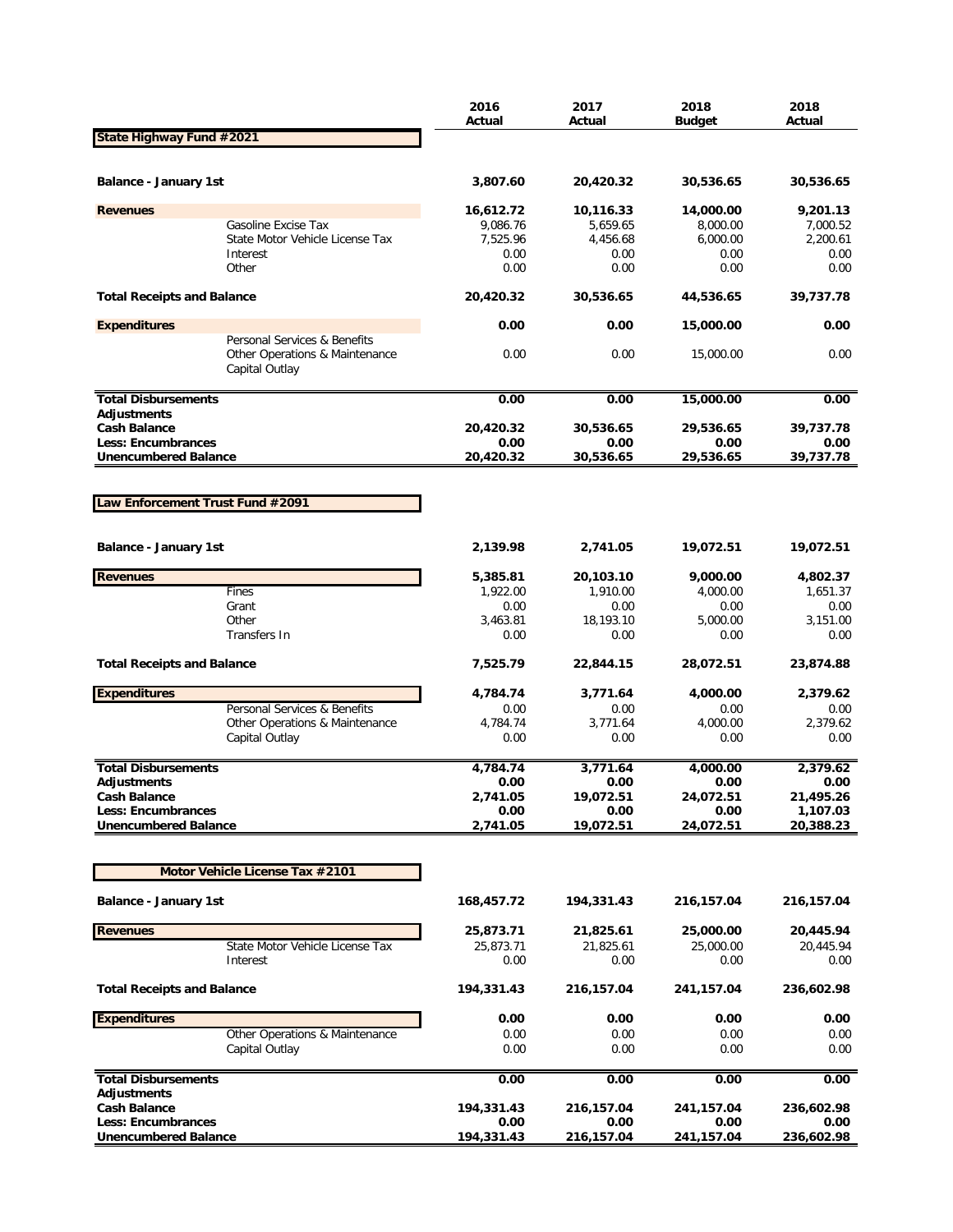|                                                            | 2016<br>Actual    | 2017<br>Actual    | 2018<br><b>Budget</b> | 2018<br>Actual    |
|------------------------------------------------------------|-------------------|-------------------|-----------------------|-------------------|
| Police Pension Fund #2131                                  |                   |                   |                       |                   |
| Balance - January 1st                                      | 19,160.12         | 19,646.94         | 6,353.97              | 6,353.97          |
|                                                            |                   |                   |                       |                   |
| <b>Revenues</b>                                            | 188,137.37        | 161,553.03        | 160,000.00            | 161,211.69        |
| Real Estate & Public Utility<br>Tangible Personal Property | 34,936.91<br>0.00 | 38,394.80<br>0.00 | 45,000.00<br>0.00     | 43,054.23<br>0.00 |
| Homestead                                                  | 3,200.46          | 3,158.23          | 0.00                  | 3,157.46          |
| Rollback                                                   | 0.00              | 0.00              | 0.00                  | 0.00              |
| CAT Tax                                                    | 0.00              | 0.00              | 0.00                  | 0.00              |
| Other - State Shared Taxes & Permit                        | 0.00              | 0.00              | 0.00                  | 0.00              |
| Transfer in                                                | 150,000.00        | 120,000.00        | 115,000.00            | 115,000.00        |
| <b>Total Receipts and Balance</b>                          | 207,297.49        | 181,199.97        | 166,353.97            | 167,565.66        |
| <b>Expenditures</b>                                        | 187,650.55        | 174,846.00        | 160,967.50            | 141,260.13        |
| <b>Employers Share</b>                                     | 187,114.80        | 174,288.75        | 159,967.50            | 140,677.20        |
| County fees                                                | 535.75            | 557.25            | 1,000.00              | 582.93            |
| <b>Total Disbursements</b>                                 | 187,650.55        | 174,846.00        | 160,967.50            | 141,260.13        |
| <b>Adjustments</b><br><b>Cash Balance</b>                  | 19,646.94         | 6,353.97          | 5,386.47              | 26,305.53         |
| Less: Encumbrances                                         | 0.00              | 0.00              | 0.00                  | 0.00              |
| <b>Unencumbered Balance</b>                                | 19,646.94         | 6,353.97          | 5,386.47              | 26,305.53         |
| Water Meter & Repair Fund #2901<br>Balance - January 1st   | 1,017.19          | 1,569.83          | 347.95                | 347.95            |
| <b>Revenues</b>                                            | 9,400.00          | 9,150.00          | 10,200.00             | 10,350.00         |
| <b>Tap Fees</b>                                            | 400.00            | 150.00            | 0.00                  | 150.00            |
| Interest                                                   |                   |                   |                       |                   |
| Transfer (General Fund)                                    | 9,000.00          | 9,000.00          | 10,200.00             | 10,200.00         |
| <b>Total Receipts and Balance</b>                          | 10,417.19         | 10,719.83         | 10,547.95             | 10,697.95         |
| <b>Expenditures</b>                                        | 8,847.36          | 10,371.88         | 10,371.88             | 10,371.88         |
| Other Operations & Maintenance                             | 8,847.36          | 10,371.88         | 10,371.88             | 10,371.88         |
| <b>Total Disbursements</b>                                 | 8,847.36          | 10,371.88         | 10,371.88             | 10,371.88         |
| <b>Adjustments</b>                                         | 0.00              | 0.00              | 0.00                  | 0.00              |
| <b>Cash Balance</b>                                        | 1,569.83          | 347.95            | 176.07                | 326.07            |
| Less: Encumbrances                                         | 0.00              | 0.00              | 0.00                  | 0.00              |
| <b>Unencumbered Balance</b>                                | 1,569.83          | 347.95            | 176.07                | 326.07            |
| FEMA #2902                                                 |                   |                   |                       |                   |
|                                                            |                   |                   |                       |                   |
| <b>Balance - January 1st</b>                               | 0.00              | 0.00              | 0.00                  | 0.00              |
| <b>Revenues</b>                                            | 0.00              | 0.00              | 0.00                  | 0.00              |
| Donations and Contributions                                | 0.00              | 0.00              | 0.00                  | 0.00              |
| Transfer (General Fund)                                    | 0.00              | 0.00              | 0.00                  | 0.00              |
| <b>Total Receipts and Balance</b>                          | 0.00              | 0.00              | 0.00                  | 0.00              |
|                                                            |                   |                   |                       |                   |
| <b>Expenditures</b>                                        | 0.00              | 0.00              | 0.00                  | 0.00              |
| Personal Services & Benefits                               | 0.00              | 0.00              | 0.00                  | 0.00              |
| Other Operations & Maintenance<br>Capital Outlay           | 0.00<br>0.00      | 0.00<br>0.00      | 0.00<br>0.00          | 0.00<br>0.00      |
|                                                            |                   |                   |                       |                   |
| <b>Total Disbursements</b>                                 | 0.00              | 0.00              | 0.00                  | 0.00              |
| <b>Cash Balance</b>                                        | 0.00              | 0.00              | 0.00                  | 0.00              |
| Less: Encumbrances                                         | 0.00              | 0.00              | 0.00                  | 0.00              |
| <b>Unencumbered Balance</b>                                | 0.00              | 0.00              | 0.00                  | 0.00              |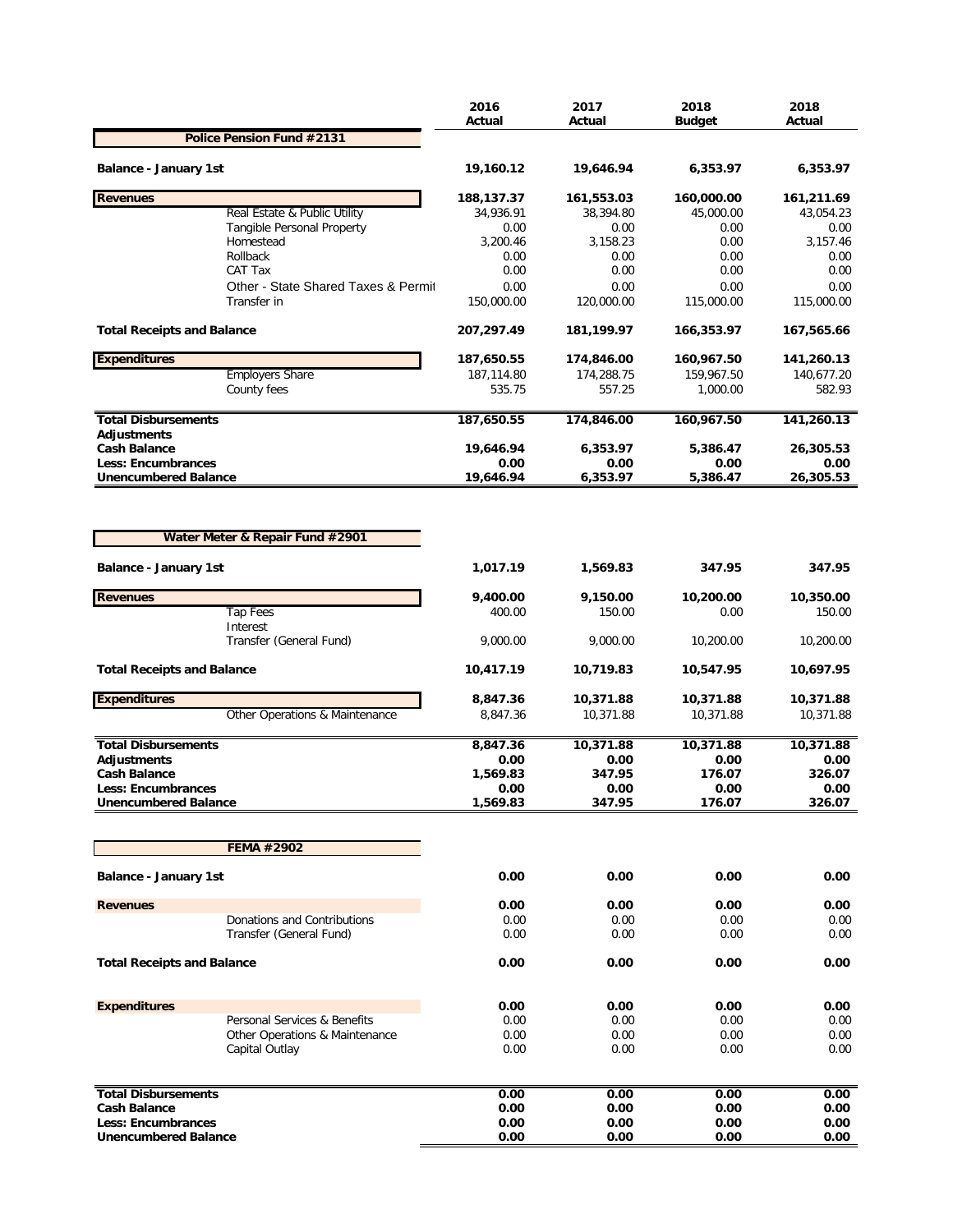| Mayor's Court Computer #2903<br><b>Balance - January 1st</b><br>17,800.68<br>21,882.68<br>25,126.31<br>25,126.31<br><b>Revenues</b><br>6,030.00<br>5,490.00<br>6,000.00<br>4,455.00<br><b>Court Fines</b><br>6,030.00<br>5,490.00<br>6,000.00<br>4,455.00<br><b>Total Receipts and Balance</b><br>23,830.68<br>27,372.68<br>31,126.31<br>29,581.31<br><b>Expenditures</b><br>1,948.00<br>2,246.37<br>3,000.00<br>2,026.00<br>Other Operations & Maintenance<br>0.00<br>0.00<br>0.00<br>0.00<br>1,948.00<br>2,246.37<br>3,000.00<br>2,026.00<br>Capital Outlay<br><b>Total Disbursements</b><br>1,948.00<br>3,000.00<br>2,246.37<br>2,026.00<br>0.00<br>Adjustments<br>0.00<br>0.00<br>0.00<br><b>Cash Balance</b><br>21,882.68<br>25,126.31<br>27,555.31<br>28,126.31<br><b>Less: Encumbrances</b><br>0.00<br>0.00<br>0.00<br>0.00<br><b>Unencumbered Balance</b><br>21,882.68<br>25,126.31<br>28,126.31<br>27,555.31<br><b>Special Bond Retirement #3101</b><br><b>Balance - January 1st</b><br>6,574.25<br>1,050.42<br>15,555.48<br>6,574.25<br><b>Revenues</b><br>1,710,000.00<br>70,000.00<br>1,349,828.00<br>1,772,654.00<br><b>Special Assessments</b><br>0.00<br>0.00<br>0.00<br>0.00<br><b>Bond/Note Proceeds</b><br>1,179,828.00<br>1,722,654.00<br>1,640,000.00<br>0.00<br>170,000.00<br>50,000.00<br>70,000.00<br>70,000.00<br>Transfer In - Capital<br>0.00<br>Interest<br>0.00<br>0.00<br>0.00<br><b>Total Receipts and Balance</b><br>1,350,878.42<br>1,788,209.48<br>1,716,574.25<br>76,574.25<br><b>Expenditures</b><br>1,335,322.94<br>1,781,635.23<br>1,714,765.00<br>40,562.46<br>Principal<br>1,309,702.80<br>1,738,594.18<br>1,677,405.00<br>40,562.46<br>Interest<br>25,620.14<br>43,041.05<br>37,360.00<br>0.00<br>0.00<br>Other<br>0.00<br>0.00<br>0.00<br>County fees<br>0.00<br>0.00<br>0.00<br>0.00<br><b>Total Disbursements</b><br>1,335,322.94<br>1,781,635.23<br>1,714,765.00<br>40,562.46<br>Adjustments<br>0.00<br>0.00<br>0.00<br>0.00<br>15,555.48<br>6,574.25<br>1,809.25<br>36,011.79<br><b>Cash Balance</b><br><b>Less: Encumbrances</b><br>0.00<br>0.00<br>0.00<br>0.00<br>15,555.48<br>6,574.25<br><b>Unencumbered Balance</b><br>1,809.25<br>36,011.79<br><b>Bond Construction Fund #4101</b><br>0.00<br>0.00<br>Balance - January 1st<br>0.00<br>0.00<br><b>Revenues</b><br>0.00<br>0.00<br>0.00<br>0.00<br>Transfers - in<br>0.00<br>0.00<br>0.00<br>0.00<br>0.00<br>Other<br>0.00<br>0.00<br>0.00<br><b>Total Receipts and Balance</b><br>0.00<br>0.00<br>0.00<br>0.00<br><b>Expenditures</b><br>0.00<br>0.00<br>0.00<br>0.00<br>Other Operations & Maintenance<br>0.00<br>0.00<br>0.00<br>0.00<br>0.00<br>0.00<br>0.00<br><b>Total Disbursements</b><br>0.00<br>Adjustments<br><b>Cash Balance</b><br>0.00<br>0.00<br>0.00<br>0.00<br>0.00<br><b>Less: Encumbrances</b><br>0.00<br>0.00<br>0.00<br><b>Unencumbered Balance</b><br>0.00<br>0.00<br>0.00<br>0.00 | 2016<br>Actual | 2017<br>Actual | 2018<br><b>Budget</b> | 2018<br>Actual |
|-------------------------------------------------------------------------------------------------------------------------------------------------------------------------------------------------------------------------------------------------------------------------------------------------------------------------------------------------------------------------------------------------------------------------------------------------------------------------------------------------------------------------------------------------------------------------------------------------------------------------------------------------------------------------------------------------------------------------------------------------------------------------------------------------------------------------------------------------------------------------------------------------------------------------------------------------------------------------------------------------------------------------------------------------------------------------------------------------------------------------------------------------------------------------------------------------------------------------------------------------------------------------------------------------------------------------------------------------------------------------------------------------------------------------------------------------------------------------------------------------------------------------------------------------------------------------------------------------------------------------------------------------------------------------------------------------------------------------------------------------------------------------------------------------------------------------------------------------------------------------------------------------------------------------------------------------------------------------------------------------------------------------------------------------------------------------------------------------------------------------------------------------------------------------------------------------------------------------------------------------------------------------------------------------------------------------------------------------------------------------------------------------------------------------------------------------------------------------------------------------------------------------------------------------------------------------------------------------------------------------------------------------------------------------------------------------------------------------------------------------------------------------------------------------------------------------------------------------------------------------------------------------------------|----------------|----------------|-----------------------|----------------|
|                                                                                                                                                                                                                                                                                                                                                                                                                                                                                                                                                                                                                                                                                                                                                                                                                                                                                                                                                                                                                                                                                                                                                                                                                                                                                                                                                                                                                                                                                                                                                                                                                                                                                                                                                                                                                                                                                                                                                                                                                                                                                                                                                                                                                                                                                                                                                                                                                                                                                                                                                                                                                                                                                                                                                                                                                                                                                                             |                |                |                       |                |
|                                                                                                                                                                                                                                                                                                                                                                                                                                                                                                                                                                                                                                                                                                                                                                                                                                                                                                                                                                                                                                                                                                                                                                                                                                                                                                                                                                                                                                                                                                                                                                                                                                                                                                                                                                                                                                                                                                                                                                                                                                                                                                                                                                                                                                                                                                                                                                                                                                                                                                                                                                                                                                                                                                                                                                                                                                                                                                             |                |                |                       |                |
|                                                                                                                                                                                                                                                                                                                                                                                                                                                                                                                                                                                                                                                                                                                                                                                                                                                                                                                                                                                                                                                                                                                                                                                                                                                                                                                                                                                                                                                                                                                                                                                                                                                                                                                                                                                                                                                                                                                                                                                                                                                                                                                                                                                                                                                                                                                                                                                                                                                                                                                                                                                                                                                                                                                                                                                                                                                                                                             |                |                |                       |                |
|                                                                                                                                                                                                                                                                                                                                                                                                                                                                                                                                                                                                                                                                                                                                                                                                                                                                                                                                                                                                                                                                                                                                                                                                                                                                                                                                                                                                                                                                                                                                                                                                                                                                                                                                                                                                                                                                                                                                                                                                                                                                                                                                                                                                                                                                                                                                                                                                                                                                                                                                                                                                                                                                                                                                                                                                                                                                                                             |                |                |                       |                |
|                                                                                                                                                                                                                                                                                                                                                                                                                                                                                                                                                                                                                                                                                                                                                                                                                                                                                                                                                                                                                                                                                                                                                                                                                                                                                                                                                                                                                                                                                                                                                                                                                                                                                                                                                                                                                                                                                                                                                                                                                                                                                                                                                                                                                                                                                                                                                                                                                                                                                                                                                                                                                                                                                                                                                                                                                                                                                                             |                |                |                       |                |
|                                                                                                                                                                                                                                                                                                                                                                                                                                                                                                                                                                                                                                                                                                                                                                                                                                                                                                                                                                                                                                                                                                                                                                                                                                                                                                                                                                                                                                                                                                                                                                                                                                                                                                                                                                                                                                                                                                                                                                                                                                                                                                                                                                                                                                                                                                                                                                                                                                                                                                                                                                                                                                                                                                                                                                                                                                                                                                             |                |                |                       |                |
|                                                                                                                                                                                                                                                                                                                                                                                                                                                                                                                                                                                                                                                                                                                                                                                                                                                                                                                                                                                                                                                                                                                                                                                                                                                                                                                                                                                                                                                                                                                                                                                                                                                                                                                                                                                                                                                                                                                                                                                                                                                                                                                                                                                                                                                                                                                                                                                                                                                                                                                                                                                                                                                                                                                                                                                                                                                                                                             |                |                |                       |                |
|                                                                                                                                                                                                                                                                                                                                                                                                                                                                                                                                                                                                                                                                                                                                                                                                                                                                                                                                                                                                                                                                                                                                                                                                                                                                                                                                                                                                                                                                                                                                                                                                                                                                                                                                                                                                                                                                                                                                                                                                                                                                                                                                                                                                                                                                                                                                                                                                                                                                                                                                                                                                                                                                                                                                                                                                                                                                                                             |                |                |                       |                |
|                                                                                                                                                                                                                                                                                                                                                                                                                                                                                                                                                                                                                                                                                                                                                                                                                                                                                                                                                                                                                                                                                                                                                                                                                                                                                                                                                                                                                                                                                                                                                                                                                                                                                                                                                                                                                                                                                                                                                                                                                                                                                                                                                                                                                                                                                                                                                                                                                                                                                                                                                                                                                                                                                                                                                                                                                                                                                                             |                |                |                       |                |
|                                                                                                                                                                                                                                                                                                                                                                                                                                                                                                                                                                                                                                                                                                                                                                                                                                                                                                                                                                                                                                                                                                                                                                                                                                                                                                                                                                                                                                                                                                                                                                                                                                                                                                                                                                                                                                                                                                                                                                                                                                                                                                                                                                                                                                                                                                                                                                                                                                                                                                                                                                                                                                                                                                                                                                                                                                                                                                             |                |                |                       |                |
|                                                                                                                                                                                                                                                                                                                                                                                                                                                                                                                                                                                                                                                                                                                                                                                                                                                                                                                                                                                                                                                                                                                                                                                                                                                                                                                                                                                                                                                                                                                                                                                                                                                                                                                                                                                                                                                                                                                                                                                                                                                                                                                                                                                                                                                                                                                                                                                                                                                                                                                                                                                                                                                                                                                                                                                                                                                                                                             |                |                |                       |                |
|                                                                                                                                                                                                                                                                                                                                                                                                                                                                                                                                                                                                                                                                                                                                                                                                                                                                                                                                                                                                                                                                                                                                                                                                                                                                                                                                                                                                                                                                                                                                                                                                                                                                                                                                                                                                                                                                                                                                                                                                                                                                                                                                                                                                                                                                                                                                                                                                                                                                                                                                                                                                                                                                                                                                                                                                                                                                                                             |                |                |                       |                |
|                                                                                                                                                                                                                                                                                                                                                                                                                                                                                                                                                                                                                                                                                                                                                                                                                                                                                                                                                                                                                                                                                                                                                                                                                                                                                                                                                                                                                                                                                                                                                                                                                                                                                                                                                                                                                                                                                                                                                                                                                                                                                                                                                                                                                                                                                                                                                                                                                                                                                                                                                                                                                                                                                                                                                                                                                                                                                                             |                |                |                       |                |
|                                                                                                                                                                                                                                                                                                                                                                                                                                                                                                                                                                                                                                                                                                                                                                                                                                                                                                                                                                                                                                                                                                                                                                                                                                                                                                                                                                                                                                                                                                                                                                                                                                                                                                                                                                                                                                                                                                                                                                                                                                                                                                                                                                                                                                                                                                                                                                                                                                                                                                                                                                                                                                                                                                                                                                                                                                                                                                             |                |                |                       |                |
|                                                                                                                                                                                                                                                                                                                                                                                                                                                                                                                                                                                                                                                                                                                                                                                                                                                                                                                                                                                                                                                                                                                                                                                                                                                                                                                                                                                                                                                                                                                                                                                                                                                                                                                                                                                                                                                                                                                                                                                                                                                                                                                                                                                                                                                                                                                                                                                                                                                                                                                                                                                                                                                                                                                                                                                                                                                                                                             |                |                |                       |                |
|                                                                                                                                                                                                                                                                                                                                                                                                                                                                                                                                                                                                                                                                                                                                                                                                                                                                                                                                                                                                                                                                                                                                                                                                                                                                                                                                                                                                                                                                                                                                                                                                                                                                                                                                                                                                                                                                                                                                                                                                                                                                                                                                                                                                                                                                                                                                                                                                                                                                                                                                                                                                                                                                                                                                                                                                                                                                                                             |                |                |                       |                |
|                                                                                                                                                                                                                                                                                                                                                                                                                                                                                                                                                                                                                                                                                                                                                                                                                                                                                                                                                                                                                                                                                                                                                                                                                                                                                                                                                                                                                                                                                                                                                                                                                                                                                                                                                                                                                                                                                                                                                                                                                                                                                                                                                                                                                                                                                                                                                                                                                                                                                                                                                                                                                                                                                                                                                                                                                                                                                                             |                |                |                       |                |
|                                                                                                                                                                                                                                                                                                                                                                                                                                                                                                                                                                                                                                                                                                                                                                                                                                                                                                                                                                                                                                                                                                                                                                                                                                                                                                                                                                                                                                                                                                                                                                                                                                                                                                                                                                                                                                                                                                                                                                                                                                                                                                                                                                                                                                                                                                                                                                                                                                                                                                                                                                                                                                                                                                                                                                                                                                                                                                             |                |                |                       |                |
|                                                                                                                                                                                                                                                                                                                                                                                                                                                                                                                                                                                                                                                                                                                                                                                                                                                                                                                                                                                                                                                                                                                                                                                                                                                                                                                                                                                                                                                                                                                                                                                                                                                                                                                                                                                                                                                                                                                                                                                                                                                                                                                                                                                                                                                                                                                                                                                                                                                                                                                                                                                                                                                                                                                                                                                                                                                                                                             |                |                |                       |                |
|                                                                                                                                                                                                                                                                                                                                                                                                                                                                                                                                                                                                                                                                                                                                                                                                                                                                                                                                                                                                                                                                                                                                                                                                                                                                                                                                                                                                                                                                                                                                                                                                                                                                                                                                                                                                                                                                                                                                                                                                                                                                                                                                                                                                                                                                                                                                                                                                                                                                                                                                                                                                                                                                                                                                                                                                                                                                                                             |                |                |                       |                |
|                                                                                                                                                                                                                                                                                                                                                                                                                                                                                                                                                                                                                                                                                                                                                                                                                                                                                                                                                                                                                                                                                                                                                                                                                                                                                                                                                                                                                                                                                                                                                                                                                                                                                                                                                                                                                                                                                                                                                                                                                                                                                                                                                                                                                                                                                                                                                                                                                                                                                                                                                                                                                                                                                                                                                                                                                                                                                                             |                |                |                       |                |
|                                                                                                                                                                                                                                                                                                                                                                                                                                                                                                                                                                                                                                                                                                                                                                                                                                                                                                                                                                                                                                                                                                                                                                                                                                                                                                                                                                                                                                                                                                                                                                                                                                                                                                                                                                                                                                                                                                                                                                                                                                                                                                                                                                                                                                                                                                                                                                                                                                                                                                                                                                                                                                                                                                                                                                                                                                                                                                             |                |                |                       |                |
|                                                                                                                                                                                                                                                                                                                                                                                                                                                                                                                                                                                                                                                                                                                                                                                                                                                                                                                                                                                                                                                                                                                                                                                                                                                                                                                                                                                                                                                                                                                                                                                                                                                                                                                                                                                                                                                                                                                                                                                                                                                                                                                                                                                                                                                                                                                                                                                                                                                                                                                                                                                                                                                                                                                                                                                                                                                                                                             |                |                |                       |                |
|                                                                                                                                                                                                                                                                                                                                                                                                                                                                                                                                                                                                                                                                                                                                                                                                                                                                                                                                                                                                                                                                                                                                                                                                                                                                                                                                                                                                                                                                                                                                                                                                                                                                                                                                                                                                                                                                                                                                                                                                                                                                                                                                                                                                                                                                                                                                                                                                                                                                                                                                                                                                                                                                                                                                                                                                                                                                                                             |                |                |                       |                |
|                                                                                                                                                                                                                                                                                                                                                                                                                                                                                                                                                                                                                                                                                                                                                                                                                                                                                                                                                                                                                                                                                                                                                                                                                                                                                                                                                                                                                                                                                                                                                                                                                                                                                                                                                                                                                                                                                                                                                                                                                                                                                                                                                                                                                                                                                                                                                                                                                                                                                                                                                                                                                                                                                                                                                                                                                                                                                                             |                |                |                       |                |
|                                                                                                                                                                                                                                                                                                                                                                                                                                                                                                                                                                                                                                                                                                                                                                                                                                                                                                                                                                                                                                                                                                                                                                                                                                                                                                                                                                                                                                                                                                                                                                                                                                                                                                                                                                                                                                                                                                                                                                                                                                                                                                                                                                                                                                                                                                                                                                                                                                                                                                                                                                                                                                                                                                                                                                                                                                                                                                             |                |                |                       |                |
|                                                                                                                                                                                                                                                                                                                                                                                                                                                                                                                                                                                                                                                                                                                                                                                                                                                                                                                                                                                                                                                                                                                                                                                                                                                                                                                                                                                                                                                                                                                                                                                                                                                                                                                                                                                                                                                                                                                                                                                                                                                                                                                                                                                                                                                                                                                                                                                                                                                                                                                                                                                                                                                                                                                                                                                                                                                                                                             |                |                |                       |                |
|                                                                                                                                                                                                                                                                                                                                                                                                                                                                                                                                                                                                                                                                                                                                                                                                                                                                                                                                                                                                                                                                                                                                                                                                                                                                                                                                                                                                                                                                                                                                                                                                                                                                                                                                                                                                                                                                                                                                                                                                                                                                                                                                                                                                                                                                                                                                                                                                                                                                                                                                                                                                                                                                                                                                                                                                                                                                                                             |                |                |                       |                |
|                                                                                                                                                                                                                                                                                                                                                                                                                                                                                                                                                                                                                                                                                                                                                                                                                                                                                                                                                                                                                                                                                                                                                                                                                                                                                                                                                                                                                                                                                                                                                                                                                                                                                                                                                                                                                                                                                                                                                                                                                                                                                                                                                                                                                                                                                                                                                                                                                                                                                                                                                                                                                                                                                                                                                                                                                                                                                                             |                |                |                       |                |
|                                                                                                                                                                                                                                                                                                                                                                                                                                                                                                                                                                                                                                                                                                                                                                                                                                                                                                                                                                                                                                                                                                                                                                                                                                                                                                                                                                                                                                                                                                                                                                                                                                                                                                                                                                                                                                                                                                                                                                                                                                                                                                                                                                                                                                                                                                                                                                                                                                                                                                                                                                                                                                                                                                                                                                                                                                                                                                             |                |                |                       |                |
|                                                                                                                                                                                                                                                                                                                                                                                                                                                                                                                                                                                                                                                                                                                                                                                                                                                                                                                                                                                                                                                                                                                                                                                                                                                                                                                                                                                                                                                                                                                                                                                                                                                                                                                                                                                                                                                                                                                                                                                                                                                                                                                                                                                                                                                                                                                                                                                                                                                                                                                                                                                                                                                                                                                                                                                                                                                                                                             |                |                |                       |                |
|                                                                                                                                                                                                                                                                                                                                                                                                                                                                                                                                                                                                                                                                                                                                                                                                                                                                                                                                                                                                                                                                                                                                                                                                                                                                                                                                                                                                                                                                                                                                                                                                                                                                                                                                                                                                                                                                                                                                                                                                                                                                                                                                                                                                                                                                                                                                                                                                                                                                                                                                                                                                                                                                                                                                                                                                                                                                                                             |                |                |                       |                |
|                                                                                                                                                                                                                                                                                                                                                                                                                                                                                                                                                                                                                                                                                                                                                                                                                                                                                                                                                                                                                                                                                                                                                                                                                                                                                                                                                                                                                                                                                                                                                                                                                                                                                                                                                                                                                                                                                                                                                                                                                                                                                                                                                                                                                                                                                                                                                                                                                                                                                                                                                                                                                                                                                                                                                                                                                                                                                                             |                |                |                       |                |
|                                                                                                                                                                                                                                                                                                                                                                                                                                                                                                                                                                                                                                                                                                                                                                                                                                                                                                                                                                                                                                                                                                                                                                                                                                                                                                                                                                                                                                                                                                                                                                                                                                                                                                                                                                                                                                                                                                                                                                                                                                                                                                                                                                                                                                                                                                                                                                                                                                                                                                                                                                                                                                                                                                                                                                                                                                                                                                             |                |                |                       |                |
|                                                                                                                                                                                                                                                                                                                                                                                                                                                                                                                                                                                                                                                                                                                                                                                                                                                                                                                                                                                                                                                                                                                                                                                                                                                                                                                                                                                                                                                                                                                                                                                                                                                                                                                                                                                                                                                                                                                                                                                                                                                                                                                                                                                                                                                                                                                                                                                                                                                                                                                                                                                                                                                                                                                                                                                                                                                                                                             |                |                |                       |                |
|                                                                                                                                                                                                                                                                                                                                                                                                                                                                                                                                                                                                                                                                                                                                                                                                                                                                                                                                                                                                                                                                                                                                                                                                                                                                                                                                                                                                                                                                                                                                                                                                                                                                                                                                                                                                                                                                                                                                                                                                                                                                                                                                                                                                                                                                                                                                                                                                                                                                                                                                                                                                                                                                                                                                                                                                                                                                                                             |                |                |                       |                |
|                                                                                                                                                                                                                                                                                                                                                                                                                                                                                                                                                                                                                                                                                                                                                                                                                                                                                                                                                                                                                                                                                                                                                                                                                                                                                                                                                                                                                                                                                                                                                                                                                                                                                                                                                                                                                                                                                                                                                                                                                                                                                                                                                                                                                                                                                                                                                                                                                                                                                                                                                                                                                                                                                                                                                                                                                                                                                                             |                |                |                       |                |
|                                                                                                                                                                                                                                                                                                                                                                                                                                                                                                                                                                                                                                                                                                                                                                                                                                                                                                                                                                                                                                                                                                                                                                                                                                                                                                                                                                                                                                                                                                                                                                                                                                                                                                                                                                                                                                                                                                                                                                                                                                                                                                                                                                                                                                                                                                                                                                                                                                                                                                                                                                                                                                                                                                                                                                                                                                                                                                             |                |                |                       |                |
|                                                                                                                                                                                                                                                                                                                                                                                                                                                                                                                                                                                                                                                                                                                                                                                                                                                                                                                                                                                                                                                                                                                                                                                                                                                                                                                                                                                                                                                                                                                                                                                                                                                                                                                                                                                                                                                                                                                                                                                                                                                                                                                                                                                                                                                                                                                                                                                                                                                                                                                                                                                                                                                                                                                                                                                                                                                                                                             |                |                |                       |                |
|                                                                                                                                                                                                                                                                                                                                                                                                                                                                                                                                                                                                                                                                                                                                                                                                                                                                                                                                                                                                                                                                                                                                                                                                                                                                                                                                                                                                                                                                                                                                                                                                                                                                                                                                                                                                                                                                                                                                                                                                                                                                                                                                                                                                                                                                                                                                                                                                                                                                                                                                                                                                                                                                                                                                                                                                                                                                                                             |                |                |                       |                |
|                                                                                                                                                                                                                                                                                                                                                                                                                                                                                                                                                                                                                                                                                                                                                                                                                                                                                                                                                                                                                                                                                                                                                                                                                                                                                                                                                                                                                                                                                                                                                                                                                                                                                                                                                                                                                                                                                                                                                                                                                                                                                                                                                                                                                                                                                                                                                                                                                                                                                                                                                                                                                                                                                                                                                                                                                                                                                                             |                |                |                       |                |
|                                                                                                                                                                                                                                                                                                                                                                                                                                                                                                                                                                                                                                                                                                                                                                                                                                                                                                                                                                                                                                                                                                                                                                                                                                                                                                                                                                                                                                                                                                                                                                                                                                                                                                                                                                                                                                                                                                                                                                                                                                                                                                                                                                                                                                                                                                                                                                                                                                                                                                                                                                                                                                                                                                                                                                                                                                                                                                             |                |                |                       |                |
|                                                                                                                                                                                                                                                                                                                                                                                                                                                                                                                                                                                                                                                                                                                                                                                                                                                                                                                                                                                                                                                                                                                                                                                                                                                                                                                                                                                                                                                                                                                                                                                                                                                                                                                                                                                                                                                                                                                                                                                                                                                                                                                                                                                                                                                                                                                                                                                                                                                                                                                                                                                                                                                                                                                                                                                                                                                                                                             |                |                |                       |                |
|                                                                                                                                                                                                                                                                                                                                                                                                                                                                                                                                                                                                                                                                                                                                                                                                                                                                                                                                                                                                                                                                                                                                                                                                                                                                                                                                                                                                                                                                                                                                                                                                                                                                                                                                                                                                                                                                                                                                                                                                                                                                                                                                                                                                                                                                                                                                                                                                                                                                                                                                                                                                                                                                                                                                                                                                                                                                                                             |                |                |                       |                |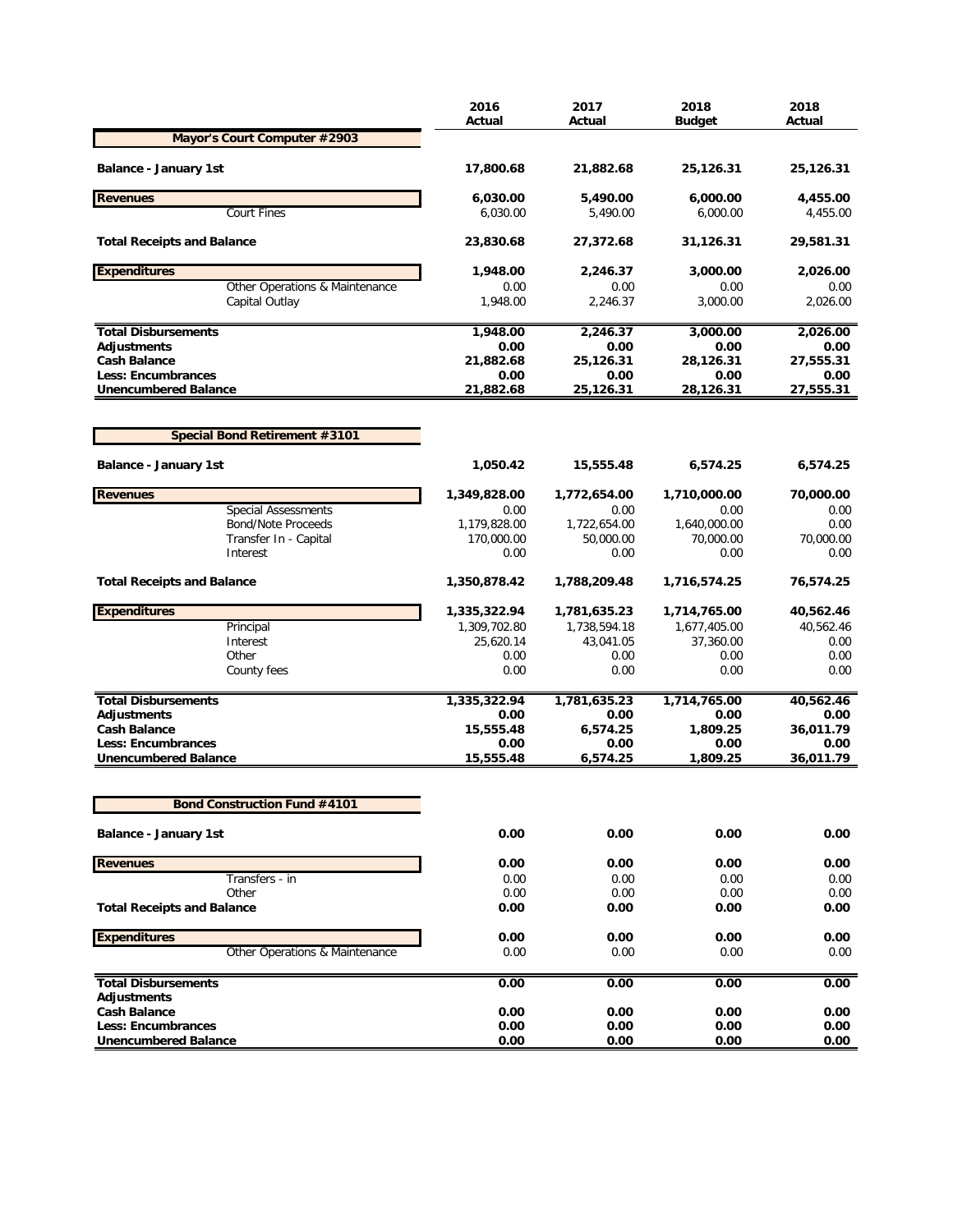|                                                        | 2016<br>Actual           | 2017<br>Actual         | 2018<br>Budget          | 2018<br>Actual           |
|--------------------------------------------------------|--------------------------|------------------------|-------------------------|--------------------------|
| <b>Issue I and II - Capital Funds #4201</b>            |                          |                        |                         |                          |
| <b>Balance - January 1st</b>                           | 0.00                     | 0.00                   | 0.00                    | 0.00                     |
| <b>Revenues</b>                                        | 0.00                     | 0.00                   | 0.00                    | 0.00                     |
| <b>Special Assessments</b>                             | 0.00                     | 0.00                   | 0.00                    | 0.00                     |
| Other                                                  | 0.00                     | 0.00                   | 0.00                    | 0.00                     |
| Transfer - In<br><b>Total Receipts and Balance</b>     | 0.00                     | 0.00                   | 0.00                    | 0.00                     |
| <b>Expenditures</b>                                    | 0.00                     | 0.00                   | 0.00                    | 0.00                     |
| Sreets, Sidewalks, Highways & Curbs                    | 0.00                     | 0.00                   | 0.00                    | 0.00                     |
| Dunham - Water & Sewer                                 | 0.00                     | 0.00                   | 0.00                    | 0.00                     |
| <b>Transfers Out</b>                                   | 0.00                     | 0.00                   | 0.00                    | 0.00                     |
| Adjustments                                            |                          |                        |                         |                          |
| <b>Total Disbursements</b><br>Adjustments              | 0.00                     | 0.00                   | 0.00                    | 0.00                     |
| <b>Cash Balance</b>                                    | 0.00                     | 0.00                   | 0.00                    | 0.00                     |
| <b>Less: Encumbrances</b>                              | 0.00                     | 0.00                   | 0.00                    | 0.00                     |
| <b>Unencumbered Balance</b>                            | 0.00                     | 0.00                   | 0.00                    | 0.00                     |
|                                                        |                          |                        |                         |                          |
| Capital Improvement Fund #4901                         |                          |                        |                         |                          |
| <b>Balance - January 1st</b>                           | 562,415.01               | 167,353.96             | 47,677.43               | 47,677.43                |
| <b>Revenues</b>                                        | 1,102,503.12             | 517,574.91             | 879,785.00              | 384,392.72               |
| Grants                                                 | 369,546.93               | 16,687.66              | 0.00                    | 0.00                     |
| Interest                                               | 19,125.00                | 0.00                   | 0.00                    | 0.00                     |
| Other<br><b>Sewer Fees</b>                             | 583,096.19               | 25,336.00<br>15,551.25 | 419,050.00              | 284,392.72<br>0.00       |
| Transfers - in                                         | 20,735.00<br>110,000.00  | 460,000.00             | 20,735.00<br>440,000.00 | 100,000.00               |
| <b>Total Receipts and Balance</b>                      | 1,664,918.13             | 684,928.87             | 927,462.43              | 432,070.15               |
| <b>Expenditures</b>                                    | 1,497,564.17             | 637,251.44             | 615,000.00              | 149,215.35               |
| Capital Outlay                                         | 1,327,564.17             | 587,251.44             | 545,000.00              | 79,215.35                |
| Advances - Out                                         | 0.00                     | 0.00                   | 0.00                    | 0.00                     |
| Transfer - Out/Debt Service                            | 170,000.00               | 50,000.00              | 70,000.00               | 70,000.00                |
| <b>Total Disbursements</b>                             | 1,497,564.17             | 637,251.44             | 615,000.00              | 149,215.35               |
| <b>Adjustments</b>                                     | 0.00                     | 0.00                   | 0.00                    | 0.00                     |
| <b>Cash Balance</b><br><b>Less: Encumbrances</b>       | 167,353.96<br>142,180.00 | 47,677.43<br>0.00      | 312,462.43<br>0.00      | 282,854.80<br>115,109.50 |
| <b>Unencumbered Balance</b>                            | 25,173.96                | 47,677.43              | 312,462.43              | 167,745.30               |
|                                                        |                          |                        |                         |                          |
| Veteran's Memorial Fund #4902                          |                          |                        |                         |                          |
| <b>Balance - January 1st</b>                           | 6,888.56                 | 5,772.51               | 3,403.50                | 3,403.50                 |
| <b>Revenues</b>                                        | 694.45                   | 1,243.56               | 600.00                  | 654.00                   |
| Transfers - in                                         | 0.00                     | 521.78                 | 0.00                    | 0.00                     |
| Other                                                  | 694.45                   | 721.78                 | 600.00                  | 654.00                   |
| <b>Total Receipts and Balance</b>                      | 7,583.01                 | 7,016.07               | 4,003.50                | 4,057.50                 |
| <b>Expenditures</b>                                    | 1,810.50                 | 3,090.79               | 500.00                  | 226.12                   |
| Other Operations & Maintenance<br><b>Transfers Out</b> | 1,810.50                 | 3,090.79               | 500.00                  | 226.12                   |
| <b>Total Disbursements</b>                             | 1,810.50                 | 3,090.79               | 500.00                  | 226.12                   |
| Adjustments                                            | 0.00                     | 0.00                   | 0.00                    | 0.00                     |
| <b>Cash Balance</b>                                    | 5,772.51                 | 3,925.28               | 3,503.50                | 3,831.38                 |
| <b>Less: Encumbrances</b>                              | 0.00                     | 0.00                   | 0.00                    | 0.00                     |
| <b>Unencumbered Balance</b>                            | 5,772.51                 | 3,925.28               | 3,503.50                | 3,831.38                 |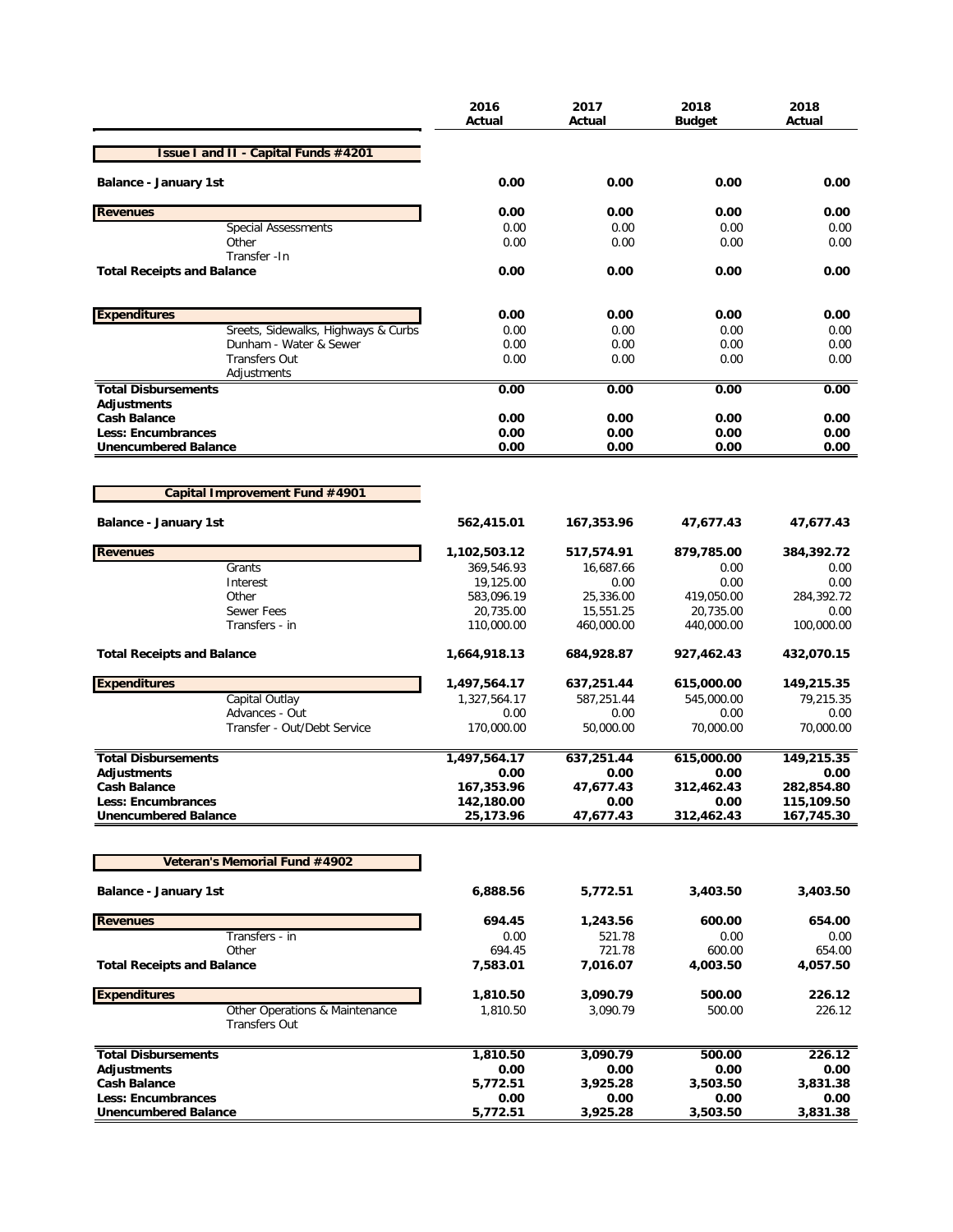|                                                  | 2016<br>Actual     | 2017<br>Actual     | 2018<br><b>Budget</b> | 2018<br>Actual     |
|--------------------------------------------------|--------------------|--------------------|-----------------------|--------------------|
| <b>Building Bond Fund #7001</b>                  |                    |                    |                       |                    |
| <b>Balance - January 1st</b>                     | 0.00               | 0.00               | 0.00                  | 0.00               |
|                                                  |                    |                    |                       |                    |
| <b>Revenues</b>                                  | 0.00               | 0.00               | 0.00                  | 0.00               |
| Transfers - in                                   | 0.00               | 0.00               | 0.00                  | 0.00               |
| Other                                            | 0.00               | 0.00               | 0.00                  | 0.00               |
| <b>Total Receipts and Balance</b>                | 0.00               | 0.00               | 0.00                  | 0.00               |
| <b>Expenditures</b>                              | 0.00               | 0.00               | 0.00                  | 0.00               |
| Other Operations & Maintenance                   | 0.00               | 0.00               | 0.00                  | 0.00               |
| <b>Transfers Out</b>                             | 0.00               | 0.00               | 0.00                  | 0.00               |
| <b>Total Disbursements</b>                       | 0.00               | 0.00               | 0.00                  | 0.00               |
| <b>Cash Balance</b>                              | 0.00               | 0.00               | 0.00                  | 0.00               |
| Less: Encumbrances                               | 0.00               | 0.00               | 0.00                  | 0.00               |
| <b>Unencumbered Balance</b>                      | 0.00               | 0.00               | 0.00                  | 0.00               |
|                                                  |                    |                    |                       |                    |
| <b>Unclaimed Monies #9101</b>                    |                    |                    |                       |                    |
| <b>Balance - January 1st</b>                     | 50.00              | 50.00              | 50.00                 | 50.00              |
| <b>Revenues</b>                                  | 0.00               | 0.00               | 0.00                  | 0.00               |
| Other                                            | 0.00               | 0.00               | 0.00                  | 0.00               |
| <b>Total Receipts and Balance</b>                | 50.00              | 50.00              | 50.00                 | 50.00              |
| <b>Expenditures</b>                              | 0.00               | 0.00               | 0.00                  | 0.00               |
| Other Operations & Maintenance                   | 0.00               | 0.00               | 0.00                  | 0.00               |
| <b>Total Disbursements</b>                       | 0.00               | 0.00               | 0.00                  | 0.00               |
| <b>Adjustments</b>                               | 0.00               | 0.00               | 0.00                  | 0.00               |
| <b>Cash Balance</b>                              | 50.00              | 50.00              | 50.00                 | 50.00              |
| Less: Encumbrances                               |                    |                    |                       |                    |
| <b>Unencumbered Balance</b>                      | 50.00              | 50.00              | 50.00                 | 50.00              |
|                                                  |                    |                    |                       |                    |
| <b>Building Bonds #9901</b>                      |                    |                    |                       |                    |
| <b>Balance - January 1st</b>                     | 131,116.99         | 126,071.23         | 129,021.23            | 129,021.23         |
| <b>Revenues</b>                                  | 2,500.00           | 5,000.00           | 0.00                  | 13,279.84          |
| Other                                            | 2,500.00           | 5,000.00           | 0.00                  | 13,279.84          |
| <b>Total Receipts and Balance</b>                | 133,616.99         | 131,071.23         | 129,021.23            | 142,301.07         |
|                                                  |                    |                    |                       |                    |
| <b>Expenditures</b>                              | 7,545.76           | 2,050.00           | 0.00                  | 4,125.00           |
| Other Operations & Maintenance                   | 7,545.76           | 2,050.00           | 0.00                  | 4,125.00           |
| <b>Total Disbursements</b>                       | 7,545.76           | 2,050.00           | 0.00                  | 4,125.00           |
| <b>Adjustments</b>                               | 0.00               | 0.00               | 0.00                  | 0.00               |
| <b>Cash Balance</b>                              | 126,071.23         | 129,021.23         | 129,021.23            | 138,176.07         |
| <b>Less: Encumbrances</b>                        | 0.00               | 0.00               | 0.00                  | 0.00               |
| <b>Unencumbered Balance</b>                      | 126,071.23         | 129,021.23         | 129,021.23            | 138,176.07         |
|                                                  |                    |                    |                       |                    |
| Mayor's Court - 9902                             |                    |                    |                       |                    |
| <b>Balance - January 1st</b>                     | 23,052.60          | 28,686.94          | 27,324.26             | 27,324.26          |
| <b>Revenues</b>                                  | 306,178.65         | 302,636.65         | 0.00                  | 239,727.70         |
| Other                                            | 306,178.65         | 302,636.65         | 0.00                  | 239,727.70         |
|                                                  |                    |                    |                       |                    |
| <b>Total Receipts and Balance</b>                | 329,231.25         | 331,323.59         | 27,324.26             | 267,051.96         |
| <b>Expenditures</b>                              | 300,544.31         | 303,999.33         | 0.00                  | 230,468.11         |
| Other Operations & Maintenance                   | 300,544.31         | 303,999.33         | 0.00                  | 230,468.11         |
|                                                  |                    |                    |                       |                    |
| <b>Total Disbursements</b><br><b>Adjustments</b> | 300,544.31<br>0.00 | 303,999.33<br>0.00 | 0.00<br>0.00          | 230,468.11<br>0.00 |
| <b>Cash Balance</b>                              | 28,686.94          | 27,324.26          | 27,324.26             | 36,583.85          |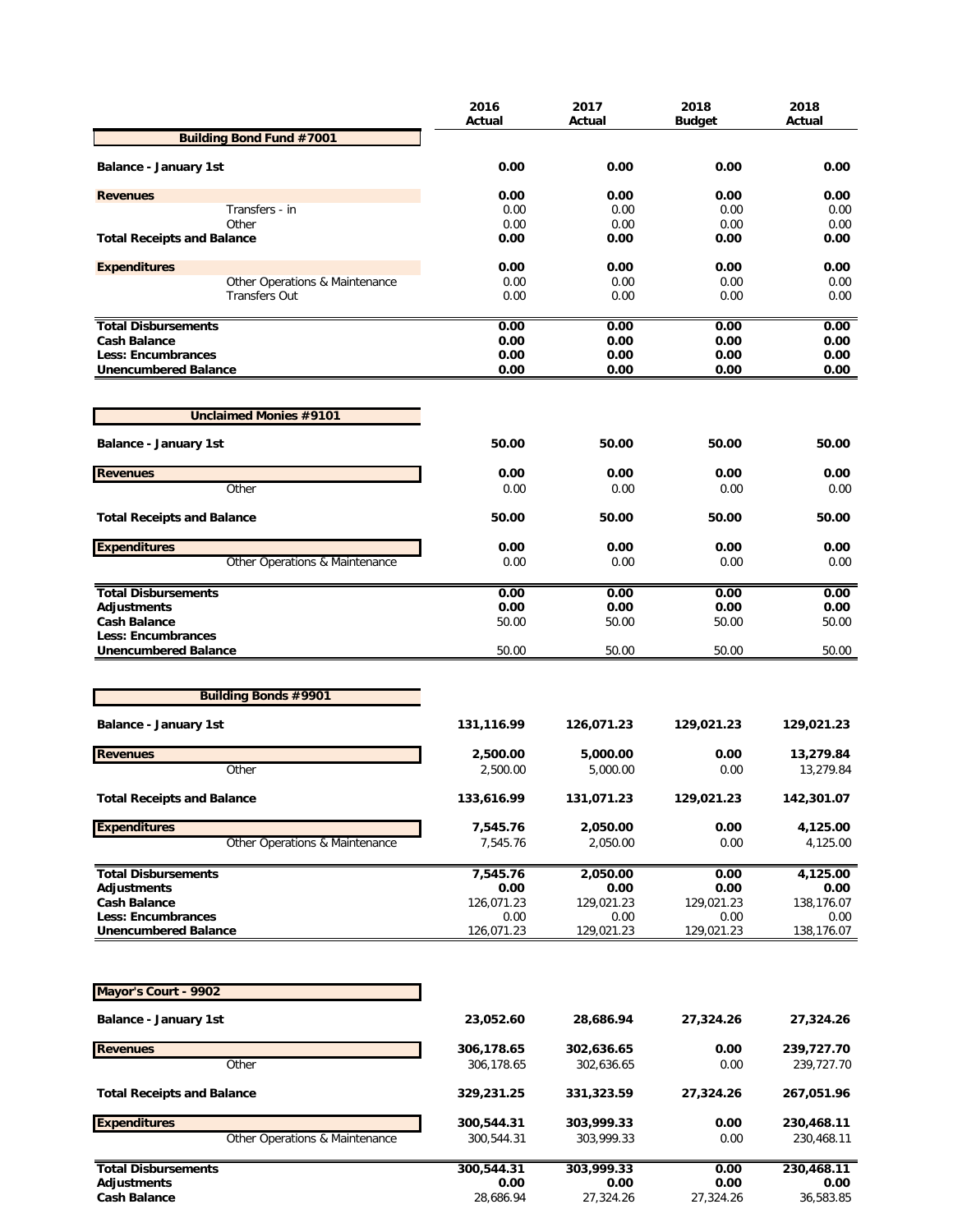|                                                  | 2016<br>Actual         | 2017<br>Actual         | 2018<br><b>Budget</b> | 2018<br>Actual         |
|--------------------------------------------------|------------------------|------------------------|-----------------------|------------------------|
| <b>Less: Encumbrances</b>                        | 0.00                   | 0.00                   | 0.00                  | 0.00                   |
| <b>Unencumbered Balance</b>                      | 28,686.94              | 27,324.26              | 27,324.26             | 36,583.85              |
|                                                  |                        |                        |                       |                        |
|                                                  |                        |                        |                       |                        |
| <b>Second Party Service #9903</b>                |                        |                        |                       |                        |
| <b>Balance - January 1st</b>                     | 5,952.47               | 7,262.18               | 11,828.41             | 11,828.41              |
|                                                  |                        |                        |                       |                        |
| <b>Revenues</b><br>Other                         | 34,805.70<br>34,805.70 | 39,386.85<br>39,386.85 | 0.00<br>0.00          | 38,112.43<br>38,112.43 |
|                                                  |                        |                        |                       |                        |
| <b>Total Receipts and Balance</b>                | 40,758.17              | 46,649.03              | 11,828.41             | 49,940.84              |
| <b>Expenditures</b>                              | 33,495.99              | 34,820.62              | 0.00                  | 22,642.50              |
| Other Operations & Maintenance                   | 33,495.99              | 34,820.62              | 0.00                  | 22,642.50              |
|                                                  |                        |                        |                       |                        |
| <b>Total Disbursements</b><br><b>Adjustments</b> | 33,495.99              | 34,820.62              | 0.00<br>0.00          | 22,642.50              |
| <b>Cash Balance</b>                              | 0.00<br>7,262.18       | 0.00<br>11,828.41      | 11,828.41             | 0.00<br>27,298.34      |
| <b>Less: Encumbrances</b>                        | 0.00                   | 0.00                   | 0.00                  | 0.00                   |
| <b>Unencumbered Balance</b>                      | 7,262.18               | 11,828.41              | 11,828.41             | 27,298.34              |
|                                                  |                        |                        |                       |                        |
|                                                  |                        |                        |                       |                        |
| <b>Walton Hills/Sagamore Hills JEDD</b>          |                        |                        |                       |                        |
| <b>Balance - January 1st</b>                     | 164,511.76             | 179,413.27             | 105,318.08            | 105,318.08             |
|                                                  |                        |                        |                       |                        |
| <b>Revenues</b>                                  | 775,214.11             | 763,865.56             | 800,000.00            | 622,870.88             |
| Other                                            | 775,214.11             | 763,865.56             | 800,000.00            | 622,870.88             |
| <b>Total Receipts and Balance</b>                | 939,725.87             | 943,278.83             | 905,318.08            | 728,188.96             |
|                                                  |                        |                        |                       |                        |
| <b>Expenditures</b>                              | 760,312.60             | 837,960.75             | 800,000.00            | 667,998.70             |
| Other Operations & Maintenance                   | 760,312.60             | 837,960.75             | 800,000.00            | 667,998.70             |
| <b>Total Disbursements</b>                       | 760,312.60             | 837,960.75             | 800,000.00            | 667,998.70             |
| <b>Adjustments</b>                               | 0.00                   | 0.00                   | 0.00                  | 0.00                   |
| <b>Cash Balance</b><br><b>Less: Encumbrances</b> | 179,413.27<br>0.00     | 105,318.08<br>0.00     | 105,318.08<br>0.00    | 60,190.26<br>0.00      |
| <b>Unencumbered Balance</b>                      | 179,413.27             | 105,318.08             | 105,318.08            | 60,190.26              |
|                                                  |                        |                        |                       |                        |
| Village Total - All Funds                        |                        |                        |                       |                        |
| <b>Balance - January 1st</b>                     | 3,179,837.25           | 2,115,249.73           | 929,376.72            | 929,376.72             |
| Adjustments                                      |                        |                        |                       |                        |
| <b>Total Revenues</b>                            | 9,658,133.32           | 8,918,739.52           | 9,105,324.40          | 6,358,768.94           |
| <b>Total Disbursements</b>                       | 10,722,720.84          | 10,104,577.08          | 9,059,429.89          | 6,025,606.54           |
| <b>Cash Balance</b>                              | 2,115,249.73           | 929,412.17             | 975,271.23            | 1,262,539.12           |
| <b>Less: Encumbrances</b>                        | 196,035.90             | 5,495.34               | 0.00                  | 367,188.91             |
| <b>Unencumbered Balance</b>                      | 1,919,213.83           | 923,916.83             | 975,271.23            | 895,350.21             |
| PY Pos - CY Payments                             | 378,785.38             |                        |                       |                        |
| <b>SURPLUS (DEFICIT)</b>                         | (685, 802.14)          | (1, 185, 837.56)       | 45,894.51             | 333, 162.40            |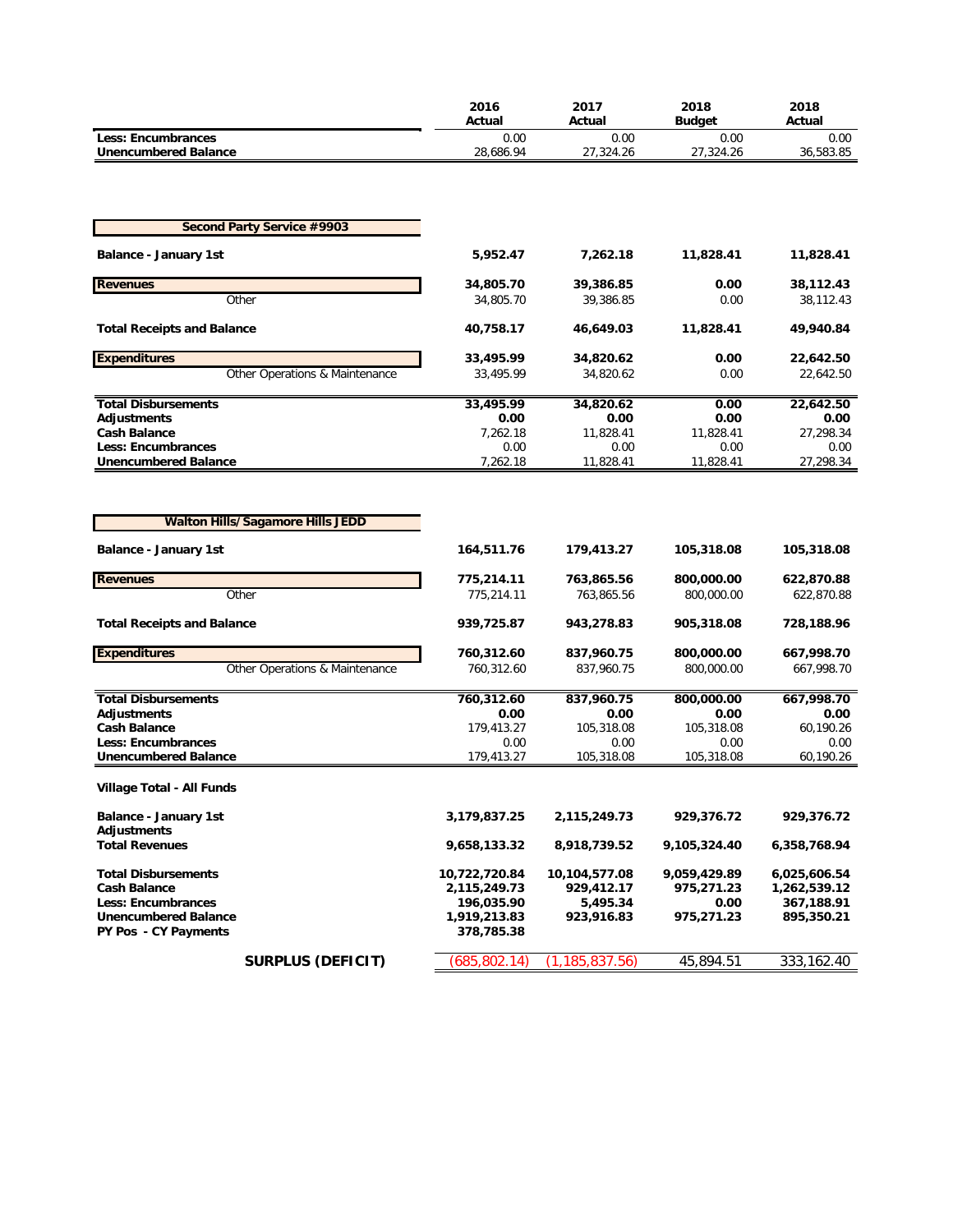|                                |                                                             | 2016                     | 2017                   | 2018                     | 2018                      |
|--------------------------------|-------------------------------------------------------------|--------------------------|------------------------|--------------------------|---------------------------|
| <b>ACCOUNT#</b>                | <b>ACCOUNT</b>                                              | Actual                   | Actual                 | Budget                   | Actual                    |
|                                |                                                             |                          |                        |                          |                           |
| <b>GENERAL FUND</b>            |                                                             |                          |                        |                          |                           |
| 1000-130-0000                  | Municipal Income Tax                                        | 0.00                     | 0.00                   | 0.00                     | 0.00                      |
| 1000-130-0004                  | Municipal Income Tax-ELECTRIC TAX<br>Income Tax Withholding | 5,574.44<br>2,798,537.67 | 245.93<br>2,548,242.93 | 2,500.00<br>2,500,000.00 | 28,338.13<br>2,463,086.12 |
| 1000-130-0131<br>1000-130-0132 | Income Tax Individual                                       | 362,762.25               | 285,793.29             | 300,000.00               | 235,555.88                |
| 1000-130-0133                  | Income Tax Net Profit                                       | 789,251.01               | 669,769.79             | 700,000.00               | 527,175.20                |
| 1000-130-0134                  | Municipal Income Tax (PENALTY)                              | 0.00                     | 25.00                  | 0.00                     | 0.00                      |
| 1000-190-0000                  | Other - Local Taxes                                         | 9,505.60                 | 9,754.64               | 8,500.00                 | 91.08                     |
| 1000-211-0000                  | <b>Local Government Distribution</b>                        | 25,728.71                | 20,454.16              | 17,693.00                | 15,261.84                 |
| 1000-212-0000                  | Local Government Revenue Assistance                         | 0.00                     | 0.00                   | 0.00                     | 0.00                      |
| 1000-221-0000                  | <b>Inheritance Tax</b>                                      | 0.00                     | 0.00                   | 0.00                     | 0.00                      |
| 1000-222-0000                  | Cigarette Tax                                               | 74.25                    | 74.25                  | 0.00                     | 0.00                      |
| 1000-224-0000                  | Liquor and Beer Permit Fees                                 | 4,619.30                 | 6,020.70               | 1,000.00                 | 560.00                    |
| 1000-231-0000                  | <b>Commercial Activity Tax</b>                              | 0.00                     | 0.00                   | 0.00                     | 0.00                      |
| 1000-290-0000                  | Other - State Shared Taxes and Permits                      | 22,196.58                | 28,569.50              | 20,000.00                | 21,310.68                 |
| 1000-390-0000                  | Other - Special Assessments                                 | 425.00                   | 1,729.64               | 164,000.00               | 35,251.60                 |
| 1000-411-0000                  | Federal - Restricted                                        | 0.00                     | 0.00                   | 0.00                     | 0.00                      |
| 1000-422-0000                  | State - Restricted                                          | 0.00                     | 0.00                   | 0.00                     | 4,840.00                  |
| 1000-429-0000                  | Other - State Receipts<br>Other - State Receipts WC         | 0.00<br>0.00             | 0.00                   | 0.00<br>0.00             | 0.00<br>0.00              |
| 1000-429-2250<br>1000-440-0000 | Grants or Aid                                               | 13,825.79                | 0.00<br>12,676.78      | 11,000.00                | 6,064.31                  |
| 1000-440-0001                  | <b>Grants or Aid-Community Diversion</b>                    | 0.00                     | 0.00                   | 0.00                     | 0.00                      |
| 1000-490-0100                  | Intergovernmental                                           | 0.00                     | 0.00                   | 0.00                     | 0.00                      |
| 1000-512-0016                  | Contracts for Police Prot. (False Alarms)                   | 800.00                   | 450.00                 | 600.00                   | 150.00                    |
| 1000-519-0000                  | <b>Other - General Government Contracts</b>                 | 0.00                     | 0.00                   | 0.00                     | 0.00                      |
| 1000-522-0000                  | <b>Concession Stands</b>                                    | 223.00                   | 0.00                   | 200.00                   | 115.00                    |
| 1000-522-1001                  | Concession Stands (Pop Machine)                             | 596.00                   | 463.00                 | 600.00                   | 305.50                    |
| 1000-522-3106                  | Concession Stands (Parker Program)                          | 2,329.00                 | 1,298.25               | 2,200.00                 | 999.35                    |
| 1000-522-3116                  | Concession Stands (New)                                     | 483.75                   | 392.75                 | 500.00                   | 73.00                     |
| 1000-522-3104                  | Concession Stands - SPECIAL EVENTS                          | 0.00                     | 0.00                   | 0.00                     | 0.00                      |
| 1000-523-0000                  | <b>Recreation Entry Fees</b>                                | 0.00                     | 0.00                   | 0.00                     | 0.00                      |
| 1000-523-3106                  | Recreation Entry Fees-Parker Program                        | 11,843.00                | 15,851.00              | 13,000.00                | 23,981.00                 |
| 1000-523-3107                  | Recreation Entry Fees-Baseball                              | 1,065.00                 | 800.00                 | 1,500.00                 | 675.00                    |
| 1000-523-3111                  | Recreation Entry Fees-S.O.S.                                | 0.00                     | 0.00                   | 0.00                     | 0.00                      |
| 1000-523-3112                  | Recreation Entry Fees- Beach Volleyball                     | 0.00                     | 0.00                   | 0.00                     | 0.00                      |
| 1000-523-3113                  | Recreation Entry Fees - Travel Baseball                     | 0.00                     | 0.00                   | 0.00                     | 0.00                      |
| 1000-529-0000                  | Other - Cultural and Recreational Programs                  | 0.00                     | 0.00                   | 0.00                     | 0.00                      |
| 1000-529-3101                  | Recreational Programs- Trips                                | 1,213.00                 | 1,140.00               | 1,500.00                 | 2,234.00                  |
| 1000-529-3102                  | Recreational Programs- Exercise                             | 0.00                     | 0.00                   | 0.00                     | 0.00                      |
| 1000-529-3104                  | Recreational Programs- Special Events                       | 3,101.39                 | 5,204.60               | 7,500.00                 | 1,294.00                  |
| 1000-529-3109                  | Recreational Programs- Transportation                       | 2,539.00                 | 4,249.00<br>3,279.00   | 3,500.00                 | 3,057.00                  |
| 1000-529-3110<br>1000-542-0000 | Recreational Programs- Senior Services                      | 3,059.00<br>0.00         | 0.00                   | 2,000.00<br>0.00         | 2,691.00<br>300.00        |
| 1000-542-6202                  | Tap Fes<br>Tap Fees- Sewer                                  | 0.00                     | 0.00                   | 0.00                     | 0.00                      |
| 1000-590-0000                  | Other - Charges for Services                                | 2,750.00                 | 260.00                 | 0.00                     | 44.00                     |
| 1000-590-0011                  | Other - Charges for Dispatch                                | 137,957.04               | 141,016.20             | 181,696.40               | 181,696.00                |
| 1000-590-0018                  | Other - Police Services                                     | 3,090.00                 | 706.61                 | 1,000.00                 | 11,749.00                 |
| 1000-590-0325                  | Advertising                                                 | 11,625.00                | 9,900.00               | 12,000.00                | 9,975.00                  |
| 1000-590-0410                  | Other - Charges for Services (Bldg. Dept.                   | 2,545.04                 | 2,482.97               | 2,000.00                 | 1,710.00                  |
| 1000-590-0486                  | Other - Charges for Services{Finance Department}            | 45,931.83                | 8,240.00               | 24,000.00                | 17,045.42                 |
| 1000-590-3100                  | Other - Charges for Services {Banquet Hall Rental}          | 0.00                     | 5,080.00               | 50,000.00                | 34,679.00                 |
| 1000-590-3103                  | Other - Community Room/TGY Rental                           | 3,000.00                 | 5,525.00               | 7,000.00                 | 2,100.00                  |
| 1000-590-3114                  | Other - Baseball Field Rental                               | 525.00                   | 800.00                 | 500.00                   | 150.00                    |
| 1000-590-4104                  | <b>Other Charges</b>                                        | 3,515.00                 | 2,336.08               | 4,000.00                 | 8,772.00                  |
| 1000-590-4105                  | Other - Charges (Structure Plan & Review)                   | 3,374.00                 | 2,052.00               | 0.00                     | 2,605.18                  |
| 1000-590-5002                  | Other - Attenna Lease                                       | 0.00                     | 0.00                   | 0.00                     | 0.00                      |
| 1000-611-0000                  | <b>Court Costs</b>                                          | 66,883.71                | 65,028.81              | 65,000.00                | 56,801.71                 |
| 1000-611-0060                  | Court Costs - Auxiliary                                     | 0.00                     | 4,565.00               | 5,000.00                 | 4,405.00                  |
| 1000-612-0000<br>1000-612-0060 | <b>Court Fines</b><br>Court Fines - Auxiliary               | 137,002.55<br>0.00       | 122,875.38<br>0.00     | 220,000.00<br>0.00       | 95,569.27<br>0.00         |
| 1000-619-0000                  | Other - Fines and Forfeitures                               | 5,493.85                 | 10,500.00              | 5,000.00                 | 4,180.00                  |
| 1000-619-0006                  | Restitution                                                 | 0.00                     | 0.00                   | 0.00                     | 488.12                    |
| 1000-619-0017                  | Other - Fines and Forfeitures (Traffic Camera)              | 0.00                     | 0.00                   | 0.00                     | 212,707.00                |
| 1000-621-0000                  | Permits                                                     | 7,445.34                 | 7,016.24               | 7,000.00                 | 7,696.13                  |
| 1000-621-4101                  | Permits (1% to State)                                       | 164.37                   | 189.24                 | 200.00                   | 87.71                     |
| 1000-621-4102                  | Permits (3% Commercial)                                     | 201.71                   | 238.99                 | 300.00                   | 126.74                    |
| 1000-621-4103                  | Permits (Comm/Industrial)                                   | 6,637.24                 | 7,057.21               | 10,000.00                | 3,193.20                  |
| 1000-622-0000                  | Inspections                                                 | 810.00                   | 0.00                   | 1,000.00                 | 1,350.00                  |
| 1000-623-0000                  | Zoning                                                      | 6,415.00                 | 6,499.20               | 3,000.00                 | 3,300.00                  |
| 1000-623-4103                  | Zoning - Comm/Industrial                                    | 11,417.20                | 2,170.00               | 7,000.00                 | 3,235.60                  |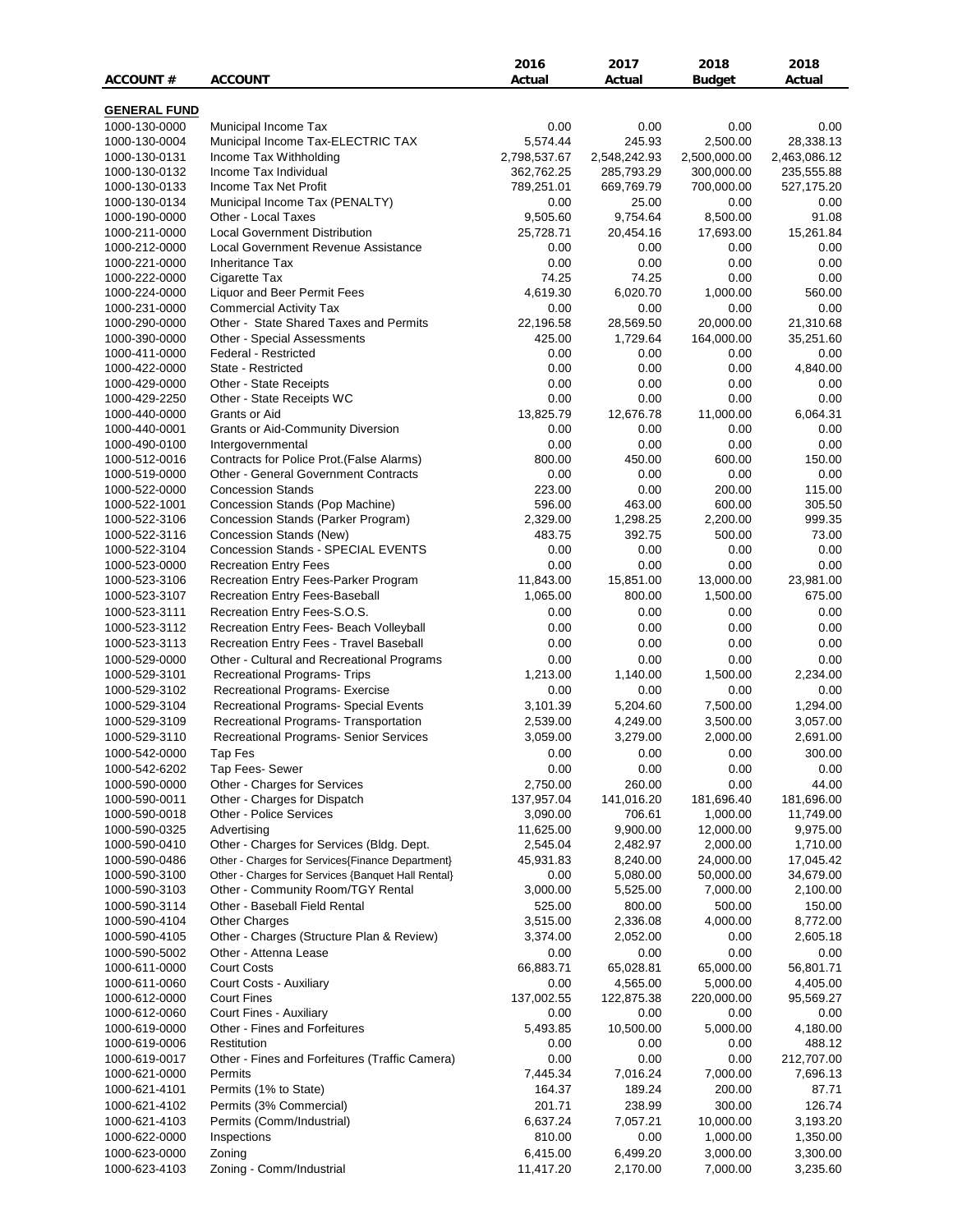|                      |                                                   | 2016         | 2017         | 2018          | 2018         |
|----------------------|---------------------------------------------------|--------------|--------------|---------------|--------------|
| <b>ACCOUNT#</b>      | <b>ACCOUNT</b>                                    | Actual       | Actual       | <b>Budget</b> | Actual       |
| 1000-624-0000        | <b>Street Opening</b>                             | 200.00       | 400.00       | 0.00          | 0.00         |
| 1000-625-0000        | Cable Franchise Fees                              | 35,238.93    | 30,227.63    | 35,000.00     | 24,126.19    |
| 1000-629-0000        | Other - Licenses and Permits                      | 500.00       | 0.00         | 0.00          | 0.00         |
| 1000-629-0411        | Other Licenses and Permits (General)              | 18,100.00    | 18,215.00    | 15,000.00     | 14,260.00    |
| 1000-690-0000        | Other - Fines, Licenses and Permits               | 130.00       | 0.00         | 0.00          | 0.00         |
| 1000-690-5225        | Fire dept permits                                 | 0.00         | 200.00       | 0.00          | 0.00         |
| 1000-701-0000        | Interest- Transferred to Capital                  | 2,679.48     | 4,720.72     | 2,000.00      | 7,730.41     |
| 1000-701-0133        | Interest (Net Profit)                             |              |              | 0.00          | 6.93         |
| 1000-820-0000        | <b>Contributions and Donations</b>                | 602.00       | 3,500.00     | 0.00          | 0.00         |
| 1000-820-3104        | <b>Contributions and Donations-Special Events</b> | 2,125.00     | 2,350.00     | 2,000.00      | 0.00         |
| 1000-820-3106        | Contributions and Donations (Parker Program)      | 390.00       | 14.00        | 350.00        | 0.00         |
| 1000-820-3107        | Contributions and Donations-baseball              | 150.00       | 0.00         | 0.00          | 0.00         |
| 1000-820-3111        | Contributions and Donations - SOS                 | 0.00         | 0.00         | 0.00          | 0.00         |
| 1000-891-0000        | Other - Miscellaneous Operating                   | 20.00        | 8,674.85     | 3,000.00      | 41,810.06    |
| 1000-891-5001        | Other - Miscellaneous Recycling                   | 0.00         | 0.00         | 0.00          | 0.00         |
| 1000-892-0000        | Other - Miscellaneous Non-Operating               | 31,498.82    | 25,005.26    | 0.00          | 1,749.01     |
| 1000-892-0002        | Other - Miscellaneous                             | 3.13         | 10.00        | 0.00          | 87.85        |
| 1000-892-0003        | Other - Prisoner Housing                          | 0.00         | 0.00         | 0.00          | 0.00         |
| 1000-892-0005        | Printing/Advertising Directory                    | 58.97        | 185.22       | 0.00          | 34.55        |
| 1000-892-0009        | Other - Vehicle Release                           | 4,745.50     | 6,950.00     | 6,000.00      | 6,765.00     |
| 1000-892-0014        | Other - Title Search                              | 10.00        | 0.00         | 100.00        | 0.00         |
| 1000-892-3105        | Garage Sale                                       | 854.00       | 631.00       | 800.00        | 768.00       |
| 1000-892-3110        | <b>Senior Services</b>                            | 0.00         | 0.00         | 0.00          | 0.00         |
| 1000-931-0000        | Transfers - In                                    | 391,560.99   | 485,788.60   | 400,000.00    | 0.00         |
| 1000-941-0000        | Advances - In                                     | 0.00         | 0.00         | 0.00          | 0.00         |
| 1000-961-0000        | Sale of Fixed Assets                              | 0.00         | 0.00         | 0.00          | 0.00         |
| 1000-961-0018        | Sale of Fixed Assets{POLICE SERVICES}             | 0.00         | 0.00         | 0.00          | 0.00         |
|                      | TOTAL GENERAL FUND                                | 5,005,403.44 | 4,607,895.42 | 4,827,739.40  | 4,134,413.77 |
| <b>S.C.M.R.</b>      |                                                   |              |              |               |              |
| 2011-225-0000        | Gasoline Tax (State)                              | 112,069.70   | 115,022.25   | 110,000.00    | 94,724.69    |
| 2011-430-0000        | License Tax - County Levied                       | 55,503.79    | 64,045.30    | 53,000.00     | 49,032.53    |
| 2011-440-0000        | Grants or Aid (Non-Federal or State)              | 0.00         | 0.00         | 0.00          | 800.00       |
| 2011-701-0000        | Interest- Transferred to Capital                  | 0.00         | 0.00         | 0.00          | 0.00         |
| 2011-892-0000        | Other - Miscellaneous Non-Operating               | 1,992.75     | 1,176.95     | 0.00          | 294.25       |
| 2011-931-0000        | Transfers in- General Fund                        | 660,000.00   | 500,000.00   | 500,000.00    | 500,000.00   |
| 2011-941-0000        | Advances - In                                     | 0.00         | 0.00         | 0.00          | 0.00         |
| 2011-961-0000        | Sale of Fixed Assets                              | 0.00         | 0.00         | 0.00          | 0.00         |
| <b>STATE HIGHWAY</b> |                                                   |              |              |               |              |
| 2021-225-0000        | Gasoline Tax (State)                              | 9,086.76     | 5,659.65     | 8,000.00      | 7,000.52     |
| 2021-430-0000        | License Tax - County Levied                       | 7,525.96     | 4,456.68     | 6,000.00      | 2,200.61     |
| 2021-701-0000        | Interest                                          | 0.00         | 0.00         | 0.00          | 0.00         |
| 2021-941-0000        | Advances - In                                     | 0.00         | 0.00         | 0.00          | 0.00         |
|                      |                                                   |              |              |               |              |
| <b>LEFT</b>          |                                                   |              |              |               |              |
| 2091-413-0000        | Federal - Pass Through Grants                     | 0.00         | 0.00         | 0.00          | 0.00         |
| 2091-422-0000        | State - Pass Through Grants                       | 0.00         | 0.00         | 0.00          | 0.00         |
| 2091-612-0000        | <b>Court Fines</b>                                | 1,530.00     | 1,770.00     | 3,000.00      | 470.00       |
| 2091-619-0000        | Other - Fines and Forfeitures                     | 392.00       | 140.00       | 1,000.00      | 1,181.37     |
| 2091-820-0000        | <b>Contributions and Donations</b>                | 0.00         | 0.00         | 0.00          | 0.00         |
| 2091-931-0000        | Transfers - In                                    | 0.00         | 0.00         | 0.00          | 0.00         |
| 2091-961-0000        | Sale of Fixed Assets                              | 3,463.81     | 18,193.10    | 5,000.00      | 3,151.00     |
|                      |                                                   |              |              |               |              |
| <b>MOTOR VEHICLE</b> |                                                   |              |              |               |              |
| 2101-290-0000        | Other - State Shared Taxes and Permits            | 25,873.71    | 21,825.61    | 25,000.00     | 20,445.94    |
| 2101-701-0000        | Interest-Transferred to Capital                   | 0.00         | 0.00         | 0.00          | 0.00         |
| 2101-931-0000        | Transfers - In                                    | 0.00         | 0.00         | 0.00          | 0.00         |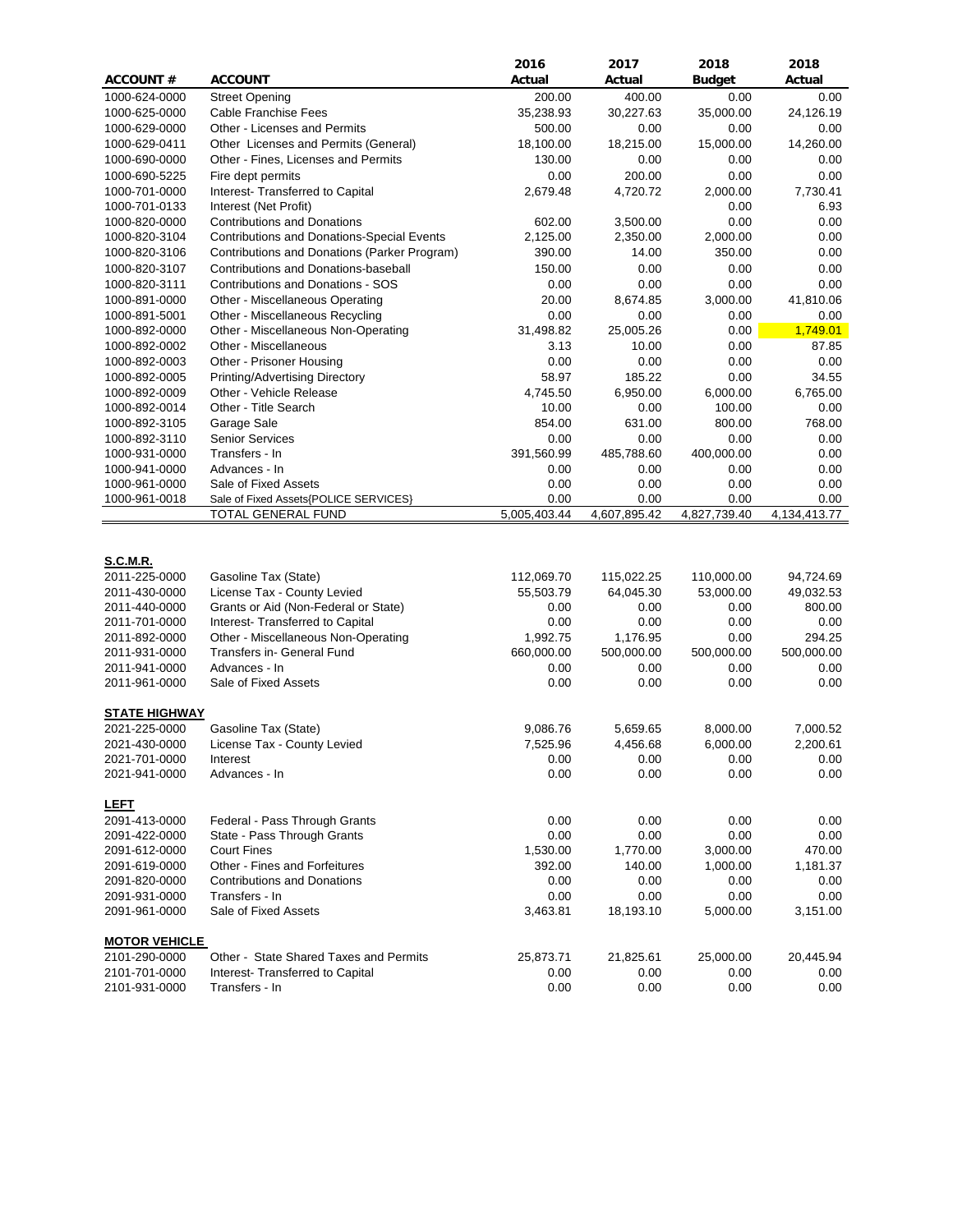|                                |                                              | 2016            | 2017             | 2018           | 2018           |
|--------------------------------|----------------------------------------------|-----------------|------------------|----------------|----------------|
| <b>ACCOUNT #</b>               | <b>ACCOUNT</b>                               | Actual          | Actual           | Budget         | Actual         |
| <b>POLICE PENSION</b>          |                                              |                 |                  |                |                |
| 2131-110-0000                  | General Property Tax - Real Estate           | 34,936.91       | 38,394.80        | 45,000.00      | 43,054.23      |
| 2131-120-0000                  | <b>Tangible Personal Property Tax</b>        | 0.00            | 0.00             | 0.00           | 0.00           |
| 2131-120-0020                  | Tangible Personal Prop Tac (CAT Tax)         | 0.00            | 0.00             | 0.00           | 0.00           |
| 2131-190-0000                  | Other - Local Taxes                          | 3,200.46        | 3,158.23         | 0.00           | 3,157.46       |
| 2131-231-0000                  | <b>Property Tax Rollbacks</b>                | 0.00            | 0.00             | 0.00           | 0.00           |
| 2131-290-0000                  | Other - State Shared Taxes & Permit          | 0.00            | 0.00             | 0.00           | 0.00           |
| 2131-931-0000                  | Transfers - In                               | 150,000.00      | 120,000.00       | 115,000.00     | 115,000.00     |
| <b>WATER METER REPAIR FUND</b> |                                              |                 |                  |                |                |
| 2901-542-0000                  | Tap Fees                                     | 400.00          | 150.00           | 0.00           | 150.00         |
| 2901-701-0000                  | Interest                                     | 0.00            | 0.00             | 0.00           | 0.00           |
| 2901-931-0000                  | Transfers - In                               | 9,000.00        | 9,000.00         | 10,200.00      | 10,200.00      |
|                                |                                              |                 |                  |                |                |
| <b>MAYOR'S COURT COMPUTER</b>  |                                              |                 |                  |                |                |
| 2903-612-0000                  | <b>Court Fines</b>                           | 6,030.00        | 5,490.00         | 6,000.00       | 4,455.00       |
|                                | <b>SPECIAL BOND RETIREMENT FUND</b>          |                 |                  |                |                |
| 3101-390-0000                  | Other - Special Assessments                  | 0.00            | 0.00             | 0.00           | 0.00           |
|                                | Transfer In - Capital                        | 0.00            | 0.00             | 0.00           | 0.00           |
| 3101-701-0000                  | Interest- Transferred to Capital             | 0.00            | 0.00             | 0.00           | 0.00           |
| 3101-892-0000                  | Other- Misc. Non-Operating                   | 9,828.00        | 0.00             | 0.00           | 0.00           |
| 3101-911-4905                  | <b>BONDS</b>                                 | 0.00            | 12,654.00        | 0.00           | 0.00           |
| 3101-921-0000                  | Sale of Notes                                | 1,170,000.00    | 1,710,000.00     | 1,640,000.00   | 0.00           |
| 3101-931-0000                  | Transfers - In                               | 170,000.00      | 50,000.00        | 70,000.00      | 70,000.00      |
|                                |                                              |                 |                  |                |                |
| <b>THIRD PARTY</b>             |                                              |                 |                  |                |                |
| 4101-892-0000                  | Other - Miscellaneous Non-Operating          | 0.00            | 0.00             | 0.00           | 0.00           |
| 4101-892-3110                  | Other - Miscellaneous                        | 0.00            | 0.00             | 0.00           | 0.00           |
| 4101-931-0000                  | Transfers - In                               | 0.00            | 0.00             | 0.00           | 0.00           |
| <b>ISSUE I and II</b>          |                                              |                 |                  |                |                |
| 4201-422-0000                  | State - Restricted                           | 0.00            | 0.00             | 0.00           | 0.00           |
| 4201-422-4905                  | State - Restricted-Dunham Rd Sanitary        | 0.00            | 0.00             | 0.00           | 0.00           |
| 4201-931-0000                  | Advance-In                                   | 0.00            | 0.00             | 0.00           | 0.00           |
| 4201-422-0000                  | State-Restricted                             | 0.00            | 0.00             | 0.00           | 0.00           |
| 4201-931-0000                  | Transfers - In                               | 0.00            | 0.00             | 0.00           | 0.00           |
| 4201-941-0000                  | Advance- In                                  | 0.00            | 0.00             | 0.00           | 0.00           |
| <b>CAPITAL</b>                 |                                              |                 |                  |                |                |
| 4901-440-0000                  | Grants or Aid                                | 75,338.44       | 16,687.66        | 0.00           | 0.00           |
| 4901-490-0000                  | Other - Intergovernmental                    | 294,208.49      | 0.00             | 0.00           | 0.00           |
| 4901-490-0801                  | <b>Fueling Facilty Rheab</b>                 | 0.00            | 0.00             | 0.00           | 0.00           |
| 4901-542-0000                  | <b>TAP FEES</b>                              | 0.00            | 0.00             | 0.00           | 0.00           |
| 4901-549-4910                  | <b>Barclay Sewer Fees</b>                    | 20,735.00       | 15,551.25        | 20,735.00      | 0.00           |
| 4901-612-0000                  | Court fines                                  | 0.00            | 0.00             | 0.00           | 0.00           |
| 4901-612-0015                  | Court Fines - Safety Vehicle                 | 12,060.00       | 21,094.00        | 20,000.00      | 17,778.00      |
| 4901-624-0000                  |                                              | 0.00            | 0.00             | 0.00           | 0.00           |
| 4901-629-0000                  |                                              | 0.00            | 0.00             | 0.00           | 0.00           |
| 4901-701-0000                  | Interest                                     | 19,125.00       | 0.00             | 0.00           | 0.00           |
| 4901-701-0135                  | Interest                                     | 0.00            | 0.00             | 0.00           | 0.00           |
| 4901-820-0000                  | <b>Contributions and Donations</b>           | 15,000.00       | 0.00             | 0.00           | 0.00           |
|                                |                                              |                 |                  |                |                |
| 4901-892-0000                  | Other - Miscellaneous Non-Operating          | 4,663.69        | 242.00           | 99,050.00      | 131,672.85     |
| 4901-921-0000                  | Sale of Notes                                | 550,000.00      | 0.00             | 0.00           | 0.00           |
| 4901-931-0000                  | Trans (Adv) - In (Interest from other Funds) | 110,000.00      | 460,000.00       | 440,000.00     | 100,000.00     |
| 4901-941-0000                  | Advances - In                                | 0.00            | 0.00             | 0.00           | 0.00           |
| 4901-961-0000                  | Sale of Fixed Assets                         | 1,372.50        | 0.00             | 300,000.00     | 134,941.87     |
| 4901-971-0000                  | Other Debt Proceeds                          | 0.00            | 4,000.00         | 0.00           | 0.00           |
| <b>VETERAN'S MEMORIAL</b>      |                                              | 0.00            | 0.00             | 0.00           | 0.00           |
|                                |                                              |                 |                  |                |                |
| 4902-820-0000<br>4902-892-0000 | <b>Memorial Bricks</b>                       | 50.00<br>644.45 | 200.00<br>521.78 | 0.00<br>600.00 | 0.00<br>654.00 |
| 4902-931-0000                  | Recycling<br>Transfers- General              | 0.00            | 0.00             | 0.00           | 0.00           |
|                                |                                              |                 |                  |                |                |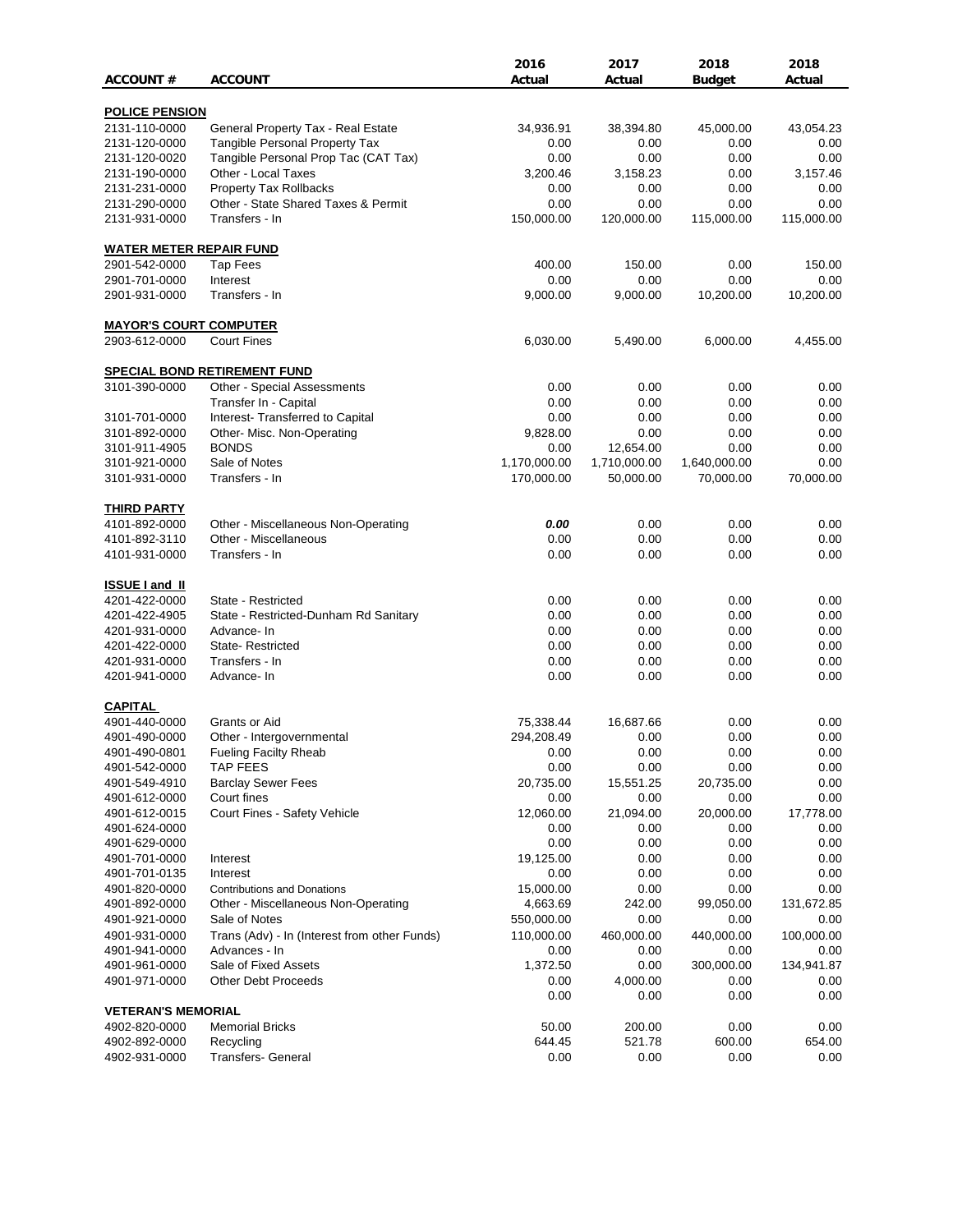|                             |                                         | 2016         | 2017         | 2018          | 2018         |
|-----------------------------|-----------------------------------------|--------------|--------------|---------------|--------------|
| <b>ACCOUNT#</b>             | <b>ACCOUNT</b>                          | Actual       | Actual       | <b>Budget</b> | Actual       |
| <b>BUILDING BOND</b>        |                                         |              |              |               |              |
| 7001-701-0000               | <b>INTEREST</b>                         | 0.00         | 0.00         | 0.00          | 0.00         |
| 7001-892-0000               | <b>OTHER</b>                            | 0.00         | 0.00         | 0.00          | 0.00         |
| <b>UNCLAIMED MONIES</b>     |                                         |              |              |               |              |
| 9101-892-0000               | Other - Miscellaneous Non-Operating     | 0.00         | 0.00         | 0.00          | 0.00         |
| <b>BUILDING BOND</b>        |                                         |              |              |               |              |
| 9901-544-0000               | Deposits                                | 2,500.00     | 5,000.00     | 0.00          | 13,279.84    |
| 9901-892-0000               | Other - Miscellaneous Non-Operating     | 0.00         | 0.00         | 0.00          | 0.00         |
| <b>Mayor's Court</b>        |                                         |              |              |               |              |
| 9902-690-0000               | Other-Fines, Licenses, & Permits        | 306,178.65   | 302,636.65   | 0.00          | 239,727.70   |
| 9902-892-0000               | Other- Misc. Non Operating              | 0.00         | 0.00         | 0.00          | 0.00         |
| <b>SECOND PARTY SERVICE</b> |                                         |              |              |               |              |
| 9903-544-0000               | Other - Miscellaneous Non-Operating     | 23,174.70    | 24,176.35    | 0.00          | 27,468.57    |
| 9903-544-0001               | Deposits (Comm. Diversion Program)      | 0.00         | 0.00         | 0.00          | 0.00         |
| 9903-544-0007               | Deposits (Benevolent Fund-General)      | 1,272.00     | 3,765.50     | 0.00          | 893.86       |
| 9903-544-0008               | Deposits (Benevolent Fund-Events)       | 605.00       | 0.00         | 0.00          | 0.00         |
| 9903-544-0013               | Deposits (Animal Fund)                  | 0.00         | 525.00       | 0.00          | 0.00         |
| 9903-544-3200               | Deposits (Sr. Snow Plow)                | 9,744.00     | 10,920.00    | 0.00          | 9,750.00     |
| 9903-892-0000               | Other - Miscellaneous Non-Operating     | 10.00        | 0.00         | 0.00          | 0.00         |
| 9903-931-0000               | Transfers-In                            | 0.00         | 0.00         | 0.00          | 0.00         |
|                             | <b>WALTON HILLS/SAGAMORE HILLS JEDD</b> |              |              |               |              |
| 9904-130-0131               | Income Tax Withholding                  | 774,915.46   | 763,518.79   | 800,000.00    | 622,820.88   |
| 9904-130-0132               | Income Tax Individual                   | 298.65       | 314.77       | 0.00          | 50.00        |
| 9904-130-0133               | Income Tax Net Profit                   |              | 32.00        | 0.00          | 0.00         |
|                             | <b>TOTAL</b>                            | 9,658,133.32 | 8,918,217.74 | 9,105,324.40  | 6,358,768.94 |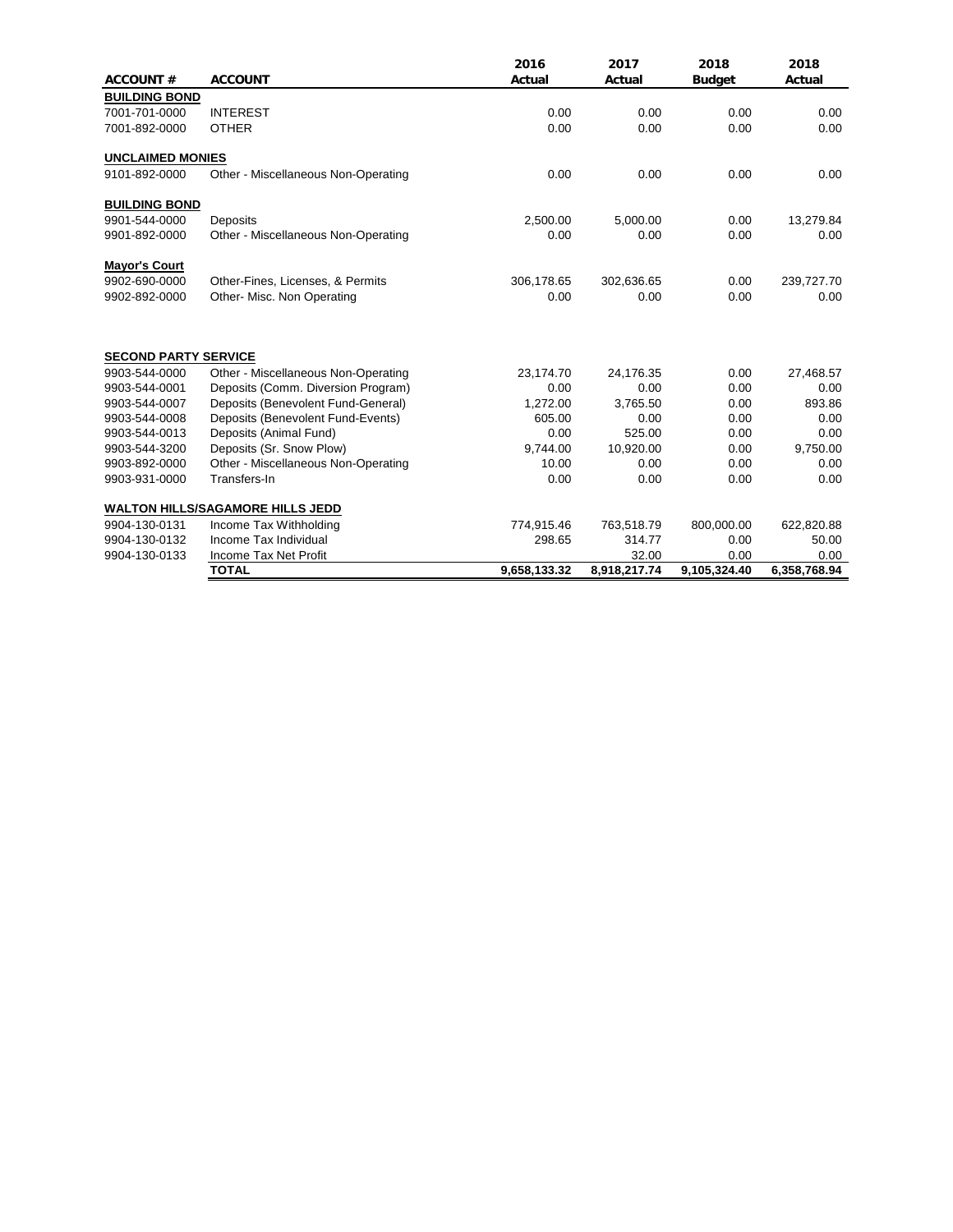| 2018 - YEAR TO DATE EXPENDITURES |                                                     | 2015       | 2016       | 2017       | 2018          |
|----------------------------------|-----------------------------------------------------|------------|------------|------------|---------------|
| <b>Account Code</b>              | <b>Account Name</b>                                 | Actual     | Actual     | Actual     | <b>Budget</b> |
|                                  |                                                     |            |            |            |               |
| <b>General Fund</b>              | <b>POLICE</b>                                       |            |            |            |               |
| 1000-110-190-0000                | Police Salary-FT                                    | 901,695.59 | 917,754.60 | 907,310.19 | 831,000.00    |
| 1000-110-190-0001                | Salary-Community Diversion                          | 0.00       | 0.00       | 0.00       | 0.00          |
| 1000-110-190-0010                | Overtime Police                                     | 18,501.90  | 21,697.38  | 41,548.50  | 17,000.00     |
| 1000-110-190-0011                | Dispatch Salary-FT                                  | 176,217.33 | 204,946.44 | 187,120.86 | 192,000.00    |
| 1000-110-190-0012                | Dispatch Overtime                                   | 3,866.03   | 10,392.37  | 7,658.86   | 5,000.00      |
| 1000-110-190-0190                | Police Salary-PT                                    | 152,245.58 | 122,816.96 | 79,062.49  | 63,000.00     |
| 1000-110-190-0198                | Auxillary Salary - PT                               | 36,475.75  | 32,479.24  | 34,060.04  | 24,000.00     |
| 1000-110-190-0191                | Dispatch Salary-PT                                  | 218,620.20 | 172,196.51 | 169,410.04 | 100,000.00    |
| 1000-110-190-0194                | Longevity                                           | 21,622.27  | 21,160.42  | 19,611.76  | 18,600.00     |
| 1000-110-190-0195                | Employee Uniform Police                             | 0.00       | 0.00       | 0.00       | 0.00          |
| 1000-110-190-0196                | <b>Employee Weapons Allowance</b>                   | 8,100.00   | 7,650.00   | 0.00       | 7,650.00      |
| 1000-110-190-0197                | Employee Uniform Dispatch                           | 0.00       | 0.00       | 0.00       | 0.00          |
| 1000-110-190-0200                | <b>Sick Leave Conversion</b>                        | 0.00       | 49,739.54  | 0.00       | 0.00          |
| 1000-110-190-0201                | Sick Leave Conversion-Dispatch                      | 0.00       | 0.00       | 0.00       | 0.00          |
| 1000-110-190-0202                | Sick Leave - Police                                 | 9,591.88   | 7,463.94   | 9,049.79   | 0.00          |
| 1000-110-190-0203                | Sick Leave - Injury Pay                             | 0.00       | 0.00       | 0.00       | 0.00          |
| 1000-110-190-0204                | Sick Leave - Dispatch                               | 9,967.64   | 2,602.89   | 1,748.34   | 0.00          |
| 1000-110-190-7906                | Payments in Lieu of Healthcare                      | 0.00       | 0.00       | 0.00       | 0.00          |
| 1000-110-190-7916                | Payments in Lieu of Healthcare-Dispatch             | 0.00       | 0.00       | 0.00       | 0.00          |
| 1000-110-211-0000                | <b>OPERS-Police</b>                                 | 26,545.30  | 23,745.82  | 17,849.19  | 8,820.00      |
| 1000-110-211-0011                | OPERS-Dispatch                                      | 54,378.93  | 54,548.18  | 53,791.44  | 43,680.00     |
| 1000-110-213-0000                | Medicare-Police                                     | 15,237.46  | 15,622.92  | 14,623.22  | 13,311.00     |
| 1000-110-213-0011                | Medicare-Dispatch                                   | 5,646.80   | 5,509.31   | 5,396.16   | 4,524.00      |
| 1000-110-215-0000                | Ohio Police and Fire Pension Fund                   |            |            | 13,021.01  |               |
| 1000-110-221-0000                | Medical/Hospitalization-Police                      | 114,891.30 | 140,894.11 | 139,768.05 | 132,000.00    |
| 1000-110-221-0011                | Medical/Hospitalization-Dispatch                    | 25,928.50  | 36,597.34  | 30,498.98  | 42,000.00     |
| 1000-110-222-0000                | Life Insurance-Police                               | 3,908.75   | 4,976.20   | 4,268.95   | 5,648.50      |
| 1000-110-222-0011                | Life Insurance-Dispatch                             | 530.00     | 892.00     | 703.48     | 800.00        |
| 1000-110-225-0000                | <b>Workers' Compensation</b>                        | 23,711.26  | 22,053.45  | 650.95     | 12,500.00     |
| 1000-110-225-0011                | Workers' Compensation-Dispatch                      | 8,743.82   | 8,158.33   | 267.23     | 5,250.00      |
| 1000-110-240-0000                | <b>Unemployment Compensation</b>                    | 0.00       | 0.00       | 0.00       | 0.00          |
| 1000-110-240-0011                | Unemployment Compensation (Dispatch)                | 0.00       | 0.00       | 1,179.00   | 0.00          |
| 1000-110-251-0000                | Uniform, Tool, and Equip Reimbursements             | 0.00       | 0.00       | 0.00       | 0.00          |
| 1000-110-252-0000                | <b>Travel and Transportation-Police</b>             | 302.26     | 390.26     | 87.63      | 500.00        |
| 1000-110-252-0001                | Travel and Transportation-Community Div             | 990.00     | 1,010.00   | 790.00     | 0.00          |
| 1000-110-260-0000                | Lodging and Meals                                   | 1,426.38   | 950.28     | 82.77      | 1,000.00      |
| 1000-110-270-0000                | Uniforms and Clothing                               | 23,110.42  | 30,767.83  | 15,080.52  | 12,100.00     |
| 1000-110-270-0060                | Uniforms and Clothing (Auxiliary)                   | 1,290.43   | 3,237.93   | 3,095.36   | 2,000.00      |
| 1000-110-290-0000                | Income Tax Reimbursement                            | 0.00       | 0.00       | 0.00       | 0.00          |
| 1000-110-321-0000                | Telephone & Pagers                                  | 4,156.02   | 4,337.74   | 4,544.58   | 4,400.00      |
| 1000-110-324-0000                | Printing and Reproduction                           | 1,516.64   | 1,922.83   | 1,795.70   | 1,200.00      |
| 1000-110-330-0000                | Rents and Leases                                    | 0.00       | 0.00       | 0.00       | 0.00          |
| 1000-110-348-0000                | <b>Training Services</b>                            | 865.00     | 5,976.85   | 1,015.00   | 2,000.00      |
| 1000-110-348-0060                | Training Services (Auxiliary)                       | 0.00       | 0.00       | 0.00       | 0.00          |
| 1000-110-349-0000                | Professional and Technical Services                 | 17,813.73  | 11,383.62  | 4,827.01   | 3,000.00      |
| 1000-110-391-0000                | Dues and Fees                                       | 29,286.89  | 27,513.00  | 26,883.35  | 30,000.00     |
| 1000-110-394-0000                | Machinery, Equipment & Furniture                    | 10,747.30  | 16,960.45  | 80.69      | 0.00          |
| 1000-110-399-0000                | <b>Contractual Services</b>                         | 11,720.00  | 11,914.62  | 108,925.39 | 10,000.00     |
| 1000-110-410-0000                | <b>Office Supplies and Materials</b>                | 7,837.98   |            | 9,426.31   | 8,000.00      |
| 1000-110-420-0000                | <b>Operating Supplies and Materials</b>             | 29,220.70  | 9,808.69   |            |               |
|                                  |                                                     |            | 30,332.11  | 22,539.65  | 15,000.00     |
| 1000-110-420-0060                | <b>Auxiliary - Supplies</b>                         | 0.00       | 0.00       | 0.00       | 0.00          |
| 1000-110-420-6700                | Fuel<br><b>Operating Supplies -Auxiliary Police</b> | 32,899.70  | 26,315.68  | 27,661.07  | 30,000.00     |
| 1000-110-420-0120                |                                                     | 0.00       | 0.00       | 0.00       | 0.00          |
| 1000-110-431-0000                | R & M of Buildings and Land                         | 0.00       | 0.00       | 0.00       | 0.00          |
| 1000-110-432-0000                | R & M of Machinery & Equipment                      | 7,986.22   | 5,638.35   | 5,491.56   | 7,000.00      |
| 1000-110-433-0000                | R & M of Motor vehicles                             | 18,582.20  | 24,175.22  | 12,923.60  | 15,000.00     |
| 1000-110-440-0000                | Small Tools and Minor Equipment                     | 0.00       | 1,011.79   | 1,110.55   | 1,000.00      |
| 1000-110-490-0000                | Other - Supplies and Materials                      | 1,026.43   | 1,413.78   | 0.00       | 0.00          |
| 1000-110-490-0003                | Supplies and Materials- Prisoners                   | 5,498.05   | 6,235.29   | 4,918.85   | 5,000.00      |
| 1000-110-520-0000                | Equipment                                           | 993.85     | 7,003.23   | 0.00       | 0.00          |
| 1000-110-520-0482                | <b>Equipment-Emergency Warning Sirens</b>           | 5,000.00   | 5,000.00   | 5,000.00   | 5,000.00      |
| 1000-110-550-0000                | Motor Vehicle Equipment                             | 0.00       | 0.00       | 0.00       | 0.00          |
| 1000-110-600-0852                | <b>Computers &amp; Supplies</b>                     | 14,897.99  | 0.00       | 29,980.10  | 18,000.00     |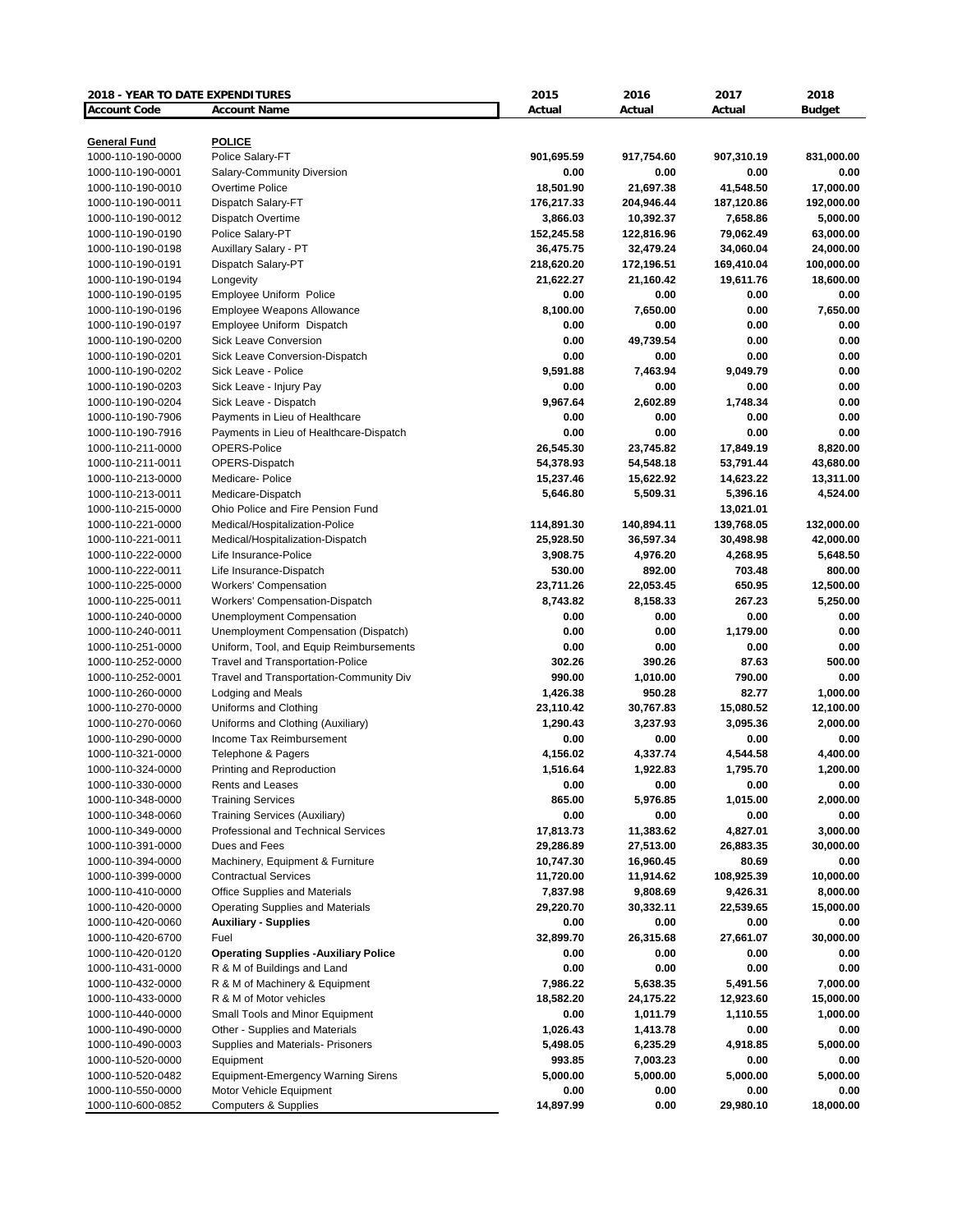| 2018 - YEAR TO DATE EXPENDITURES |                                                 | 2015       | 2016       | 2017       | 2018          |
|----------------------------------|-------------------------------------------------|------------|------------|------------|---------------|
| <b>Account Code</b>              | <b>Account Name</b>                             | Actual     | Actual     | Actual     | <b>Budget</b> |
|                                  |                                                 |            |            |            |               |
|                                  |                                                 |            |            |            |               |
|                                  |                                                 |            |            |            |               |
|                                  |                                                 |            |            |            |               |
|                                  |                                                 |            |            |            |               |
|                                  | <b>OTHER SECURITY OF PERSONS &amp; PROPERTY</b> |            |            |            |               |
| 1000-120-440-0000                | Small Tool and Minor Equipment                  | 0.00       | 0.00       | 0.00       | 0.00          |
| 1000-120-590-0000                | Capital Outlay                                  | 0.00       | 0.00       | 0.00       | 0.00          |
| 1000-120-640-0000                | <b>Fire Contract</b>                            | 525,402.00 | 535,910.04 | 546,628.24 | 557,347.38    |
| 1000-130-311-0000                | <b>Electricity- Street Lights</b>               | 0.00       | 0.00       | 0.00       | 0.00          |
| 1000-140-399-0000                | <b>Contractual Services</b>                     | 3,500.00   | 3,500.00   | 3,500.00   | 3,500.00      |
| 1000-150-311-0000                |                                                 | 0.00       | 0.00       | 0.00       | 0.00          |
|                                  | <b>Electricity- Traffic Lights</b>              |            |            |            |               |
| 1000-150-349-0000                | Professional and Technical Services             | 0.00       | 0.00       | 0.00       | 0.00          |
| 1000-160-349-0000                | <b>Other Professional</b><br>Board of Health    | 6,478.53   | 449.61     | 3,061.85   | 3,000.00      |
| 1000-210-349-2110                |                                                 | 8,941.52   | 8,941.52   | 9,397.72   | 9,000.00      |
|                                  | <b>RECREATION and COMMUNITY LIFE</b>            |            |            |            |               |
|                                  |                                                 |            |            |            |               |
| 1000-310-190-0000                | Salary                                          | 44,528.70  | 48,968.28  | 53,576.11  | 62,000.00     |
| 1000-310-190-0010                | Overtime                                        | 0.00       | 915.93     | 1,136.94   | 0.00          |
| 1000-310-190-0192                | Seasonal Salary                                 | 28,554.33  | 38,736.04  | 36,948.09  | 36,000.00     |
| 1000-310-190-0193                | <b>Transportation Salary</b>                    | 20,034.54  | 12,076.51  | 14,784.38  | 15,000.00     |
| 1000-310-211-0000                | Ohio Public Employees Retirement System         | 12,695.88  | 14,100.35  | 14,669.88  | 15,820.00     |
| 1000-310-212-0000                | Social Security                                 | 0.00       | 0.00       | 0.00       | 0.00          |
| 1000-310-213-0000                | Medicare                                        | 1,350.21   | 1,460.11   | 1,543.48   | 1,638.50      |
| 1000-310-225-0000                | <b>Workers' Compensation</b>                    | 2,355.26   | 2,200.24   | 74.80      | 1,250.00      |
| 1000-310-252-0000                | Travel & Transportation                         | 65.80      | 179.37     | 0.00       | 200.00        |
| 1000-310-260-0000                | Lodging & Meals                                 | 171.95     | 1,576.15   | 499.54     | 1,000.00      |
| 1000-310-270-0000                | Uniforms                                        | 0.00       | 420.00     | 174.00     | 0.00          |
| 1000-310-324-0000                | Printing and Reproduction                       | 0.00       | 16.00      | 0.00       | 0.00          |
| 1000-310-330-0000                | Rents and Leases                                | 0.00       | 0.00       | 0.00       | 0.00          |
| 1000-310-348-0000                | Training                                        | 0.00       | 0.00       | 0.00       | 0.00          |
| 1000-310-349-0000                | Professional and Technical Services             | 652.52     | 962.09     | 3,568.01   | 1,200.00      |
| 1000-310-349-2569                | Professional - Golf Outing                      | 0.00       | 0.00       | 0.00       | 0.00          |
| 1000-310-349-3101                | <b>Trips</b>                                    | 1,966.85   | 2,646.80   | 1,688.33   | 3,000.00      |
| 1000-310-349-3102                | Exercise Program                                | 0.00       | 0.00       | 0.00       | 0.00          |
| 1000-310-349-3104                | <b>Special Events</b>                           | 8,610.91   | 14,782.18  | 14,294.02  | 13,000.00     |
| 1000-310-349-3105                | Garage Sale                                     | 311.50     | 526.24     | 242.50     | 500.00        |
| 1000-310-349-3106                | Parker program                                  | 8,681.22   | 11,667.43  | 8,693.99   | 10,000.00     |
| 1000-310-349-3107                | Baseball                                        | 11,072.70  | 8,413.46   | 2,967.62   | 7,000.00      |
| 1000-310-349-4587                | <b>Community Day</b>                            | 20,924.70  | 24,018.29  | 24,349.22  | 0.00          |
| 1000-310-349-9633                | Music                                           | 0.00       | 0.00       | 0.00       | 0.00          |
| 1000-310-351-0000                | Insurance and Bonding                           | 334.00     | 265.00     | 263.00     | 0.00          |
| 1000-310-353-3107                | <b>Liability Insurance</b>                      | 0.00       | 0.00       | 0.00       | 0.00          |
| 1000-310-391-0000                | Dues & Fees                                     | 560.00     | 1,700.00   | 771.58     | 1,000.00      |
|                                  |                                                 | 216.68     |            |            |               |
| 1000-310-394-0000                | Machinery, Equipment & Furniture                |            | 0.00       | 1,592.21   | 1,000.00      |
| 1000-310-399-0000                | Contractual                                     | 20,000.00  | 20,000.00  | 20,000.00  | 18,000.00     |
| 1000-310-420-0000                | Operating Supplies and Materials                | 1,866.03   | 3,635.20   | 3,464.12   | 2,000.00      |
| 1000-310-420-3108                | <b>Operating Supplies -Concessions</b>          | 1,663.02   | 1,609.94   | 1,940.08   | 2,000.00      |
| 1000-310-420-3110                | <b>Senior Services</b>                          | 8,177.02   | 8,121.20   | 9,144.32   | 6,500.00      |
| 1000-310-420-6700                | Fuel                                            | 3,027.24   | 2,279.06   | 2,312.89   | 4,000.00      |
| 1000-310-420-8522                | Operating Supplies and Materials-TGY            | 9.48       | 80.39      | 91.07      | 100.00        |
| 1000-310-431-0000                | Land & Buildings                                | 414.83     | 399.00     | 3,113.31   | 750.00        |
| 1000-310-432-0000                | Repairs and Maint of Machinery & Equip          | 458.12     | 0.00       | 236.50     | 0.00          |
| 1000-310-433-0000                | Repairs and Maint of Motor Vehicles             | 2,002.23   | 2,486.73   | 1,627.13   | 2,000.00      |
| 1000-310-440-0000                | Small Tools and Minor Equipment                 | 24.99      | 157.17     | 0.00       | 0.00          |
| 1000-310-500-0000                | Capital Outlay                                  | 5,795.00   | 0.00       | 0.00       | 0.00          |
| 1000-310-600-0852                | Other-Computers & Supplies                      | 0.00       | 187.96     | 0.00       | 0.00          |
| 1000-310-610-3103                | Deposits Refunded                               | 0.00       | 0.00       | 0.00       | 0.00          |
|                                  |                                                 |            |            |            |               |
|                                  | <b>BUILDING DEPARTMENT</b>                      |            |            |            |               |
| 1000-410-190-0000                | Salary                                          | 26,018.23  | 16,006.12  | 13,999.96  | 14,000.00     |
| 1000-410-190-0010                | Overtime                                        | 0.00       | 0.00       | 0.00       | 0.00          |
| 1000-410-190-0190                | Part-Time                                       | 0.00       | 0.00       | 0.00       | 0.00          |
| 1000-410-190-0192                | Seasonal Salary                                 | 0.00       | 0.00       | 0.00       | 0.00          |
| 1000-410-190-0200                | <b>Sick Leave Conversion</b>                    | 0.00       | 0.00       | 0.00       | 0.00          |
| 1000-410-190-0202                | Sick Leave                                      | 1,404.37   | 0.00       | 0.00       | 0.00          |
| 1000-410-190-7906                | Payments in Lieu of Healthcare                  | 0.00       | 0.00       | 0.00       | 0.00          |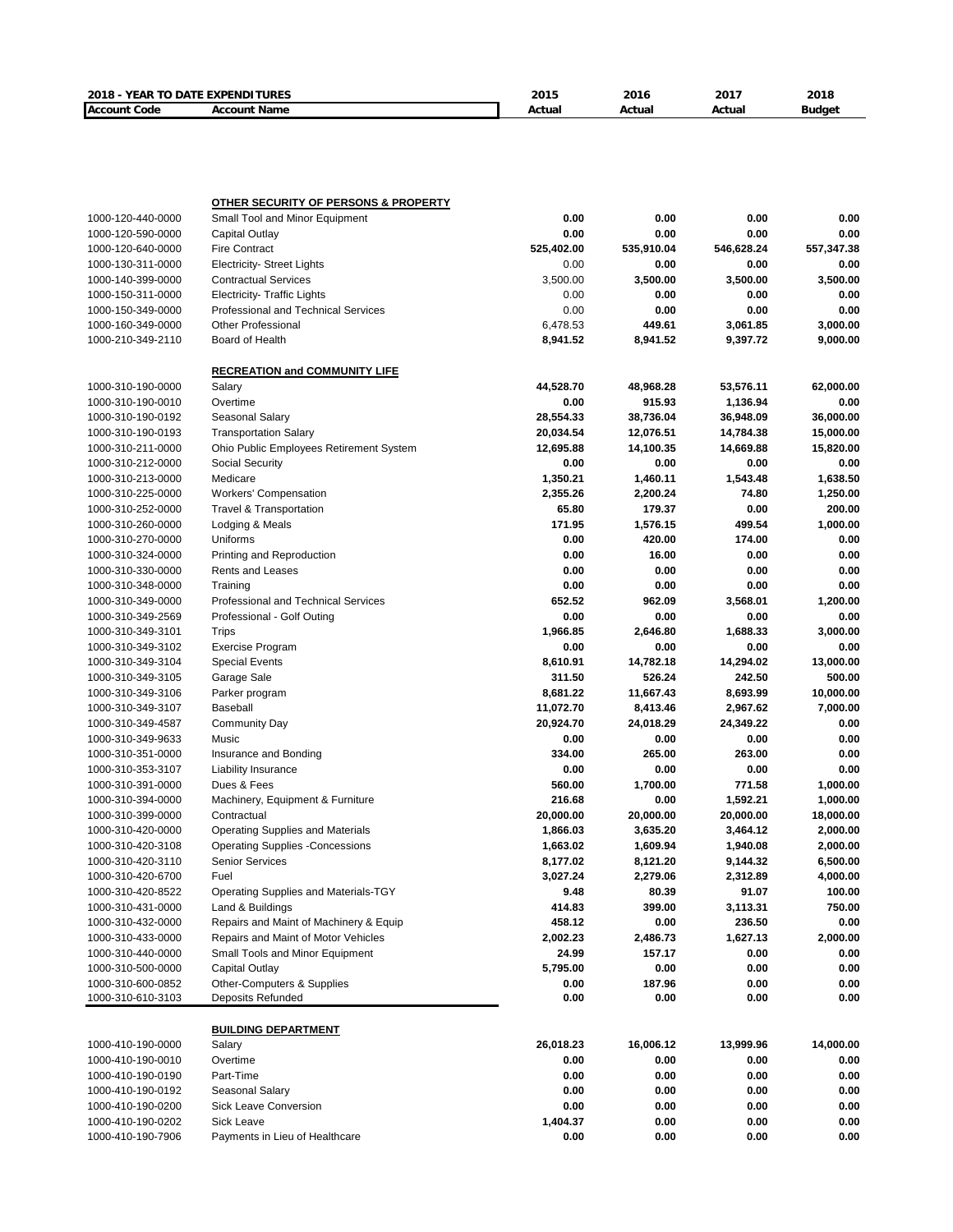| 2018 - YEAR TO DATE EXPENDITURES       |                                                           | 2015                  | 2016                | 2017                | 2018                |
|----------------------------------------|-----------------------------------------------------------|-----------------------|---------------------|---------------------|---------------------|
| <b>Account Code</b>                    | <b>Account Name</b>                                       | Actual                | Actual              | Actual              | <b>Budget</b>       |
| 1000-410-211-0000<br>1000-410-213-0000 | Ohio Public Employees Retirement System<br>Medicare       | 3,677.82<br>394.38    | 8,489.08<br>237.88  | 11,161.18<br>203.06 | 1,960.00<br>203.00  |
|                                        |                                                           |                       |                     |                     |                     |
|                                        | <b>BUILDING DEPARTMENT (continued)</b>                    |                       |                     |                     |                     |
| 1000-410-221-0000                      | Medical/Hospitalization                                   | 0.00                  | 566.45              | 0.00                | 0.00                |
| 1000-410-222-0000                      | Life Insurance                                            | 0.00                  | 0.00                | 0.00                | 0.00                |
| 1000-410-225-0000<br>1000-410-240-0000 | <b>Workers' Compensation</b><br>Unemployment Compensation | 584.87<br>0.00        | 544.37<br>0.00      | 16.47<br>0.00       | 315.00<br>0.00      |
| 1000-410-252-0000                      | <b>Travel and Transportation</b>                          | 0.00                  | 31.10               | 639.82              | 500.00              |
| 1000-410-260-0000                      | Lodging and Meals                                         | 0.00                  | 0.00                | 0.00                | 500.00              |
| 1000-410-270-0000                      | Uniforms                                                  | 0.00                  | 0.00                | 0.00                | 0.00                |
| 1000-410-320-0000                      | Communications, Printing and Advertising                  | 0.00                  | 0.00                | 0.00                | 0.00                |
| 1000-410-348-0000                      | Training                                                  | 0.00                  | 0.00                | 0.00                | 500.00              |
| 1000-410-349-0000                      | Professional and Technical Services<br>Dues & Fees        | 54,334.00<br>808.61   | 29,197.69<br>492.05 | 24,963.00<br>424.28 | 25,000.00<br>600.00 |
| 1000-410-391-0000<br>1000-410-394-0000 | Machinery, Equipment & Furniture                          | 0.00                  | 0.00                | 0.00                | 0.00                |
| 1000-410-395-0000                      | Land and Land Improvements                                | 1,000.00              | 0.00                | 0.00                | 0.00                |
| 1000-410-410-0000                      | <b>Office Supplies and Materials</b>                      | 530.75                | 828.28              | 0.00                | 500.00              |
| 1000-410-410-0852                      | <b>Computers &amp; Supplies</b>                           | 520.32                | 520.32              | 867.52              | 500.00              |
| 1000-410-420-0000                      | <b>Operating Supplies</b>                                 | 0.00                  | 441.50              | 241.53              | 500.00              |
| 1000-410-420-6700                      | <b>FUEL</b>                                               | 0.00                  | 0.00                | 0.00                | 0.00                |
| 1000-410-433-0000                      | Repairs & Maint Motor Vehicles                            | 0.00                  | 954.32              | 0.00                | 0.00                |
| 1000-410-610-0000                      | Deposits Refunded                                         | 0.00                  | 0.00                | 0.00                | 0.00                |
|                                        | <b>ENGINEERING</b>                                        |                       |                     |                     |                     |
| 1000-490-190-0000                      | Salary                                                    | 18,999.90             | 18,296.20           | 20,330.44           | 20,500.00           |
| 1000-490-211-0000                      | Ohio Public Employees Retirement System                   | 2,565.26              | 2,561.50            | 2,822.56            | 2,870.00            |
| 1000-490-213-0000                      | Medicare                                                  | 275.51                | 265.29              | 294.72              | 297.25              |
| 1000-490-225-0000                      | <b>Workers' Compensation</b>                              | 371.43                | 345.06              | 9.77                | 188.00              |
| 1000-490-346-0000                      | <b>Engineering Services</b><br>Dues and Fees              | 0.00<br>0.00          | 0.00<br>0.00        | 0.00<br>0.00        | 0.00<br>0.00        |
| 1000-490-391-0000<br>1000-490-399-0000 | <b>Contractual Services-Engineering</b>                   | 0.00                  | 0.00                | 0.00                | 0.00                |
|                                        |                                                           |                       |                     |                     |                     |
|                                        | <b>UTILITIES</b>                                          |                       |                     |                     |                     |
| 1000-519-311-0000                      | Electricity                                               | 72,375.33             | 80,469.27           | 66,799.66           | 70,000.00           |
| 1000-529-313-0000                      | <b>Natural Gas</b>                                        | 24,695.09             | 20,990.95           | 21,555.67           | 22,000.00           |
| 1000-539-312-0000<br>1000-549-312-0000 | Water and Sewage<br>Water and Sewage                      | 6,126.78<br>690.00    | 1,520.18<br>690.00  | 2,788.53<br>0.00    | 3,000.00<br>0.00    |
| 1000-551-349-0000                      | Other-Professional and Technical Services                 | $0.00\,$              | 0.00                | 0.00                | 0.00                |
| 1000-559-347-0000                      | <b>Planning Consultants</b>                               | 0.00                  | 0.00                | 0.00                | 0.00                |
| 1000-569-398-0000                      | Garbage and Trash Removal                                 | 150,323.02            | 141,548.17          | 150,392.69          | 150,000.00          |
| 1000-592-349-0000                      | Other- Professional and Technical Services                | 0.00                  | 0.00                | 0.00                | 0.00                |
| 1000-599-321-0000                      | Telephone                                                 | 29,576.22             | 22,584.16           | 23,157.72           | 17,500.00           |
| 1000-599-329-0000                      | Other communications                                      | 10,737.14             | 14,736.35           | 28,392.44           | 20,000.00           |
|                                        | <b>SERVICE DEPARTMENT</b>                                 |                       |                     |                     |                     |
| 1000-620-190-0000                      | Salary                                                    | 83,617.81             | 89,247.91           | 59,554.52           | 118,000.00          |
| 1000-620-190-0010                      | Overtime                                                  | 4,212.47              | 3,711.07            | 2,366.66            | 5,000.00            |
| 1000-620-190-0190                      | Part-time                                                 | 0.00                  | 0.00                | 0.00                | 0.00                |
| 1000-620-190-0193                      | Salary - Seasonal                                         | 0.00                  | 0.00                | 0.00                | 0.00                |
| 1000-620-190-0200                      | <b>Sick Leave Conversion</b><br>Sick Leave                | 0.00                  | 0.00                | 0.00                | 0.00<br>0.00        |
| 1000-620-190-0202<br>1000-620-211-0000 | Ohio Public Employees Retirement System                   | 1,404.38<br>12,064.34 | 416.00<br>9,356.68  | 0.00<br>8,738.51    | 16,520.00           |
| 1000-620-213-0000                      | Medicare                                                  | 1,253.88              | 1,502.94            | 870.96              | 1,711.00            |
| 1000-620-221-0000                      | Medical/Hospitalization                                   | 24,551.94             | 31,838.07           | 30,614.56           | 35,000.00           |
| 1000-620-222-0000                      | Life Insurance                                            | 265.00                | 344.50              | 265.00              | 265.00              |
| 1000-620-225-0000                      | <b>Workers' Compensation</b>                              | 2,350.54              | 2,168.45            | 45.89               | 1,200.00            |
| 1000-620-252-0000                      | <b>Travel and Transportation</b>                          | 0.00                  | 0.00                | 0.00                | 0.00                |
| 1000-620-260-0000                      | Lodging and Meals                                         | 0.00                  | 0.00                | 0.00                | 0.00                |
| 1000-620-270-0000                      | Uniforms and Clothing                                     | 872.86                | 1,594.88            | 1,958.73            | 0.00                |
| 1000-620-330-0000                      | <b>Rents and Leases</b>                                   | 0.00                  | 0.00                | 0.00                | 0.00                |
| 1000-620-346-0000                      | <b>Engineering Services</b>                               | 0.00                  | 0.00                | 0.00                | 0.00                |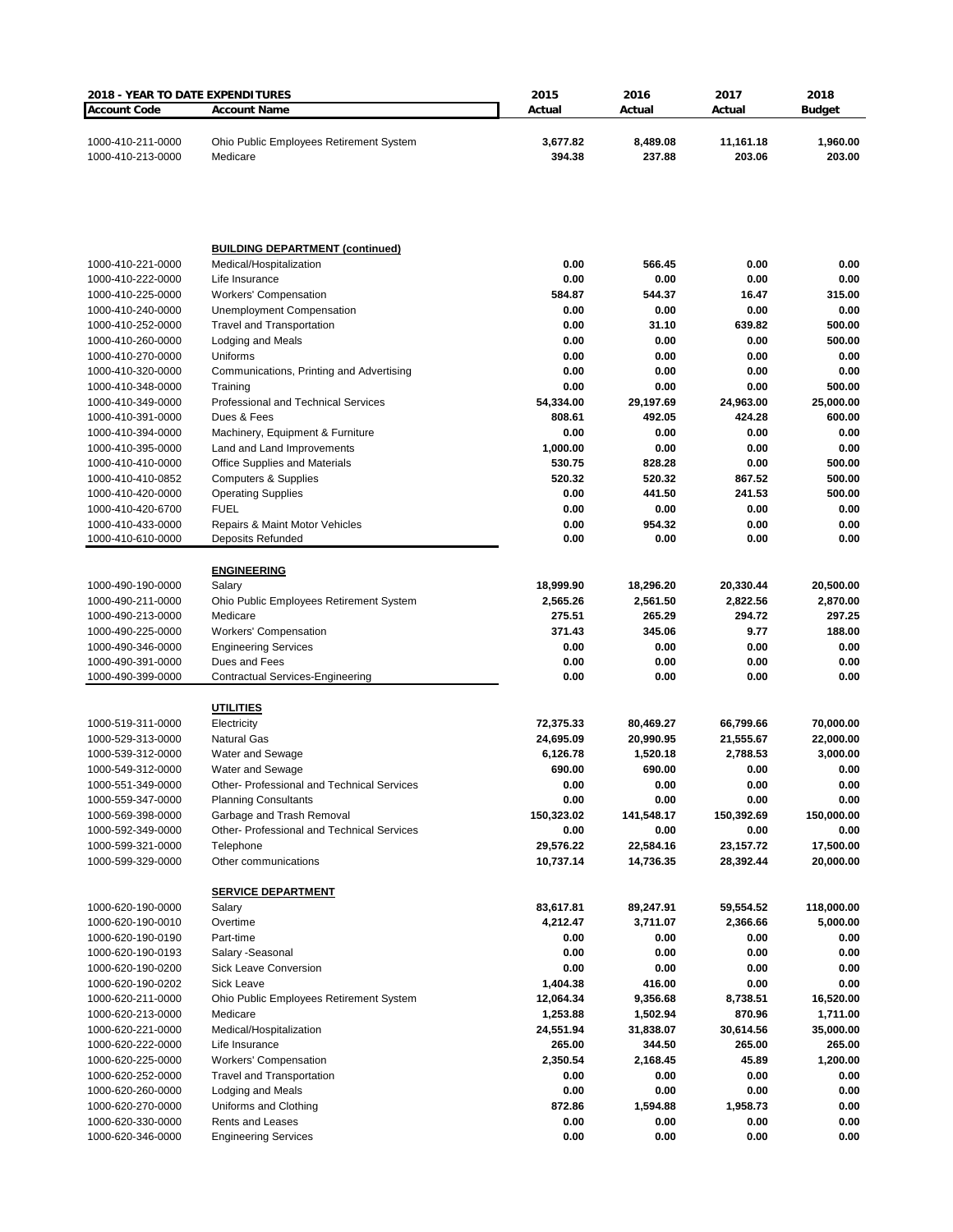| <b>2018 - YEAR TO DATE EXPENDITURES</b>  |                                                                   | 2015             | 2016             | 2017          | 2018           |
|------------------------------------------|-------------------------------------------------------------------|------------------|------------------|---------------|----------------|
| <b>Account Code</b>                      | <b>Account Name</b>                                               | Actual           | Actual           | Actual        | <b>Budget</b>  |
|                                          |                                                                   |                  |                  |               |                |
| 1000-620-348-0000                        | <b>Training Services</b>                                          | 0.00             | 0.00             | 0.00          | 0.00           |
| 1000-620-349-0000                        | Professional and Technical Services                               | 10,741.49        | 2,476.53         | 4,678.01      | 5,000.00       |
| 1000-620-391-0000                        | Dues and Fees                                                     | 156.50           | 53.25            | 0.00          | 0.00           |
| 1000-620-394-0000                        | Machinery, Equipment & Furniture                                  | 0.00             | 0.00             | 0.00          | 0.00           |
|                                          |                                                                   |                  |                  |               |                |
|                                          | <b>SERVICE DEPARTMENT (continued)</b>                             |                  |                  |               |                |
| 1000-620-395-5001                        | Land and Improvements-Recycling                                   | 0.00             | 0.00             | 0.00          | 0.00           |
| 1000-620-420-0000                        | <b>Operating Supplies and Materials</b>                           | 2,165.33         | 5,320.58         | 32,988.11     | 5,000.00       |
| 1000-620-420-6700                        | Fuel                                                              | 0.00             | 0.00             | 0.00          | 0.00           |
| 1000-620-431-0000                        | Repairs and Maint of Buildings and Land                           | 51,848.24        | 67,667.20        | 72,765.05     | 60,000.00      |
| 1000-620-431-6208                        | <b>Building Supplies</b>                                          | 0.00             | 0.00             | 0.00          | 0.00           |
| 1000-620-431-6209                        | <b>Hardware Supplies</b>                                          | 0.00             | 0.00             | 0.00          | 0.00           |
| 1000-620-432-0000                        | R & M of Machinery & Equip                                        | 918.97           | 2,063.94         | 1,349.94      | 2,000.00       |
| 1000-620-432-6220                        | R & M of Machinery & Equip-Major                                  | 0.00             | 0.00             | 0.00          | 0.00           |
| 1000-620-432-6230                        | R & M of Machinery & Equip-Minor                                  | 0.00             | 0.00             | 0.00          | 0.00           |
| 1000-620-433-0000                        | R & M of Motor Vehicles                                           | 0.00             | 0.00             | 0.00          | 0.00           |
| 1000-620-433-6110                        | R & M of Motor Vehicles                                           | 0.00             | 0.00             | 0.00          | 0.00           |
| 1000-620-433-6225                        | R & M of Motor Vehicles                                           | 0.00             | 0.00             | 0.00          | 0.00           |
| 1000-620-433-6310                        | R & M of Motor Vehicles                                           | 0.00             | 0.00             | 0.00          | 0.00           |
| 1000-620-440-0000                        | Small Tools and Minor Equipment                                   | 0.00<br>0.00     | 573.24<br>0.00   | 0.00<br>0.00  | 0.00<br>0.00   |
| 1000-620-490-0000<br>1000-620-490-0000-1 | Other - Supplies and Materials<br><b>Other Operating Supplies</b> | 0.00             | 0.00             | 0.00          | 0.00           |
| 1000-620-520-0000                        | Equipment                                                         | 0.00             | 0.00             | 0.00          | 0.00           |
| 1000-620-640-0000                        | Leaf Dumping                                                      | 0.00             | 0.00             | 0.00          | 0.00           |
| 1000-630-349-0000                        | Professional and Technical Services                               | 0.00             | 0.00             | 0.00          | 0.00           |
| 1000-630-390-0000                        | Contractual -Senior Snow plowing                                  | 0.00             | 0.00             | 0.00          | 0.00           |
| 1000-630-420-0000                        | <b>Operating Supplies - Salt</b>                                  | 0.00             | 0.00             | 0.00          | 0.00           |
| 1000-630-432-6320                        | R & M - Snow Plows                                                | 0.00             | 0.00             | 0.00          | 0.00           |
| 1000-640-399-6201                        | R & M-Sanitary Sewers                                             | 28,489.82        | 28,011.70        | 46,175.32     | 10,000.00      |
|                                          | <b>MAYOR</b>                                                      |                  |                  |               |                |
| 1000-710-131-0000                        | Salary - MAYOR                                                    | 60,114.36        | 57,887.96        | 57,887.96     | 61,650.00      |
| 1000-710-131-7906                        | Payments in Lieu of Healthcare                                    | 0.00             | 0.00             | 0.00          | 0.00           |
| 1000-710-211-0000                        | Ohio Public Employees Retirement System                           | 8,111.69         | 8,272.32         | 10,512.30     | 8,631.00       |
| 1000-710-213-0000                        | Medicare                                                          | 901.26           | 1,025.60         | 955.70        | 893.93         |
| 1000-710-221-0000                        | Medical/Hospitalization                                           | 22,117.62        | 19,628.53        | 15,137.40     | 16,921.00      |
| 1000-710-222-0000                        | Life Insurance                                                    | 132.50           | 172.75           | 145.75        | 159.00         |
| 1000-710-225-0000                        | Workers' Compensation                                             | 1,350.84         | 1,256.00         | 36.68         | 700.00         |
| 1000-710-252-0000                        | <b>Travel and Transportation</b>                                  | 804.85           | 2,805.37         | 536.55        | 800.00         |
| 1000-710-259-0000                        | Other - Employee Reimbursements                                   | 0.00             | 0.00             | 0.00          | 0.00           |
| 1000-710-260-0000                        | Housing & Meals                                                   | 1,034.55         | 3,901.31         | 3,164.47      | 3,000.00       |
| 1000-710-324-0000                        | Printing and Reproduction                                         | 0.00             | 0.00             | 0.00          | 0.00           |
| 1000-710-330-0000                        | <b>Rents and Leases</b>                                           | 0.00             | 0.00             | 0.00          | 0.00           |
| 1000-710-349-0000<br>1000-710-349-7150   | Professional and Technical Services<br><b>Education Expenses</b>  | 27.96<br>0.00    | 0.00<br>0.00     | 93.81<br>0.00 | 0.00<br>0.00   |
| 1000-710-391-0000                        | Dues and Fees                                                     | 4,248.03         | 3,803.03         | 1,093.03      | 2,000.00       |
| 1000-710-394-0000                        | Machinery, Equipment & Furniture                                  | 174.98           | 0.00             | 0.00          | 0.00           |
| 1000-710-399-0000                        | <b>Contractual Services</b>                                       | 0.00             | 0.00             | 0.00          | 0.00           |
| 1000-710-410-0000                        | Office Supplies and Materials                                     | 2,041.41         | 216.24           | 138.01        | 500.00         |
| 1000-710-420-0000                        | <b>Operating Supplies and Materials</b>                           | 0.00             | 201.10           | 123.19        | 0.00           |
|                                          |                                                                   |                  |                  |               |                |
|                                          | <b>COUNCIL</b>                                                    |                  |                  |               |                |
| 1000-715-111-0000                        | Salaries - Council                                                | 64,284.30        | 65,569.40        | 66,236.82     | 66,237.00      |
| 1000-715-211-0000                        | Ohio Public Employees Retirement System                           | 8,672.55         | 9,140.01         | 9,265.84      | 9,273.18       |
| 1000-715-212-0000                        | Social Security                                                   | 0.00             | 0.00             |               | 0.00           |
| 1000-715-213-0000                        | Medicare                                                          | 996.67           | 950.75           | 961.46        | 960.44         |
| 1000-715-225-0000                        | <b>Workers' Compensation</b>                                      | 1,499.20<br>0.00 | 1,392.76<br>0.00 | 39.46<br>0.00 | 800.00<br>0.00 |
| 1000-715-252-0000<br>1000-715-260-0000   | <b>Travel and Transportation</b><br>Lodging & Meals               | 0.00             | 0.00             | 0.00          | 0.00           |
| 1000-715-324-0000                        | Printing and Reproduction                                         | 0.00             | 0.00             | 0.00          | 0.00           |
| 1000-715-325-0000                        | Advertising                                                       | 0.00             | 0.00             | 0.00          | 0.00           |
|                                          |                                                                   |                  |                  |               |                |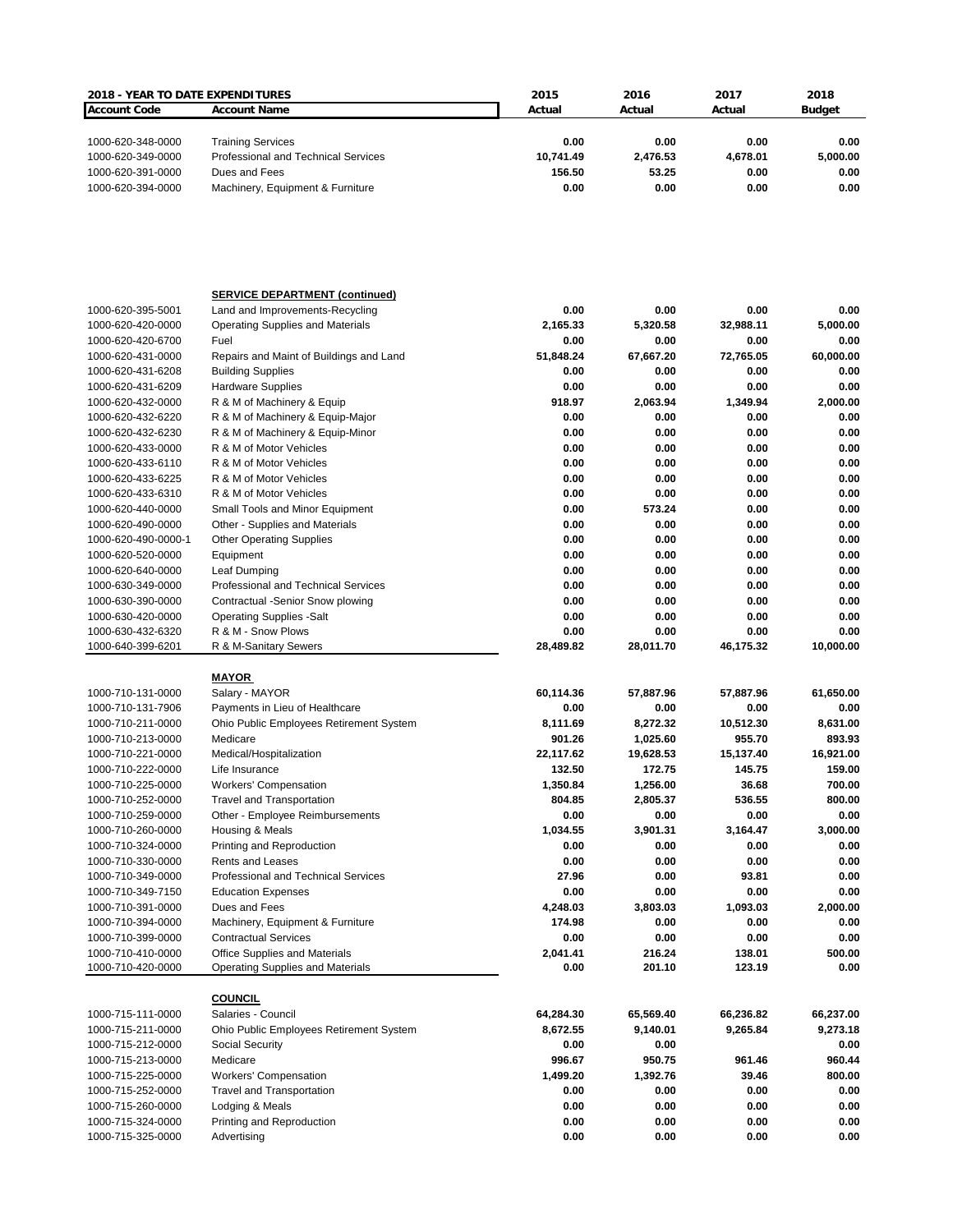| <b>2018 - YEAR TO DATE EXPENDITURES</b> |                                             | 2015      | 2016      | 2017      | 2018          |
|-----------------------------------------|---------------------------------------------|-----------|-----------|-----------|---------------|
| <b>Account Code</b>                     | <b>Account Name</b>                         | Actual    | Actual    | Actual    | <b>Budget</b> |
|                                         |                                             |           |           |           |               |
| 1000-715-348-0000                       | Training                                    | 0.00      | 0.00      | 0.00      | 0.00          |
| 1000-715-349-0000                       | Professional and Technical Services         | 0.00      | 0.00      | 0.00      | 0.00          |
| 1000-715-349-7150                       | <b>Education Exp</b>                        | 0.00      | 0.00      | 0.00      | 0.00          |
| 1000-715-391-0000                       | Dues and Fees                               | 0.00      | 0.00      | 0.00      | 0.00          |
| 1000-715-399-0000                       | <b>Contractual Services</b>                 | 0.00      | 0.00      | 0.00      | 0.00          |
| 1000-715-399-7150                       | Contractual Services-Education Exp          | 0.00      | 0.00      | 0.00      | 0.00          |
| 1000-715-399-7151                       | <b>Contractual Services- Master Plan</b>    | 0.00      | 0.00      | 0.00      | 0.00          |
| 1000-715-410-0000                       | <b>Office Supplies and Materials</b>        | 0.00      | 0.00      | 0.00      | 0.00          |
| 1000-715-420-0000                       | <b>Operating Supplies and Materials</b>     | 0.00      | 0.00      | 0.00      | 0.00          |
| 1000-715-600-6584                       | Unemployment Compensation                   | 0.00      | 0.00      | 0.00      | 0.00          |
|                                         |                                             |           |           |           |               |
|                                         | <b>MAYOR'S COURT</b>                        |           |           |           |               |
| 1000-720-141-0000                       | Salary - Legal Counsel-Prosecutor           | 31,256.11 | 31,780.83 | 26,307.72 | 24,000.00     |
| 1000-720-141-0141                       | Magistrate                                  | 9,600.00  | 18,800.00 | 18,800.00 | 19,200.00     |
| 1000-720-190-0000                       | Salary- Mayor's Court Clerk                 | 27,940.50 | 39,430.00 | 42,416.00 | 42,432.00     |
| 1000-720-190-0001                       | <b>Community Diversion Program</b>          | 0.00      | 0.00      | 0.00      | 0.00          |
| 1000-720-190-0010                       | Overtime                                    | 0.00      | 0.00      | 0.00      | 0.00          |
| 1000-720-190-0195                       | Employee Uniform Allowance                  | 0.00      | 0.00      | 0.00      | 0.00          |
| 1000-720-190-0202                       | <b>Sick Leave</b>                           | 0.00      | 0.00      | 0.00      | 0.00          |
| 1000-720-211-0000                       | Ohio Public Employees Retirement System     | 9,321.78  | 11,036.94 | 9,922.52  | 11,988.48     |
| 1000-720-213-0000                       | Medicare                                    | 965.68    | 780.08    | 1,103.78  | 1,241.66      |
| 1000-720-221-0000                       | Medical/Hospitalization                     | 0.00      | 17,091.75 | 19,397.22 | 20,832.00     |
| 1000-720-222-0000                       | Life Insurance                              | 0.00      | 0.00      | 0.00      | 0.00          |
| 1000-720-225-0000                       | <b>Workers' Compensation</b>                | 1,593.16  | 1,480.04  | 41.93     | 810.00        |
| 1000-720-240-0000                       | Unemployment Compensation                   | 0.00      | 0.00      | 655.00    | 0.00          |
| 1000-720-252-0000                       | <b>Travel &amp; Transportation</b>          | 316.38    | 145.80    | 0.00      | 2,000.00      |
| 1000-720-260-0000                       | Lodging & Meals                             | 286.34    | 0.00      | 0.00      | 0.00          |
| 1000-720-270-0000                       | Uniforms and Clothing                       | 0.00      | 0.00      | 0.00      | 0.00          |
|                                         |                                             | 0.00      | 0.00      | 0.00      | 0.00          |
| 1000-720-340-0853                       | <b>Technical Services-Software Support</b>  |           |           |           |               |
| 1000-720-348-0000                       | Training                                    | 150.00    | 350.00    | 270.00    | 0.00          |
| 1000-720-348-0001                       | <b>Training- Community Diversion</b>        | 0.00      | 0.00      | 0.00      | 0.00          |
| 1000-720-349-0000                       | Other - Professional and Technicl Services  | 2,320.97  | 0.00      | 0.00      | 0.00          |
| 1000-720-391-0000                       | Dues and Fees                               | 375.00    | 770.00    | 675.00    | 200.00        |
| 1000-720-391-0001                       | Dues and Fees (Community Diversion Program) | 0.00      | 0.00      | 0.00      | 0.00          |
| 1000-720-394-0000                       | Machinery, Equipment & Furniture            | 0.00      | 0.00      | 0.00      | 0.00          |
| 1000-720-399-0000                       | <b>Contractual Services</b>                 | 0.00      | 0.00      | 0.00      | 0.00          |
| 1000-720-410-0000                       | Office Supplies and Materials               | 3,016.49  | 1,515.50  | 2,745.44  | 1,500.00      |
| 1000-720-410-0001                       | Office Supplies (Community Diversion)       | 0.00      | 0.00      | 0.00      | 0.00          |
| 1000-720-420-0000                       | Operating Supplies and Materials            | 0.00      | 251.96    | 24.37     | 0.00          |
| 1000-720-640-0000                       | Payment to Another Political Subdivision    | 0.00      | 0.00      | 0.00      | 0.00          |
|                                         | <b>BOARDS &amp; COMMISSIONS</b>             |           |           |           |               |
| 1000-735-150-0000                       | Compensation of Planning Commission         | 1,800.00  | 1,710.00  | 2,054.93  | 1,890.00      |
| 1000-735-150-0701                       | <b>Compensation of Zoning Board Members</b> | 3,030.00  | 2,722.48  | 2,782.32  | 3,150.00      |
| 1000-735-190-0000                       | <b>Other- Personal Services</b>             | 0.00      | 0.00      | 0.00      | 0.00          |
| 1000-735-211-0000                       | <b>OPERS</b>                                | 280.00    | 302.40    | 280.00    | 264.60        |
| 1000-735-211-0701                       | OPERS-BZA                                   | 257.60    | 213.15    | 257.60    | 441.00        |
| 1000-735-213-0000                       | Medicare                                    | 26.10     | 26.55     | 34.65     | 27.41         |
| 1000-735-213-0701                       | Medicare-BZA                                | 43.95     | 37.75     | 42.64     | 45.68         |
| 1000-735-225-0000                       | <b>Workers' Compensation</b>                | 48.38     | 44.95     | 1.27      | 50.00         |
| 1000-735-225-0701                       | Workers' Compensation-BZA                   | 95.60     | 88.81     | 2.51      | 25.00         |
| 1000-735-240-0701                       | <b>Unemployment Compensation</b>            | 0.00      | 0.00      | 0.00      | 0.00          |
| 1000-735-252-0000                       | <b>Travel and Transportation</b>            | 0.00      | 0.00      | 0.00      | 0.00          |
| 1000-735-349-000                        | <b>Professional Services</b>                | 0.00      | 0.00      | 0.00      | 0.00          |
| 1000-735-410-0000                       | Office Supplies and Materials               | 0.00      | 0.00      | 0.00      | 0.00          |
|                                         | <b>AOS FEES</b>                             |           |           |           |               |
|                                         | <b>Auditor of State Audit Services</b>      | 1.00      | 16,071.50 | 1,845.00  | 15,000.00     |
| 1000-745-342-0000                       |                                             |           |           |           |               |
| 1000-745-343-0000                       | Uniform Accounting Network Fees             | 3,800.00  | 4,296.00  | 3,870.00  | 4,500.00      |
|                                         | <b>SOLICITOR</b>                            |           |           |           |               |
| 1000-750-141-0000                       | Salary - Legal Counsel                      | 54,035.00 | 62,001.30 | 60,000.00 | 0.00          |
| 1000-750-141-0001                       | Salary - Legal Counsel-Comm Diversion       | 0.00      | 0.00      | 0.00      | 0.00          |
| 1000-750-211-0000                       | <b>OPERS</b>                                | 7,289.78  | 1,843.89  | 0.00      | 0.00          |
| 1000-750-211-0001                       | <b>OPERS-Community Diversion</b>            | 0.00      | 0.00      | 0.00      | 0.00          |
| 1000-750-211-0001-1                     | <b>OPERS (Community Diversion)</b>          | 0.00      | 0.00      | 0.00      | 0.00          |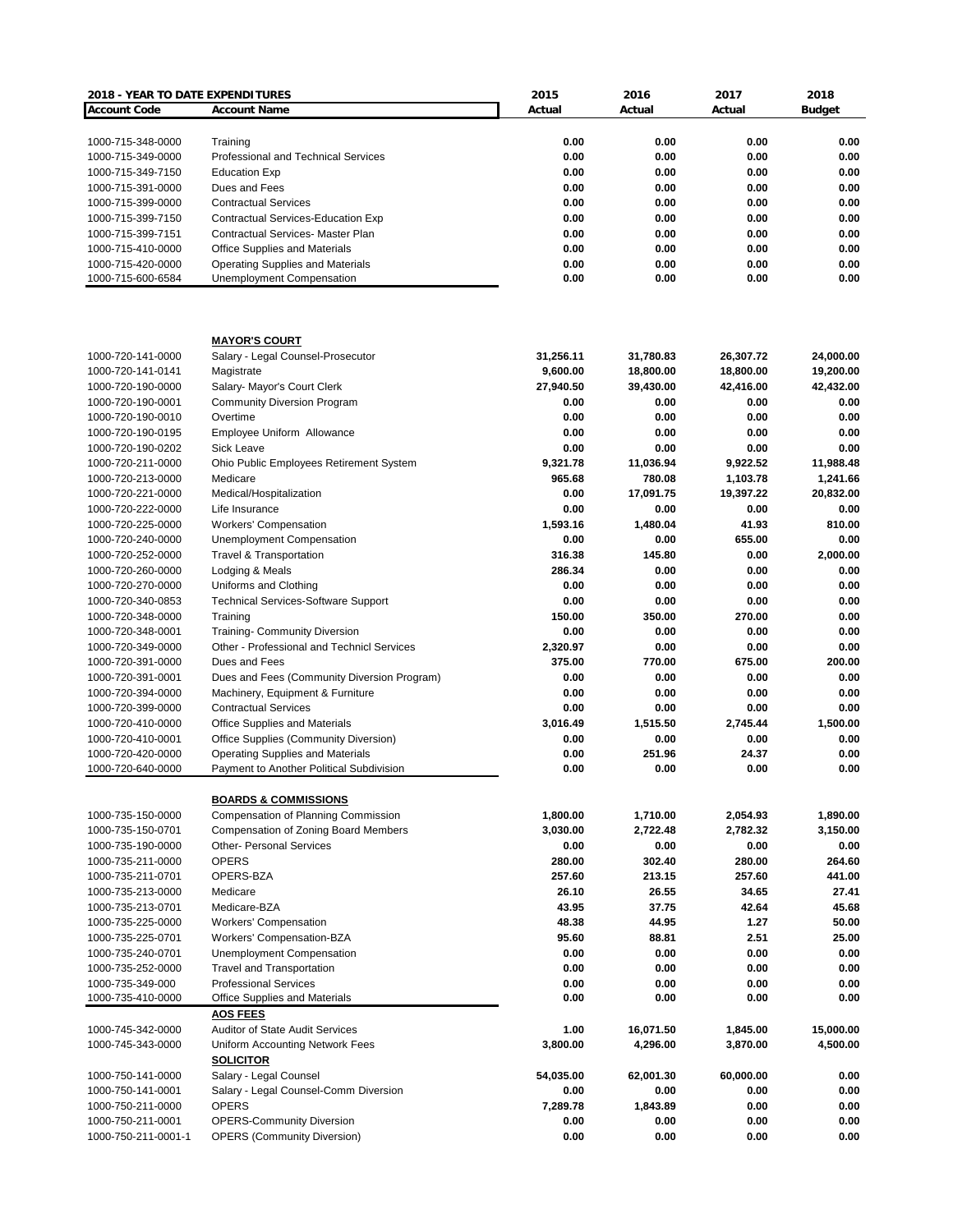| <b>2018 - YEAR TO DATE EXPENDITURES</b> |                                        | 2015      | 2016      | 2017      | 2018          |
|-----------------------------------------|----------------------------------------|-----------|-----------|-----------|---------------|
| <b>Account Code</b>                     | <b>Account Name</b>                    | Actual    | Actual    | Actual    | <b>Budget</b> |
|                                         |                                        |           |           |           |               |
| 1000-750-213-0000                       | Medicare                               | 739.93    | 340.58    | 0.00      | 0.00          |
| 1000-750-213-0001                       | Medicare-Community Diversion           | 0.00      | 0.00      | 0.00      | 0.00          |
| 1000-750-213-0001-1                     | Medicare (Community Diversion Program) | 0.00      | 0.00      | 0.00      | 0.00          |
| 1000-750-225-0000                       | <b>Workers' Compensation</b>           | 1.259.70  | 1.170.26  | 0.00      | 0.00          |
| 1000-750-349-0000                       | Professional and Technical Services    | 14.007.55 | 20.056.87 | 3.935.50  | 75,000.00     |
| 1000-750-391-0000                       | Dues & Fees                            | 175.00    | 0.00      | 0.00      | 0.00          |
| 1000-750-399-0000                       | <b>Contractual Services</b>            | 21.514.83 | 54.936.12 | 14.221.30 | 0.00          |

|                     | <b>INCOME TAX</b>                   |            |            |            |            |
|---------------------|-------------------------------------|------------|------------|------------|------------|
| 1000-755-322-0000   | Postage                             | 911.29     | 48.63      | 0.00       | 600.00     |
| 1000-755-342-0000   | <b>Auditing Services</b>            | 0.00       | 0.00       | 0.00       | 0.00       |
| 1000-755-344-0013   | Tax Collection Fees (Net Profit)    |            |            |            | 0.00       |
| 1000-755-348-0000   | Training                            | 0.00       | 0.00       | 0.00       | 0.00       |
| 1000-755-348-0000-1 | <b>Training Services</b>            | 0.00       | 0.00       | 0.00       | 0.00       |
| 1000-755-349-0000   | Other Technical Services-Software   | 2,782.26   | 3,418.33   | 1,263.50   | 3,000.00   |
| 1000-755-349-0000-1 | <b>Other Contractual Services</b>   | 0.00       | 0.00       | 0.00       | 0.00       |
| 1000-755-391-0000   | Dues and Fees                       | 0.00       | 0.00       | 0.00       | 0.00       |
| 1000-755-391-0000-1 | Dues and Fees                       | 0.00       | 0.00       | 0.00       | 0.00       |
| 1000-755-399-0000   | <b>Contractual Services</b>         | 0.00       | 0.00       | 0.00       | 0.00       |
| 1000-755-420-0000   | <b>Operating Supplies</b>           | 359.66     | 0.00       | 0.00       | 0.00       |
| 1000-760-690-0000   | <b>Tax Refunds</b>                  | 72,450.50  | 248,889.49 | 74,543.16  | 30,000.00  |
|                     |                                     |            |            |            |            |
|                     | <b>ADMINISTRATIVE &amp; FINANCE</b> |            |            |            |            |
| 1000-790-190-0000   | Salary                              | 169,563.48 | 213,950.38 | 210,751.16 | 180,000.00 |
| 1000-790-190-0010   | Overtime                            | 0.00       | 0.00       | 0.00       | 0.00       |
| 1000-790-190-0190   | Part-time                           | 43,459.85  | 17,879.16  | 3,072.84   | 0.00       |
| 1000-790-190-0192   | Salary Seasonal                     | 0.00       | 0.00       | 0.00       | 0.00       |
| 1000-790-190-0200   | Sick Leave conversion               | 18,550.93  | 0.00       | 0.00       | 0.00       |
| 1000-790-190-0202   | <b>Sick Leave</b>                   | 3,205.23   | 4,376.17   | 2,487.13   | 0.00       |
| 1000-790-190-7906   | Payments in Lieu of Healthcare      | 0.00       | 0.00       | 0.00       | 0.00       |
| 1000-790-211-0000   | <b>OPERS</b>                        | 28,883.22  | 30,282.17  | 28,957.78  | 25,200.00  |
| 1000-790-213-0000   | Medicare                            | 3,383.38   | 3,250.07   | 2,920.14   | 2,250.00   |
| 1000-790-221-0000   | Medical/Hospitalization             | 39,958.50  | 52,921.25  | 51,948.81  | 62,500.00  |
| 1000-790-222-0000   | Life Insurance                      | 397.50     | 699.50     | 304.75     | 650.00     |
| 1000-790-222-1790   | Life Insurance-RETIREE              | 1,293.00   | 1,937.96   | 1,363.16   | 2,400.00   |
| 1000-790-225-0000   | <b>Workers' Compensation</b>        | 4,387.26   | 4,089.18   | 162.71     | 2,500.00   |
| 1000-790-252-0000   | <b>Travel and Transportation</b>    | 358.95     | 779.29     | 181.60     | 500.00     |
| 1000-790-260-0000   | Meals & Lodging                     | 369.27     | 2,305.05   | 742.58     | 500.00     |
| 1000-790-322-0000   | Postage                             | 3,392.91   | 3,200.00   | 3,233.95   | 3,000.00   |
| 1000-790-323-0000   | Postage Machine Rental              | 593.99     | 767.99     | 174.00     | 696.00     |
| 1000-790-324-0000   | Printing and Reproduction           | 1,690.64   | 1,354.19   | 1,157.64   | 2,500.00   |
| 1000-790-324-0005   | Printing and Reproduction           | 16,840.82  | 17,491.54  | 121.08     | 19,000.00  |
| 1000-790-325-0000   | Advertising                         | 5,767.22   | 6,169.40   | 1,023.47   | 6,000.00   |
| 1000-790-330-0000   | Rents and Leases                    | 0.00       | 0.00       | 0.00       | 0.00       |
| 1000-790-345-0000   | <b>Election Expenses</b>            | 0.00       | 2,120.25   | 0.00       | 0.00       |
| 1000-790-348-0000   | Training                            | 200.00     | 591.66     | 300.00     | 500.00     |
| 1000-790-349-0000   | Professional and Technical Services | 76,246.94  | 126,798.66 | 170,606.01 | 100,000.00 |
| 1000-790-351-0000   | Insurance and Bonding               | 52,115.00  | 53,066.00  | 55,887.00  | 54,000.00  |
| 1000-790-391-0000   | Dues and Fees                       | 2,784.92   | 11,054.24  | 16,672.57  | 9,000.00   |
| 1000-790-394-0000   | Machinery, Equipment & Furniture    | 8,575.13   | 14,160.59  | 944.98     | 5,000.00   |
| 1000-790-399-0000   | <b>Contractual Services</b>         | 0.00       | 1,679.19   | 8,344.49   | 15,600.00  |
| 1000-790-410-0000   | Office Supplies and Materials       | 4,105.32   | 3,761.41   | 4,022.80   | 4,000.00   |
| 1000-790-420-0000   | Operating Supplies and Materials    | 3,213.10   | 3,680.14   | 3,230.57   | 4,000.00   |
| 1000-790-431-0000   | R & M of Buildings and Land         | 0.00       | 0.00       | 390.20     | 0.00       |
| 1000-790-432-0000   | R & M of Machinery & Equip          | 0.00       | 65.16      | 1,735.00   | 0.00       |
| 1000-790-490-0000   | Econ Dev - Supplies & Materials     | 909.20     | 298.65     | 0.00       | 0.00       |
| 1000-790-640-0000   | Payment to County Treasurer         | 210.73     | 0.00       | 17.14      | 0.00       |
|                     | <b>CAPITAL &amp; TRANSFERS</b>      |            |            |            |            |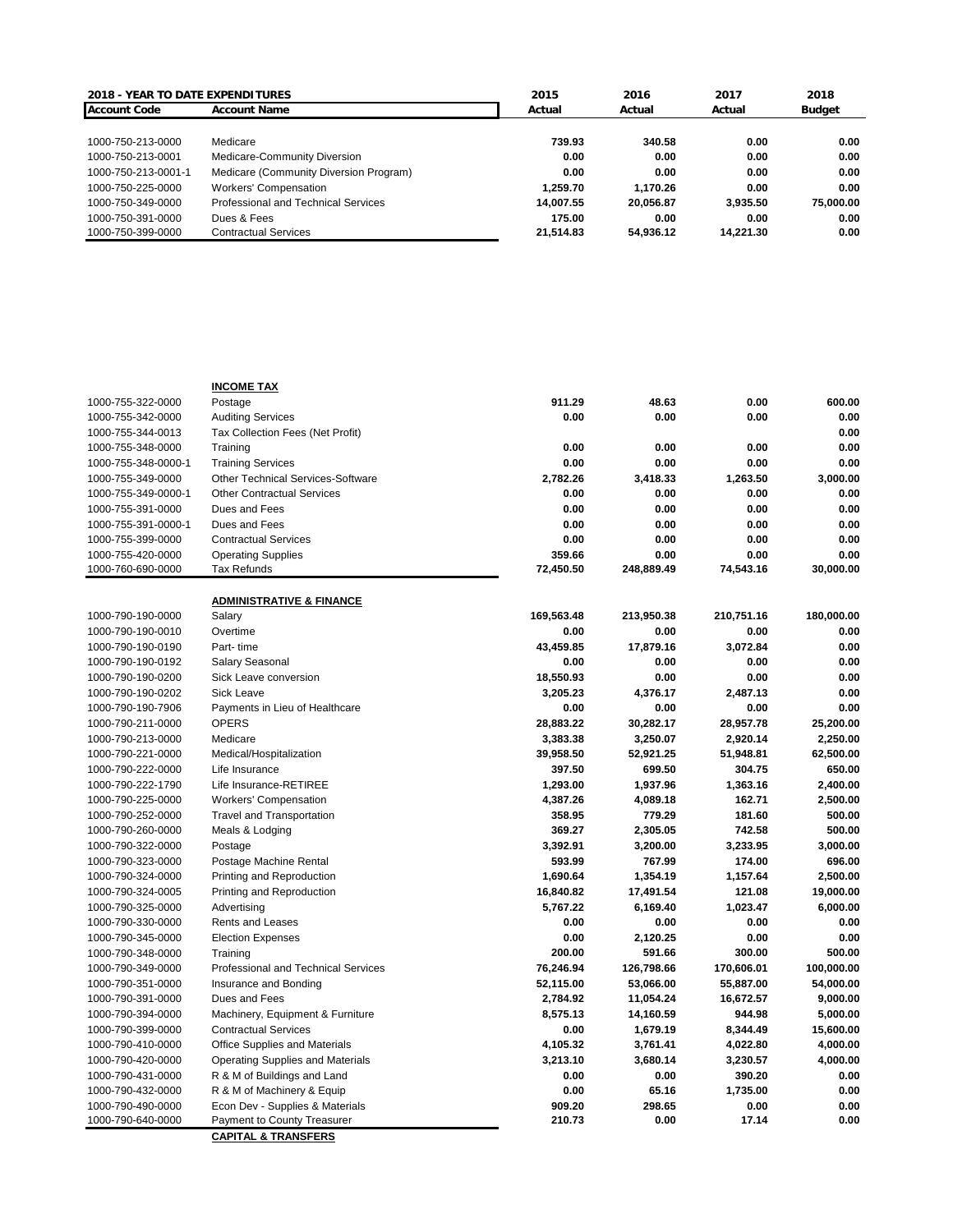| <b>2018 - YEAR TO DATE EXPENDITURES</b> |                                         | 2015         | 2016         | 2017         | 2018          |
|-----------------------------------------|-----------------------------------------|--------------|--------------|--------------|---------------|
| <b>Account Code</b>                     | <b>Account Name</b>                     | Actual       | Actual       | Actual       | <b>Budget</b> |
|                                         |                                         |              |              |              |               |
| 1000-800-520-0000                       | Equipment                               |              |              |              |               |
| 1000-910-910-0000                       | Transfers - Out OP&F                    | 289.000.00   | 159.000.00   | 489.000.00   | 115.000.00    |
| 1000-910-910-0620                       | Transfers - Out S.C.M.R. & Int          | 460.000.00   | 660.000.00   | 500.000.00   | 500,000.00    |
| 1000-910-910-0000-1                     | <b>VETERAN'S MEM</b><br>Transfers - Out | 0.00         | 0.00         | 0.00         | 0.00          |
| 1000-910-910-4901                       | Transfers - Out Interest to Capital     | 250.000.00   | 110.000.00   | 100.000.00   | 440.000.00    |
| 1000-910-910-0000-2                     | Transfers - Out Water Meter Repair      | 0.00         | 0.00         | 0.00         | 10.200.00     |
| 1000-920-920-0000                       | Advances - Out                          | 0.00         | 0.00         | 0.00         | 0.00          |
| 1000-930-930-0000                       | Contingencies                           | 0.00         | 0.00         | 0.00         | 0.00          |
|                                         |                                         | 5.383.384.64 | 5.724.853.36 | 5.556.220.78 | 5,081,638.01  |

| <b>SCMR Fund</b>          |                                                    |            |            |            |            |
|---------------------------|----------------------------------------------------|------------|------------|------------|------------|
| 2011-620-190-0000         | Salary                                             | 345,160.78 | 423,502.56 | 391,054.16 | 305,000.00 |
| 2011-620-190-0010         | Overtime                                           | 15,890.13  | 16,622.99  | 21,813.40  | 20,000.00  |
| 2011-620-190-0190         | Part-time                                          | 2,842.00   | 0.00       | 0.00       | 0.00       |
| 2011-620-190-0192         | Salary - Seasonal                                  | 0.00       | 0.00       | 0.00       | 0.00       |
| 2011-620-190-0200         | Sick Leave conversion                              | 0.00       | 316.32     | 0.00       | 0.00       |
| 2011-620-190-0202         | <b>Sick Leave</b>                                  | 6,805.48   | 11,338.65  | 22,230.56  | 0.00       |
| 2011-620-190-0203         | Injury Pay                                         | 1.760.36   | 0.00       | 0.00       | 0.00       |
| 2011-620-190-7906         | In Lieu of Healthcare                              | 0.00       | 0.00       | 0.00       | 0.00       |
| 2011-620-211-0000         | Ohio Public Employees Retirement System            | 50,192.69  | 55,776.16  | 52,293.70  | 45,500.00  |
| 2011-620-213-0000         | Medicare                                           | 3,189.77   | 4,127.41   | 4,332.28   | 4,287.50   |
| 2011-620-221-0000         | Medical/Hospitalization                            | 55,017.54  | 78,408.17  | 59,739.48  | 83,000.00  |
| 2011-620-222-0000         | Life Insurance                                     | 927.50     | 1,498.50   | 1,311.75   | 1,200.00   |
| 2011-620-225-0000         | <b>Workers' Compensation</b>                       | 7,113.65   | 6,616.30   | 195.33     | 6,600.00   |
| 2011-620-252-0000         | <b>Travel and Transportation</b>                   | 0.00       | 24.00      | 0.00       | 0.00       |
| 2011-620-259-0000         | <b>Sick Leave Conversion</b>                       | 0.00       | 0.00       | 0.00       | 0.00       |
| 2011-620-260-0000         | <b>Lodging and Meals</b>                           | 62.35      | 0.00       | 0.00       | 0.00       |
| 2011-620-270-0000         | Uniforms and Clothing                              | 2,433.54   | 2,650.29   | 1,656.42   | 3,000.00   |
| 2011-620-325-0000         | Advertising                                        | 0.00       | 0.00       | 0.00       | 0.00       |
| 2011-620-346-0000         | <b>Engineering Services</b>                        | 0.00       | 0.00       | 0.00       | 0.00       |
| 2011-620-348-0000         | Training                                           | 158.00     | 522.00     | 60.00      | 0.00       |
| 2011-620-349-0000         | Professional and Technical Services                | 9,766.31   | 15,836.52  | 13,424.53  | 9,000.00   |
| 2011-620-391-0000         | Dues and Fees                                      | 858.52     | 617.43     | 222.78     | 600.00     |
| 2011-620-420-0000         | <b>Operating Supplies and Materials</b>            | 44,376.94  | 69,620.30  | 47,881.41  | 45,000.00  |
| 2011-620-420-6700         | Fuel                                               | 24,535.83  | 20,268.26  | 20,842.52  | 21,000.00  |
| 2011-620-431-0000         | R & M of Buildings and Land                        | 5,608.26   | 4,018.66   | 26,837.97  | 5,000.00   |
| 2011-620-432-0000         | R & M of Machinery & Equip                         | 7,097.94   | 4,102.22   | 6,388.74   | 10,000.00  |
| 2011-620-433-0000         | Repairs and Maintenance of Motor Vehicles          | 8,211.84   | 31,946.43  | 21,936.08  | 20,000.00  |
| 2011-620-440-0000         | Minor equipment                                    | 359.10     | 0.00       | 0.00       | 0.00       |
| 2011-630-420-0000         | Materials-Salt, Cold Patch & Gravel                | 89,588.08  | 110,227.39 | 64,091.14  | 75,000.00  |
| 2011-630-432-0000         | Repairs and Maintenance - Snow Plows               | 4,966.35   | 0.00       | 0.00       | 0.00       |
| 2011-800-555-0000         | Streets, Highways, Sidewalks and Curbs             | 0.00       | 0.00       | 0.00       | 0.00       |
| 2011-920-920-0000         | Advances - Out                                     | 0.00       | 0.00       | 0.00       | 0.00       |
|                           |                                                    | 686,922.96 | 858,040.56 | 756,312.25 | 654,187.50 |
|                           |                                                    |            |            |            |            |
| <b>State Highway Fund</b> |                                                    |            |            |            |            |
| 2021-610-430-4569         | Repairs and Maintenance-Signals                    | 0.00       | 0.00       | 0.00       | 0.00       |
| 2021-620-420-0000         | Materials-Salt                                     | 17,864.90  | 0.00       | 0.00       | 15,000.00  |
| 2021-650-349-0000         | Professional and Technical Services                | 0.00       | 0.00       | 0.00       | 0.00       |
| 2021-620-431-0000         | R & M of Buildings and Land                        | 0.00       | 0.00       | 0.00       | 0.00       |
| 2021-630-432-0000         | R & M of Machinery & Equip                         | 0.00       | 0.00       | 0.00       | 0.00       |
| 2021-800-555-0000         | Streets, Highways, Sidewalks and Curbs             | 0.00       | 0.00       | 0.00       | 0.00       |
| 2021-800-555-0802         | Streets, Highways, Sidewalks and Curbs             | 0.00       | 0.00       | 0.00       | 0.00       |
| 2021-800-590-0802         | Other - Capital Outlay                             | 0.00       | 0.00       | 0.00       | 0.00       |
| 2021-800-590-0803         | Advances - Out                                     | 0.00       | 0.00       | 0.00       | 0.00       |
| 2021-650-349-0000-1       | <b>Other-Professional &amp; Technical Services</b> | 0.00       | 0.00       | 0.00       | 0.00       |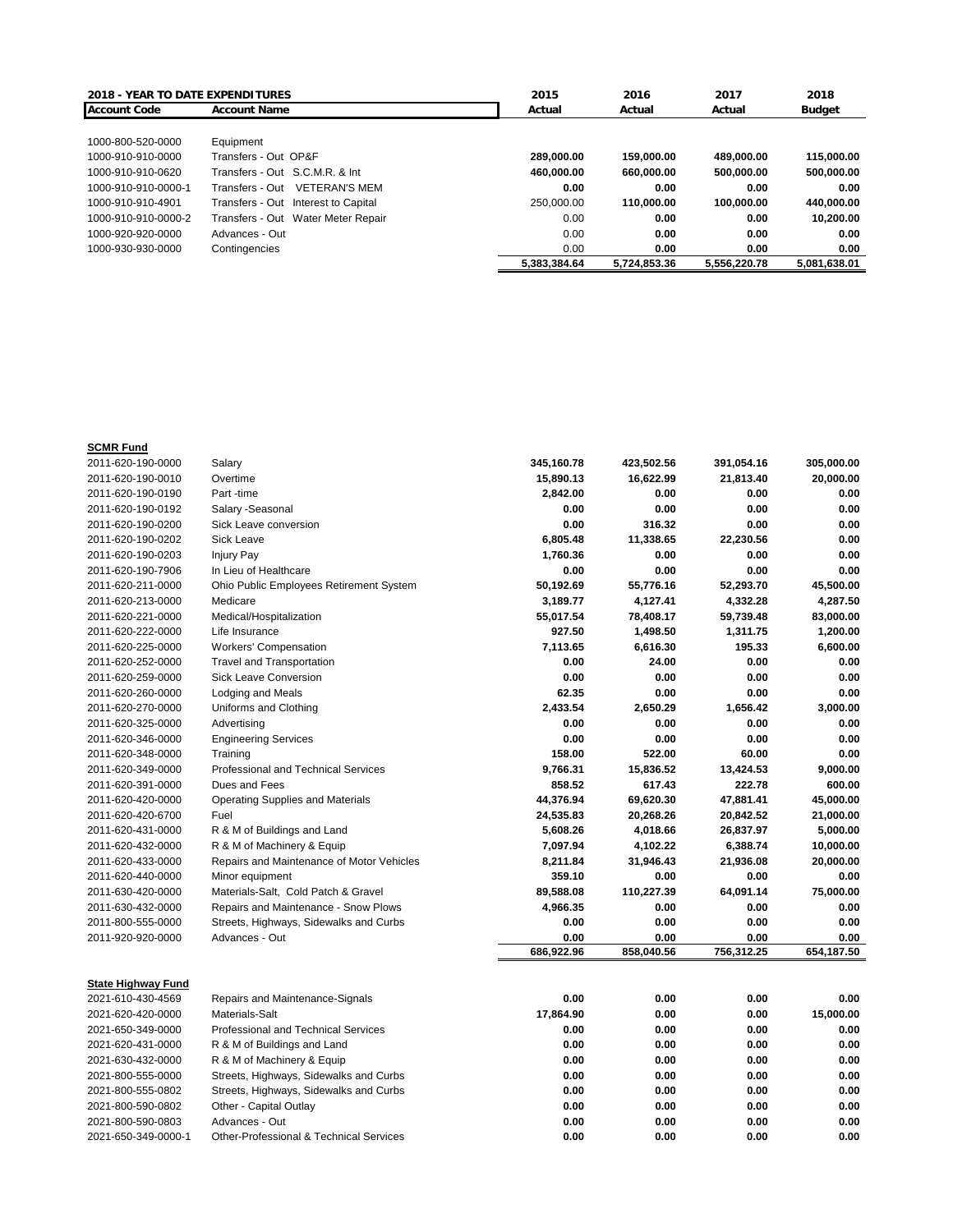| 2018 - YEAR TO DATE EXPENDITURES       |                                                                             | 2015                    | 2016                      | 2017              | 2018                      |
|----------------------------------------|-----------------------------------------------------------------------------|-------------------------|---------------------------|-------------------|---------------------------|
| <b>Account Code</b>                    | <b>Account Name</b>                                                         | Actual                  | Actual                    | Actual            | <b>Budget</b>             |
|                                        |                                                                             |                         |                           |                   |                           |
| 2021-800-555-0000-1                    | Streets, Highways, Sidewalks and Curbs                                      | 0.00                    | 0.00                      | 0.00              | 0.00                      |
|                                        |                                                                             |                         |                           |                   |                           |
|                                        |                                                                             | 17,864.90               | 0.00                      | 0.00              | 15,000.00                 |
| <b>Law Enforcement Trust Fund</b>      |                                                                             |                         |                           |                   |                           |
| 2091-110-100-0101                      | <b>Personal Services-DARE</b>                                               | 0.00                    | 0.00                      | 0.00              | 0.00                      |
| 2091-110-213-0000                      | Medicare                                                                    | 254.65                  | 0.00                      | 0.00              | 0.00                      |
| 2091-110-348-0000                      | Training                                                                    | 0.00                    | 0.00                      | 0.00              | 0.00                      |
| 2091-110-349-0102                      | Professional Services                                                       | 2,822.74                | 3,742.24                  | 3,105.30          | 3,000.00                  |
| 2091-110-420-0000                      | <b>Operating Supplies and Materials</b>                                     | 1,933.61                | 1,042.50                  | 666.34            | 1,000.00                  |
| 2091-110-420-0101                      | Operating Supplies and Materials-DARE                                       | 95.65                   | 0.00                      | 0.00              | 0.00                      |
| 2091-110-640-0000                      | Payment to Another Political Subdivision                                    | 0.00                    | 0.00                      | 0.00              | 0.00                      |
| 2091-800-520-0000                      | Equipment                                                                   | 0.00                    | 0.00                      | 0.00              | 0.00                      |
|                                        |                                                                             | 5,106.65                | 4,784.74                  | 3,771.64          | 4,000.00                  |
|                                        |                                                                             |                         |                           |                   |                           |
| <b>Motor Vehicle License Tax Fund</b>  |                                                                             |                         |                           |                   |                           |
| 2101-610-420-0000                      | <b>Operating Supplies and Materials</b>                                     | 0.00                    | 0.00                      | 0.00              | 0.00                      |
| 2101-760-431-0000                      | R & M of Buildings and Land                                                 | 0.00                    | 0.00                      | 0.00              | 0.00                      |
| 2101-760-432-0000                      | R & M of Machinery & Equip                                                  | 0.00                    | 0.00                      | 0.00              | 0.00                      |
| 2101-800-555-0000                      | Streets, Highways, Sidewalks and Curbs                                      | 0.00<br>0.00            | 0.00<br>0.00              | 0.00<br>0.00      | 0.00<br>0.00              |
|                                        |                                                                             |                         |                           |                   |                           |
| <b>Police Pension Fund</b>             |                                                                             |                         |                           |                   |                           |
| 2131-110-215-0000                      | Ohio Police and Fire Pension Fund                                           | 179,743.82              | 187,114.80                | 174,288.75        | 159,967.50                |
| 2131-110-344-0000                      | <b>Property Tax Collection Fees</b>                                         | 519.44                  | 535.75                    | 557.25            | 1,000.00                  |
| 2131-110-345-0000                      | <b>Election Expense</b>                                                     | 0.00                    | 0.00                      | 0.00              | 0.00                      |
| 2131-910-910-0000                      | Transfer out                                                                | 0.00                    | 0.00                      | 0.00              | 0.00                      |
|                                        |                                                                             | 180,263.26              | 187,650.55                | 174,846.00        | 160,967.50                |
| Water Meter & Repair Fund              |                                                                             |                         |                           |                   |                           |
| 2901-539-312-0000                      | Water and Sewage                                                            | 0.00                    | 0.00                      | 0.00              | 0.00                      |
| 2901-539-431-0000                      | R & M of Buildings and Land                                                 | 0.00                    | 0.00                      | 0.00              | 0.00                      |
| 2901-800-560-0000                      | <b>Utility Distribution Systems</b>                                         | 8,847.36                | 8,847.36                  | 10,371.88         | 10,371.88                 |
|                                        |                                                                             | 8,847.36                | 8,847.36                  | 10,371.88         | 10,371.88                 |
| <b>FEMA Fund</b>                       |                                                                             |                         |                           |                   |                           |
| 2902-110-420-0000                      | <b>Operating Supplies and Materials</b>                                     | 0.00                    | 0.00                      | 0.00              | 0.00                      |
|                                        |                                                                             | 0.00                    | 0.00                      | 0.00              | 0.00                      |
| <b>Mayor's Court Computer Fund</b>     |                                                                             |                         |                           |                   |                           |
| 2903-720-340-0000                      | Pro and Tech Services                                                       | 0.00                    | 0.00                      | 0.00              | 0.00                      |
| 2903-720-340-0853                      | <b>Technical &amp; Software</b>                                             | 0.00                    | 0.00                      | 0.00              | 0.00                      |
| 2903-720-394-0000                      | Machinery, Equipment & Furniture                                            | 0.00                    | 0.00                      | 0.00              | 0.00                      |
| 2903-720-410-0000                      | <b>Office Supplies</b>                                                      | 0.00                    | 0.00                      | 0.00              | 0.00                      |
| 2903-720-420-0001                      | Operating Supplies - Comm Diversion                                         | 0.00                    | 0.00                      | 0.00              | 0.00                      |
| 2903-720-600-0852                      | <b>Computers &amp; Supplies</b>                                             | 1,910.00                | 1,948.00                  | 2,246.37          | 3,000.00                  |
| 2903-800-520-0000                      | Equipment                                                                   | 0.00                    | 0.00                      | 0.00              | 0.00                      |
|                                        |                                                                             | 1,910.00                | 1,948.00                  | 2,246.37          | 3,000.00                  |
| <b>Special Bond Retirement Fund</b>    |                                                                             |                         |                           |                   |                           |
| 3101-740-344-0000                      | <b>Property Tax Collection Fees</b>                                         | 0.00                    | 0.00                      | 0.00              | 0.00                      |
| 3101-800-346-4905                      | Eng services -Dunham san sewer                                              | 0.00                    | 0.00                      | 0.00              | 0.00                      |
| 3101-850-710-0000                      | Principal                                                                   | 0.00                    | 0.00                      | 0.00              | 0.00                      |
| 3101-850-710-4905-1                    | Principal                                                                   | 0.00                    | 0.00                      | 1,720,000.00      | 0.00                      |
| 3101-850-720-0000                      | Interest                                                                    | 0.00                    | 0.00                      | 0.00              | 0.00                      |
| 3101-850-710-4905<br>3101-850-710-4906 | Principal-Dunham Rd Sanitary Sewer<br>Principal- Dunham Rd Water Main Rehab | 425,000.00<br>32,534.49 | 1,275,000.00<br>34,702.80 | 0.00<br>18,594.18 | 1,640,000.00<br>37,405.00 |
| 3101-850-720-4906                      | Interest                                                                    | 16,687.20               | 20,893.88                 | 36,087.05         | 37,360.00                 |
| 3101-850-790-0000                      | Other - Debt Service                                                        | 0.00                    | 4,726.26                  | 6,954.00          | 0.00                      |
| 3101-850-790-0000-1                    | Other - Debt Service                                                        | 0.00                    | 0.00                      | 0.00              | 0.00                      |
| 3101-850-790-4905                      | Other - Debt service                                                        | 0.00                    | 0.00                      | 0.00              | 0.00                      |
|                                        | <b>Walton Road</b>                                                          | 0.00                    | 0.00                      | 0.00              | 0.00                      |
|                                        | Alex/Dunham Traffic                                                         | 0.00                    | 0.00                      | 0.00              | 0.00                      |
|                                        |                                                                             | 474,221.69              | 1,335,322.94              | 1,781,635.23      | 1,714,765.00              |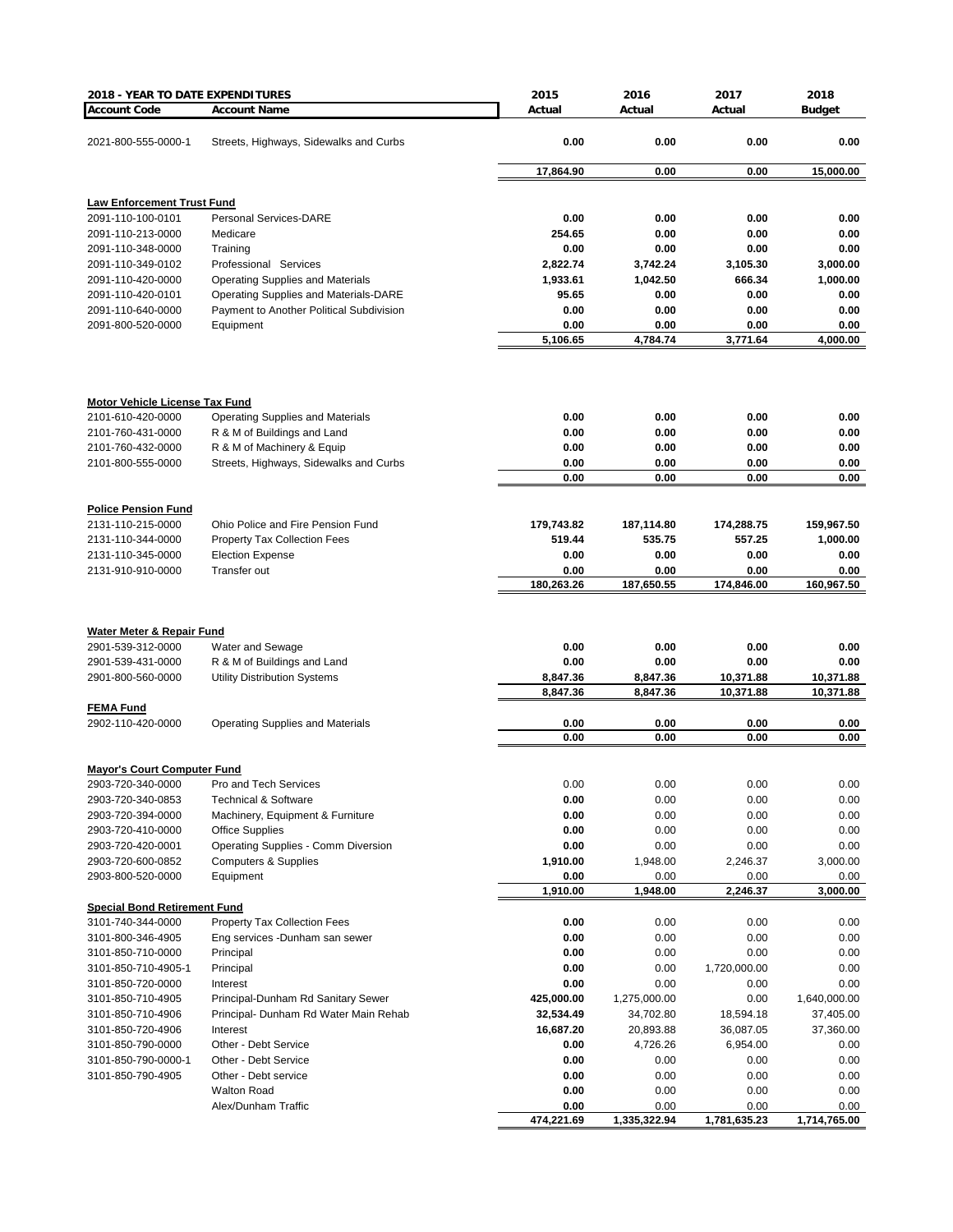| 2018 - YEAR TO DATE EXPENDITURES       |                                                              | 2015               | 2016                 | 2017                 | 2018             |
|----------------------------------------|--------------------------------------------------------------|--------------------|----------------------|----------------------|------------------|
| <b>Account Code</b>                    | <b>Account Name</b>                                          | Actual             | Actual               | Actual               | <b>Budget</b>    |
|                                        |                                                              |                    |                      |                      |                  |
| <b>Third Party Services</b>            |                                                              |                    |                      |                      |                  |
| 4101-790-620-3110                      | Senior Lawn Care & Benevolent Events                         | 0.00               | 0.00                 | 0.00                 | 0.00             |
| 4101-800-610-6589                      | <b>Deposits Refunded</b>                                     | 0.00               | 0.00                 | 0.00                 | 0.00             |
| 4101-800-620-0000                      | Deposits Applied                                             | 0.00               | 0.00                 | 0.00                 | 0.00             |
|                                        |                                                              | 0.00               | 0.00                 | 0.00                 | 0.00             |
|                                        |                                                              |                    |                      |                      |                  |
| <b>Issue I and II Capital Funds</b>    |                                                              |                    |                      |                      |                  |
| 4201-800-555-0000                      | Streets, Highways, Sidewalks and Curbs                       | 0.00               | 0.00                 | 0.00                 | 0.00             |
| 4201-800-560-4905                      | <b>Utility Distribution Systems</b>                          | 0.00               | 0.00                 | 0.00                 | 0.00             |
| 4201-800-560-4906                      | <b>Utility Distribution Systems</b>                          | 0.00               | 0.00                 | 0.00                 | 0.00             |
| 4201-920-920-0000                      | <b>Advances Out</b>                                          | 0.00               | 0.00                 | 0.00                 | 0.00             |
|                                        |                                                              | 0.00               | 0.00                 | 0.00                 | 0.00             |
|                                        |                                                              |                    |                      |                      |                  |
| <b>Capital Improvements Fund</b>       |                                                              |                    |                      |                      |                  |
| 4901-410-610-0000                      | <b>Deposits Refunded</b>                                     | 0.00               | 0.00                 | 0.00                 | 0.00             |
| 4901-800-312-0000                      | Water & sewage                                               | 0.00               | 0.00                 | 0.00                 | 0.00             |
| 4901-800-325-0000                      | Advertising                                                  | 1,001.00           | 1,522.41             | 449.32               | 0.00             |
| 4901-800-346-0000                      | <b>Engineering Services</b>                                  | 0.00               | 0.00                 | 0.00                 | 0.00             |
| 4901-800-349-0000                      | Other- Pro services                                          | 251,396.71         | 242,479.88           | 133,830.78           | 105,000.00       |
| 4901-800-420-0480                      | Advertising                                                  | 0.00               | 0.00                 | 0.00                 | 0.00             |
| 4901-800-433-0000                      | Repairs and Main. Of Motor Vehicles                          | 0.00               | 0.00                 | 15,300.00            | 0.00             |
| 4901-800-510-0000                      | Land and Land Improvements                                   | 3,072,671.09       | 379,182.97           | 63,240.48            | 0.00             |
| 4901-800-510-0489                      | Land and Land Imp Sagamore Creek                             | 0.00               | 0.00                 | 0.00                 | 0.00             |
| 4901-800-510-0491                      | Land and Land Improvements-Egbert Rd                         | 0.00               | 0.00                 | 0.00                 | 0.00             |
| 4901-800-520-0000                      | Equipment                                                    | 3,783.00           | 13,315.23            | 18,973.06            | 0.00             |
| 4901-800-520-0480                      | Equipment                                                    | 0.00               | 0.00                 | 0.00                 | 0.00             |
| 4901-800-520-0481                      | Equipment-Police                                             | 0.00               | 0.00                 | 0.00                 | 0.00             |
| 4901-800-520-0483                      | Equipment                                                    | 0.00               | 0.00                 | 0.00                 | 0.00             |
| 4901-800-520-0484                      | Equipment-Service Dept                                       | 0.00               | 0.00                 | 0.00                 | 0.00             |
| 4901-800-520-0487                      | Equipment- Finance Computer Upgrade                          | 0.00               | 0.00                 | 0.00                 | 0.00             |
| 4901-800-530-0000                      | Buildings & Structures- Toiletry & Sinks                     | 5,928.00           | 463,805.50           | 107,348.41           | 0.00             |
| 4901-800-530-0000-1                    | <b>Buildings and Other Structures</b>                        | 0.00               | 0.00                 | 0.00                 | 0.00             |
| 4901-800-530-5896<br>4901-800-540-0000 | <b>Buildings and Other Structures</b>                        | 0.00               | 0.00                 | 0.00                 | 0.00             |
|                                        | Machinery, and Equip-<br>Equipment- Finance Computer Upgrade | 2,847.87<br>0.00   | 0.00<br>0.00         | 2,650.00<br>0.00     | 0.00<br>0.00     |
| 4901-800-540-0487<br>4901-800-550-0000 | Motor Vehicles - Recreation                                  | 18,698.87          | 5,819.12             | 0.00                 | 0.00             |
| 4901-800-550-0000-1                    | Motor Vehicles - Road Dept                                   | 0.00               | 0.00                 | 0.00                 | 0.00             |
| 4901-800-550-0488                      | Motor Vehicles- POLICE                                       | 0.00               | 0.00                 | 122,374.26           | 0.00             |
| 4901-800-555-0000                      | Streets, Highways, Sidewalks and Curbs                       | 13,115.11          | 219,069.82           | 51,741.20            | 440,000.00       |
| 4901-800-555-6202                      | Streets, Highways, Sidewalks and Curbs (Storm Sewers)        | 21,581.83          | 0.00                 | 71,343.93            | 0.00             |
| 4901-800-560-0000                      | <b>Utility Distribution Systems</b>                          | 1,802.88           | 147.50               | 0.00                 | 0.00             |
| 4901-800-560-0803                      | Utility Systems-Alexander Storm Sewer                        | 0.00               | 0.00                 | 0.00                 | 0.00             |
| 4901-800-560-4905                      | Utility Systems-Dunham Rd Sanitary                           | 0.00               | 0.00                 | 0.00                 | 0.00             |
| 4901-800-560-4906                      | Utility Systems-Dunham Rd Water Main                         | 0.00               | 0.00                 | 0.00                 | 0.00             |
| 4901-800-560-4908                      | Utility Systems-Dunham Rd Resurfacing                        | 0.00               | 0.00                 | 0.00                 | 0.00             |
| 4901-800-690-0000                      | Other - Engineering                                          | 0.00               | 0.00                 | 0.00                 | 0.00             |
| 4901-800-690-0801                      | <b>Other Capital</b><br>Culvert                              | 0.00               | 0.00                 | 0.00                 | 0.00             |
| 4901-800-690-6523                      | Other- Storm damage                                          | 0.00               | 0.00                 | 0.00                 | 0.00             |
| 4901-990-990-0000                      | Other - Other Financing Uses                                 | 0.00               | 2,221.74             | 0.00                 | 0.00             |
| 4901-910-910-0000                      | Transfers - Out (Debt Service)                               | 100,000.00         | 170,000.00           | 50,000.00            | 70,000.00        |
| 4901-920-920-0000                      | Advances Out (capital Lease)                                 | 0.00               | 0.00                 | 0.00                 | 0.00             |
|                                        |                                                              | 3,492,826.36       | 1,497,564.17         | 637,251.44           | 615,000.00       |
| <b>Veteran's Memorial Fund</b>         |                                                              |                    |                      |                      |                  |
| 4902-800-349-0000                      | <b>Professional Services</b>                                 | 2,067.99           | 573.00               | 308.36               | 0.00             |
| 4902-800-530-0000                      | <b>Buildings and Other Structures</b>                        | 937.48<br>3,005.47 | 1,237.50<br>1,810.50 | 2,782.43<br>3,090.79 | 500.00<br>500.00 |
|                                        |                                                              |                    |                      |                      |                  |
| <b>Building Bond Fund</b>              |                                                              |                    |                      |                      |                  |
| 7001-410-610-0000                      | <b>Deposits Refunded</b>                                     | 0.00               | 0.00                 | 0.00                 | 0.00             |
| 7001-910-910-0000                      | Transfers - Out                                              | 0.00               | 0.00                 | 0.00                 | 0.00             |
|                                        |                                                              | 0.00               | 0.00                 | 0.00                 | 0.00             |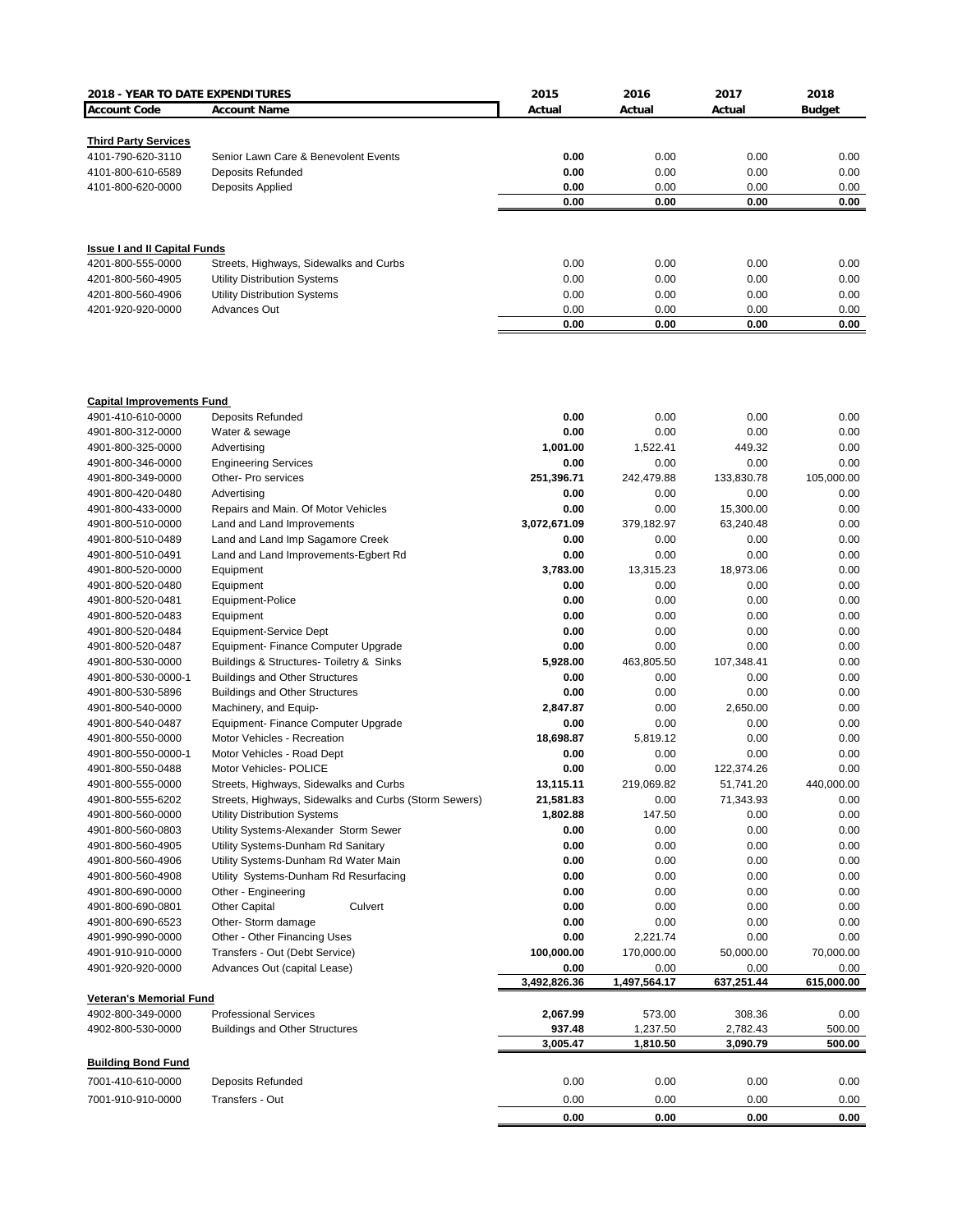| 2018 - YEAR TO DATE EXPENDITURES        |                                           | 2015                   | 2016                   | 2017                   | 2018          |
|-----------------------------------------|-------------------------------------------|------------------------|------------------------|------------------------|---------------|
| <b>Account Code</b>                     | <b>Account Name</b>                       | Actual                 | Actual                 | Actual                 | <b>Budget</b> |
|                                         |                                           |                        |                        |                        |               |
| <b>Unclaimed Monies Fund</b>            |                                           |                        |                        |                        |               |
| 9101-790-690-0000                       | Other - Other                             | 0.00                   | 0.00                   | 0.00                   | 0.00          |
|                                         |                                           | 0.00                   | 0.00                   | 0.00                   | $0.00\,$      |
| <b>Unclaimed Monies Fund</b>            |                                           |                        |                        |                        |               |
| 9901-410-610-0000                       | <b>Deposits Refunded</b>                  | 0.00                   | 7,545.76               | 2,050.00               | 0.00          |
| 9901-410-620-0000                       | <b>Deposits Applied</b>                   | 0.00                   | 0.00                   | 0.00                   | 0.00          |
| 9901-790-690-0000                       | Other - Other                             | 0.00                   | 0.00                   | 0.00                   | 0.00          |
| 9901-790-690-3110                       | <b>Other-Senior Services</b>              | 0.00                   | 0.00                   | 0.00                   | 0.00          |
|                                         |                                           | 0.00                   |                        |                        |               |
| <b>Mayor's Court</b>                    |                                           | 0.00                   |                        |                        |               |
| 9902-720-620-0000                       | <b>Deposits Applied</b>                   | 0.00                   | 300,544.31             | 303,999.33             | 0.00          |
|                                         |                                           |                        |                        |                        |               |
| <b>Second Party Service</b>             |                                           |                        |                        |                        |               |
| 9903-110-349-0013                       | Professional Serv - Animal Fund           | 200.00                 | 520.00                 | 585.00                 | 0.00          |
| 9903-310-420-0007                       | Operating Exp. Benevolent Fund General    | 433.81                 | 731.99                 | 422.62                 | 0.00          |
| 9903-310-420-0008                       | Operating Exp. Benevolent Fund Events     | 455.46                 | 0.00                   | 0.00                   | 0.00          |
| 9903-730-620-3110                       | <b>Deposits Applied (Senior Services)</b> | 38,686.50<br>39,775.77 | 32,244.00<br>33,495.99 | 33,813.00<br>34,820.62 | 0.00<br>0.00  |
|                                         |                                           |                        |                        |                        |               |
| <b>Walton Hills/Sagamore Hills JEDD</b> |                                           |                        |                        |                        |               |
| 9904-790-640-0000                       | Payment to another political subdivision  |                        | 368,751.61             | 352,172.15             | 400,000.00    |
| 9904-910-910-0000                       | Transfers - Out                           |                        | 391,560.99             | 485,788.60             | 400,000.00    |
|                                         |                                           |                        | 760,312.60             | 837,960.75             | 800,000.00    |
|                                         |                                           |                        |                        |                        |               |
|                                         | <b>TOTALS</b>                             | 10,600,583.12          | 10,722,720.84          | 10,104,577.08          | 9,059,429.89  |
|                                         | Payroll Infringes                         | 3,368,424.46           |                        | 3,311,752.74           | 3,046,199.63  |
|                                         |                                           |                        |                        | 8,918,217.74           | 9,105,324.40  |
|                                         |                                           |                        |                        | 10,104,577.08          | 9,059,429.89  |
|                                         |                                           |                        |                        | (1, 186, 359.34)       | 45,894.51     |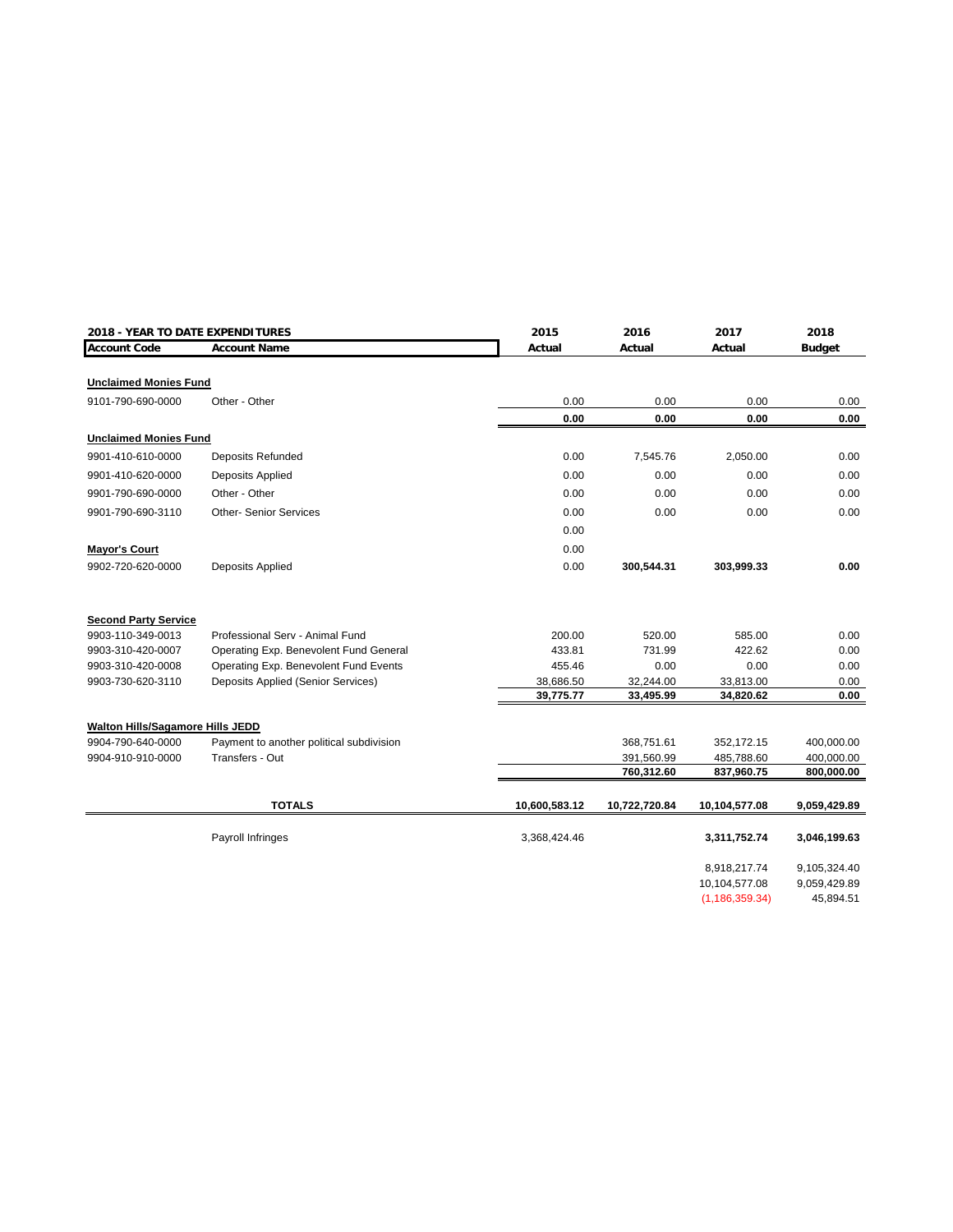| Actual     |
|------------|
|            |
|            |
| 673,282.27 |
| 0.00       |
| 13,555.44  |
| 146,740.36 |
| 3,553.92   |
| 102,394.27 |
| 16,346.28  |
| 132,483.91 |
| 15,550.00  |
| 824.99     |
| 5,250.00   |
| 218.40     |
| 0.00       |
| 0.00       |
| 2,829.92   |
| 0.00       |
| 1,389.05   |
| 0.00       |
| 0.00       |
| 13,983.54  |
| 38,008.55  |
| 11,728.40  |
| 3,995.13   |
| 0.00       |
| 120,540.41 |
| 34,757.68  |
| 4,369.50   |
| 630.00     |
| 8,546.33   |
| 3,176.18   |
| 0.00       |
| 1,073.48   |
| 0.00       |
| 0.00       |
| 10.00      |
| 324.21     |
| 14,417.88  |
| 0.00       |
| 0.00       |
| 3,616.18   |
| 1,346.37   |
| 0.00       |
| 2,209.97   |
| 0.00       |
| 4,228.27   |
| 1,116.73   |
| 454.99     |
| 6,000.00   |
| 3,251.08   |
| 7,038.96   |
| 0.00       |
| 26,148.14  |
| 0.00       |
|            |
| 0.00       |
| 3,371.57   |
| 14,484.70  |
| 0.00       |
| 71.64      |
| 4,172.14   |
| 0.00       |
| 0.00       |
| 0.00       |
| 19,215.42  |

**2018**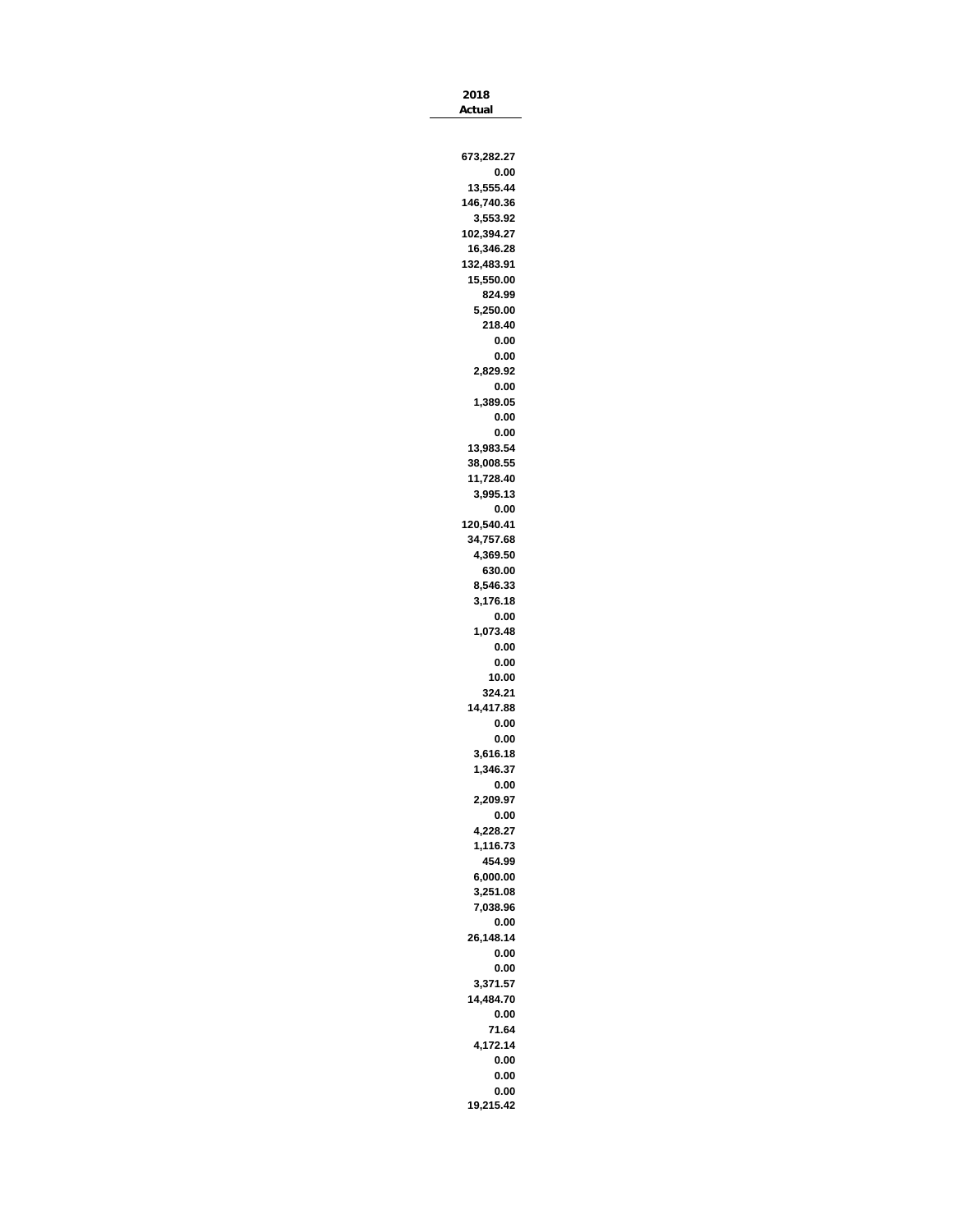**2018 Actual**

**0.00 0.00 513,347.00 0.00 3,500.00 0.00 0.00 1,212.25 9,397.72 43,711.63 561.92 27,843.69 15,118.78 11,570.64 0.00 1,257.49 859.14 0.00 0.00 0.00 0.00 0.00 0.00 2,184.31 0.00 1,273.59 0.00 11,710.98 634.03 9,813.21 7,232.94 0.00 0.00 0.00 0.00 129.47 68.01 18,000.00 1,555.80 1,040.26 5,471.57 2,477.87 80.58 3,247.75 517.73 2,234.35 20.96 0.00 1,009.98 100.00 11,307.66 0.00 0.00**

**0.00 0.00**

> **0.00 0.00**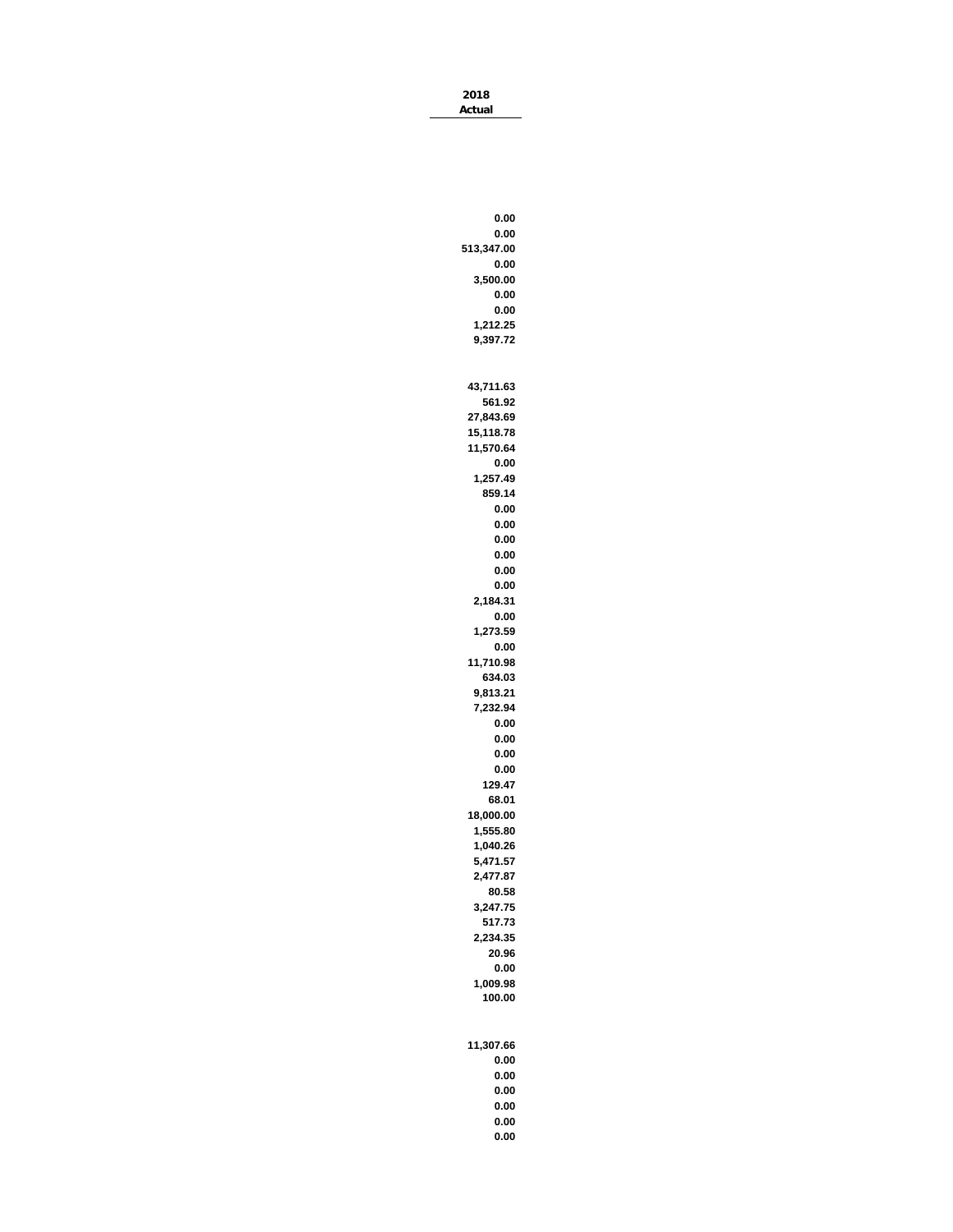| 2018   |  |
|--------|--|
| Actual |  |
|        |  |

**9,015.10 164.01**

| 0.00               |
|--------------------|
| 0.00               |
| 211.14             |
| 0.00               |
| 0.00               |
| 0.00               |
| 0.00               |
| 0.00               |
| 0.00               |
| 15,633.50          |
| 279.38             |
| 0.00               |
| 0.00               |
| 135.97             |
| 867.60             |
| 0.99               |
| 0.00               |
| 0.00<br>0.00       |
|                    |
|                    |
| 16,557.66          |
| 2,097.31           |
| 240.03             |
| 133.40             |
| 0.00               |
| 0.00               |
| 0.00               |
|                    |
|                    |
|                    |
|                    |
| 69,706.41          |
| 18,158.33          |
| 3,695.82<br>843.05 |
| 0.00               |
| 0.00               |
| 128,284.99         |
| 3,895.86           |
| 19,394.94          |
| 20,681.67          |
|                    |
|                    |
| 42,915.43          |
| 3,201.43           |
| 0.00               |
| 0.00               |
| 0.00               |
| 4,997.10           |
| 6,549.75           |
| 712.51             |
| 15,010.69          |
| 195.00             |
| 812.09             |
| 0.00               |
| 0.00               |
| 2,461.09           |
| 0.00               |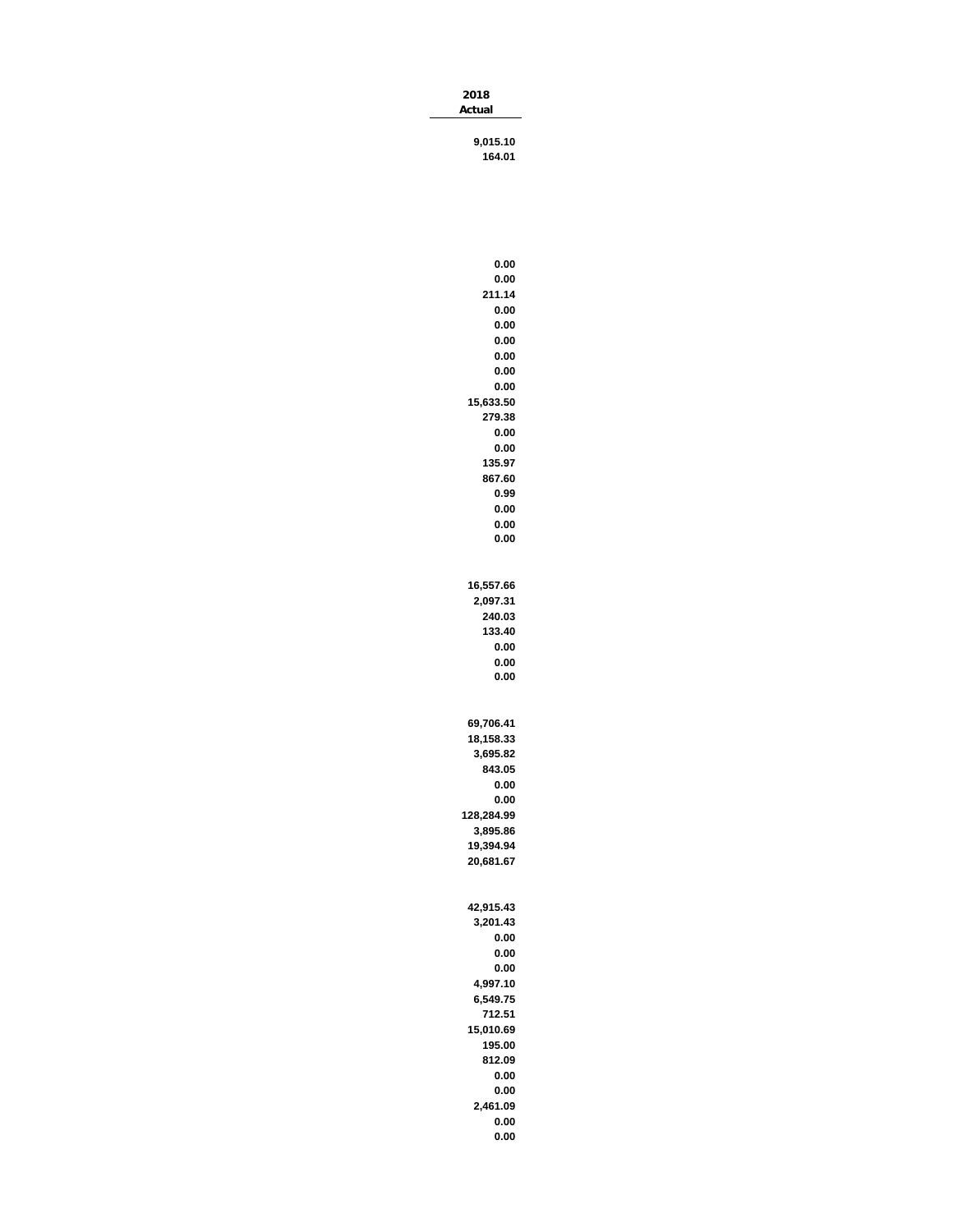| 2018     |
|----------|
| Actual   |
|          |
| 0.00     |
| 3,995.00 |
| 0.00     |
|          |

**547.94**

|           | 0.00         |
|-----------|--------------|
|           | 8,099.20     |
|           | 0.00         |
| 47,964.93 |              |
|           | 0.00         |
|           | 0.00         |
|           | 1,884.56     |
|           | 0.00         |
|           | 0.00         |
|           | 0.00         |
|           | 0.00         |
|           | 0.00         |
|           | 0.00         |
|           | 0.00         |
|           | 0.00         |
|           | 0.00         |
|           | 0.00         |
|           | 0.00         |
|           | 0.00         |
|           | 0.00         |
|           | 0.00         |
|           | 0.00         |
|           | 5.859.69     |
|           |              |
|           |              |
| 46,700.44 |              |
|           | 0.00         |
|           |              |
|           |              |
|           | 7,378.39     |
|           | 674.05       |
| 11,068.74 |              |
|           | 165.00       |
|           | 485.41       |
|           | 530.35       |
|           | 0.00         |
|           | 1,611.98     |
|           | 0.00         |
|           | 0.00         |
|           | 0.00         |
|           | 0.00         |
| 1         | 083.98       |
|           | 0.00         |
|           | 0.00         |
|           | 0.00         |
|           | 0.00         |
|           |              |
|           |              |
| 53,123.21 |              |
|           | 6,796.51     |
|           | 0.00         |
|           | 770.25       |
|           | 537.83       |
|           | 0.00         |
|           | 0.00         |
|           | 0.00<br>0.00 |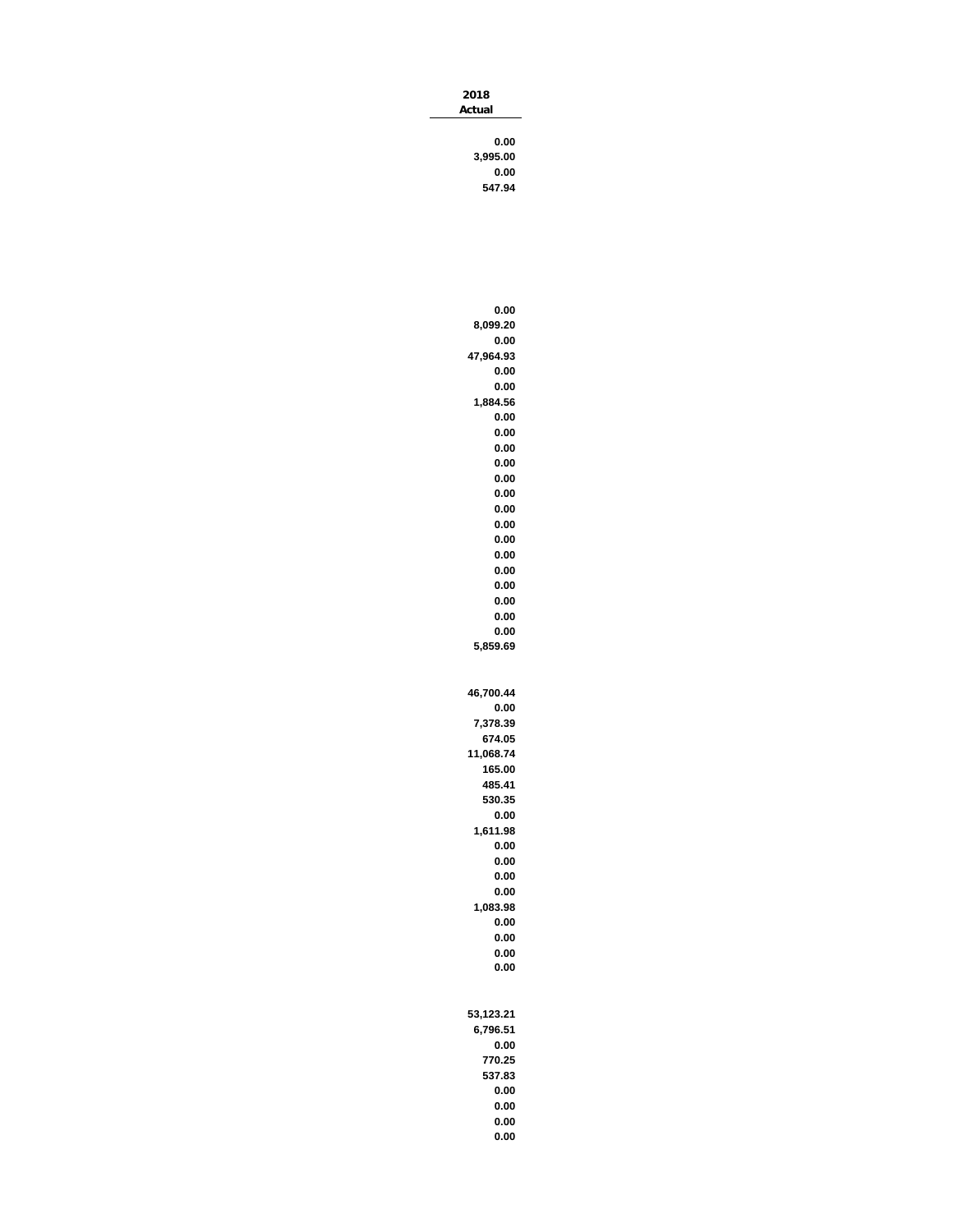| 2018<br>Actual                                                                                                                                                                                                                                                      |  |
|---------------------------------------------------------------------------------------------------------------------------------------------------------------------------------------------------------------------------------------------------------------------|--|
| 0.00<br>0.00<br>0.00<br>0.00<br>0.00<br>0.00<br>0.00<br>0.00<br>0.00<br>0.00                                                                                                                                                                                        |  |
| 19,384.68<br>11,075.00<br>34,292.40<br>0.00<br>0.00<br>0.00<br>0.00<br>6,799.35<br>885.14<br>19,264.17<br>0.00<br>571.60<br>1,179.00<br>0.00<br>0.00<br>0.00<br>0.00<br>180.00<br>0.00<br>0.00<br>75.00<br>0.00<br>0.00<br>0.00<br>3,893.99<br>0.00<br>0.00<br>0.00 |  |
| 1.690.00<br>2,270.00<br>0.00<br>235.20<br>196.70<br>23.07<br>34.38<br>53.47<br>35.45<br>0.00<br>0.00<br>0.00<br>0.00                                                                                                                                                |  |
| 16,461.50<br>2,394.00<br>50,000.00<br>0.00<br>0.00<br>0.00                                                                                                                                                                                                          |  |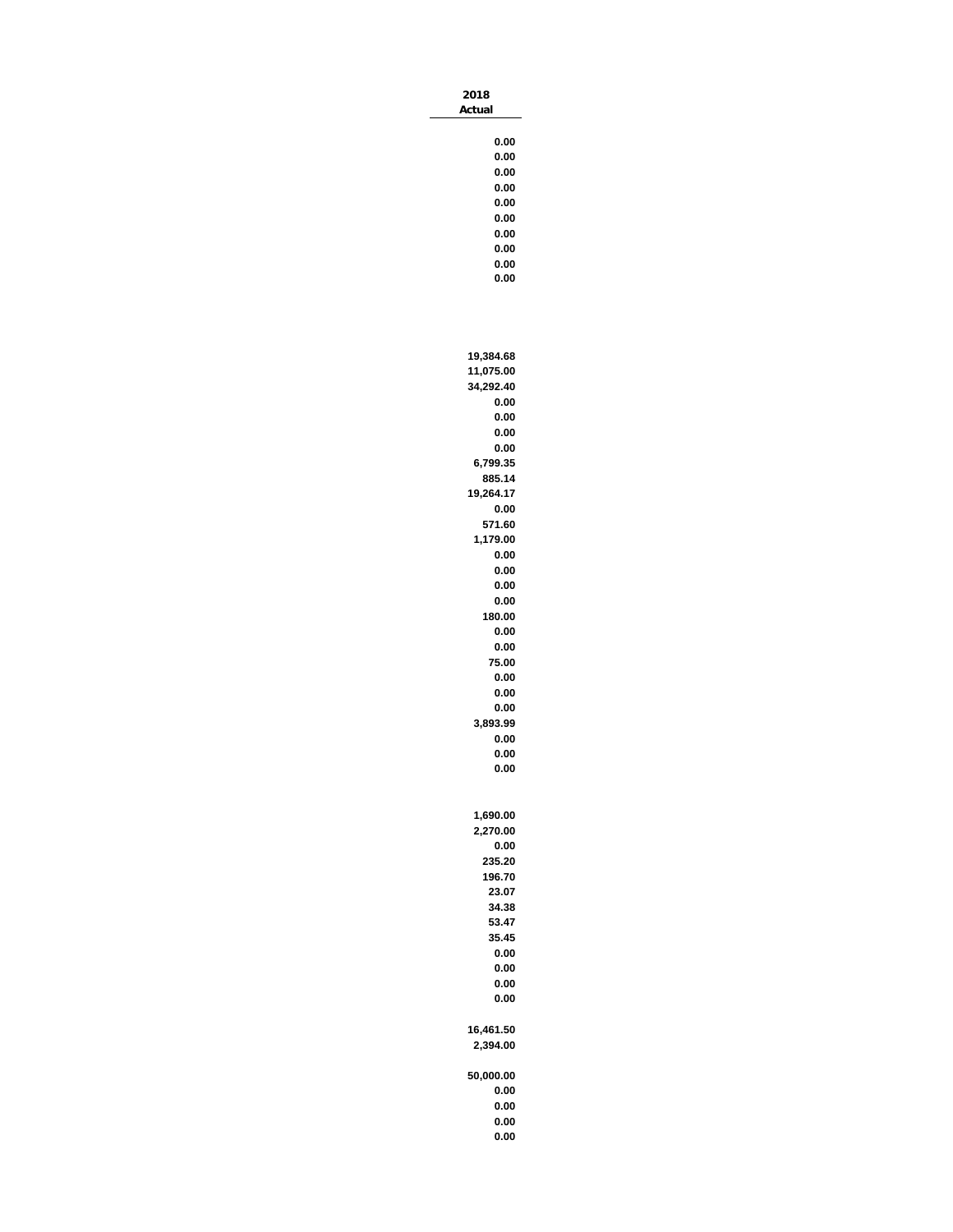| 2018   |
|--------|
| Actual |
|        |
| 0.00   |
| 0.00   |
| 0.00   |
| 452.59 |
| 701.09 |
| 0.00   |

**9,675.00**

| 0.00                  |
|-----------------------|
| 0.00                  |
| 24.30                 |
| 0.00                  |
| 0.00                  |
| 1,978.45              |
| 0.00                  |
| 0.00                  |
| 0.00                  |
| 0.00                  |
| 0.00                  |
| 71,386.70             |
|                       |
|                       |
| 125,815.13            |
| 0.00                  |
| 8,196.85              |
| 0.00                  |
| 0.00                  |
| 3,624.46              |
| 0.00                  |
| 17,103.32             |
| 1,884.25<br>38,367.76 |
| 705.00                |
| 944.60                |
| 1,591.22              |
| 16.00                 |
| 245.07                |
| 3,166.80              |
| 1,044.00              |
| 1,823.81              |
| 0.00                  |
| 822.22                |
| 0.00                  |
| 7,595.02              |
| 165.00                |
| 143,281.24            |
| 28,238.00             |
| 7,919.83              |
| 2,220.00              |
| 3,559.16              |
| 3,004.48              |
| 2,364.41              |
| 393.97                |
| 0.00                  |
| 0.00                  |
| 9.62                  |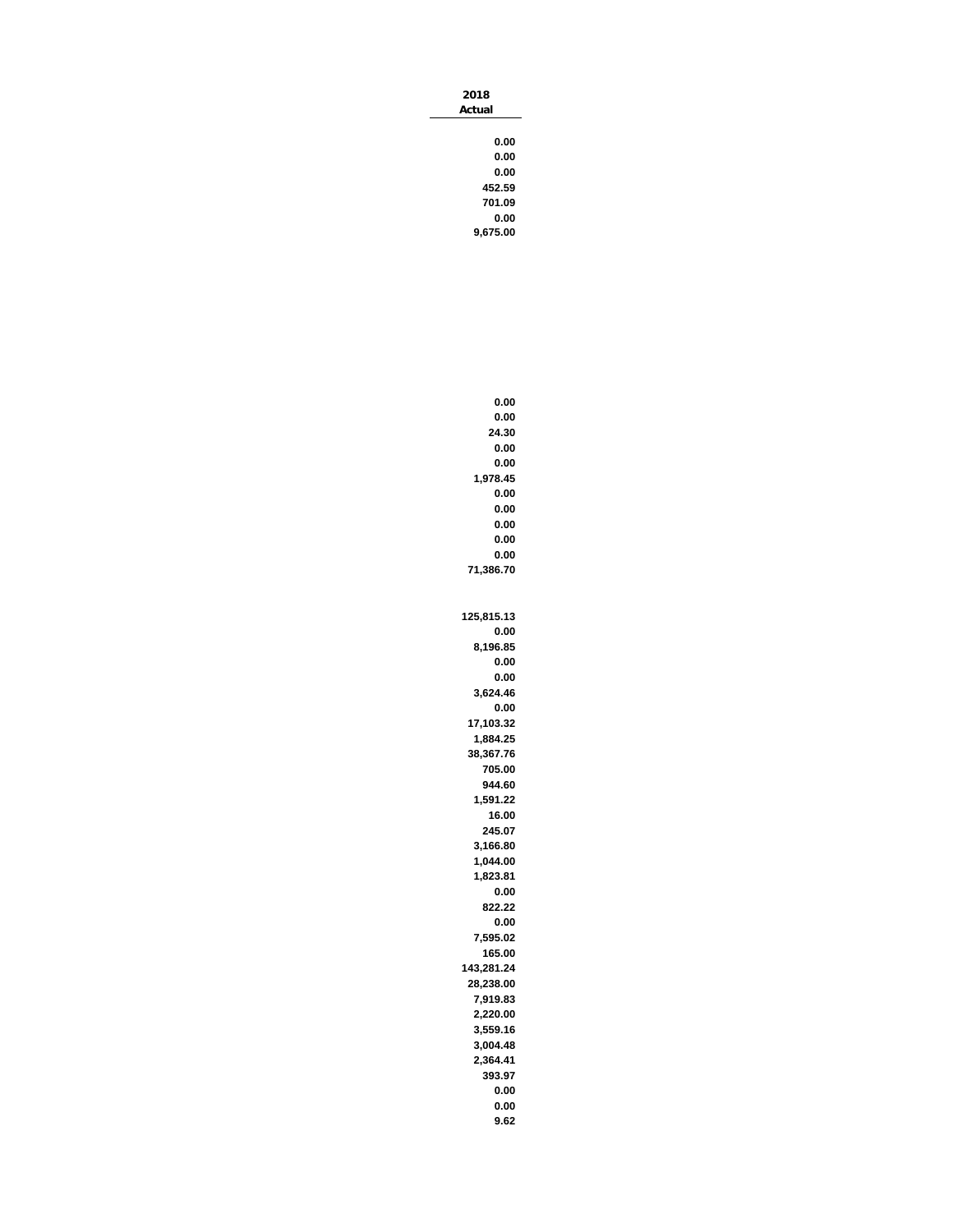| 303,642.33 |
|------------|
| 21,625.23  |
| 0.00       |
| 0.00       |
| 0.00       |
| 5,841.79   |
| 0.00       |
| 0.00       |
| 34,671.31  |
| 3,717.10   |
| 89,629.37  |
| 1,110.00   |
| 2,554.27   |
| 0.00       |
| 0.00       |
| 0.00       |
| 706.86     |
| 0.00       |
| 0.00       |
| 180.00     |
| 6,704.16   |
| 346.56     |
| 13,137.98  |
| 19,071.45  |
| 2,076.84   |
| 27,261.13  |
| 9,650.46   |
| 0.00       |
| 63,583.10  |
| 0.00       |
| 2,980.00   |
| 0.00       |
| 608,489.94 |
|            |
|            |
| 0.00       |

**0.00 0.00 0.00 0.00 0.00 0.00 0.00 0.00 0.00**

| Actual       |
|--------------|
|              |
|              |
| 125,200.00   |
| 500,000.00   |
| 0.00         |
| 100,000.00   |
| 0.00         |
| 0.00         |
| 0.00         |
| 4.145.840.73 |
|              |

**2018**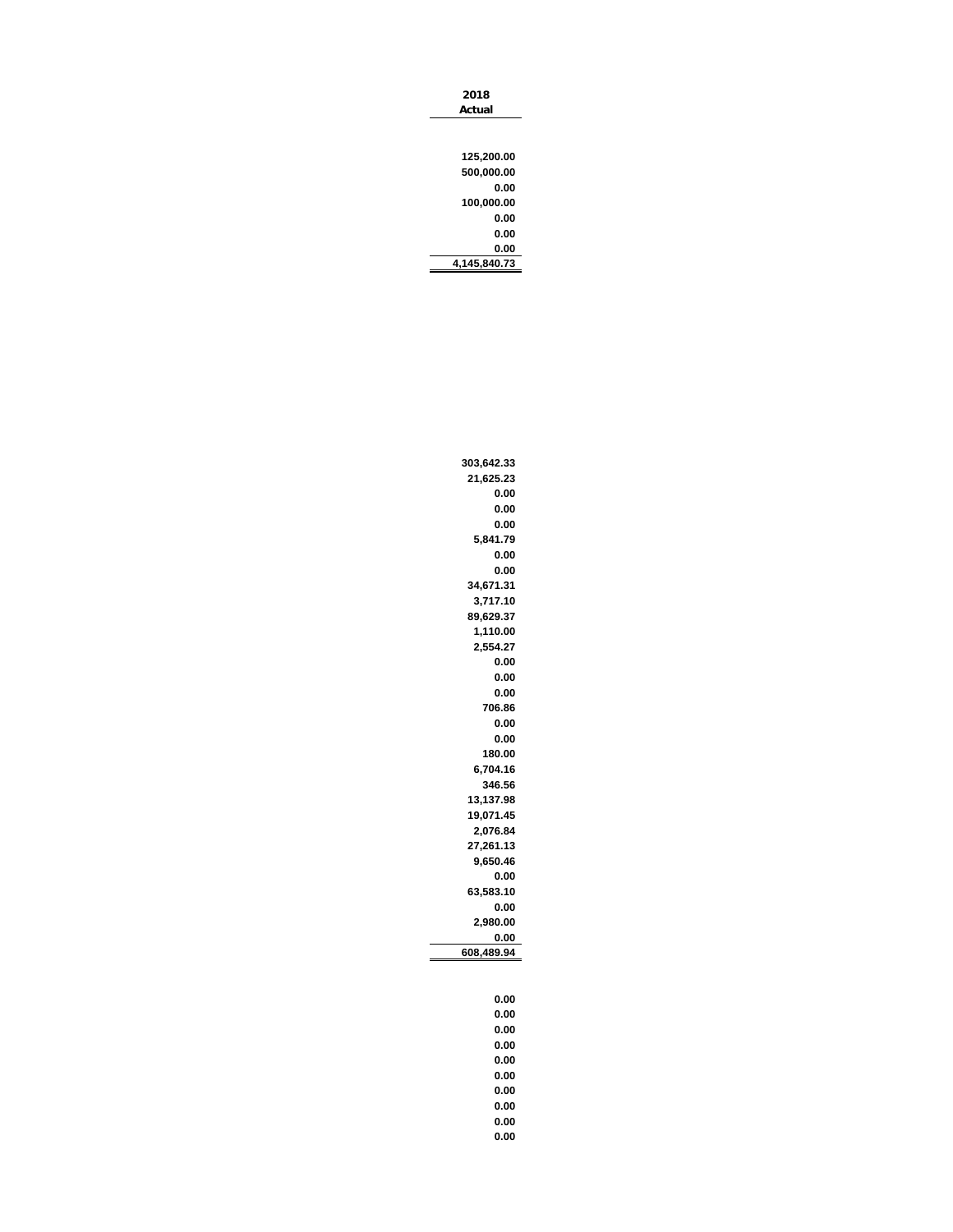| 2018<br>Actual         |
|------------------------|
| 0.00                   |
| 0.00                   |
|                        |
| 0.00<br>0.00           |
| 0.00<br>2,379.62       |
| 0.00                   |
| 0.00<br>0.00           |
| 0.00<br>2,379.62       |
|                        |
| 0.00                   |
| 0.00                   |
| 0.00<br>0.00           |
| 0.00                   |
| 140,677.20             |
| 582.93<br>0.00         |
| 0.00<br>141,260.13     |
| 0.00<br>0.00           |
| 10,371.88<br>10,371.88 |
| 0.00                   |
| 0.00                   |
| 0.00                   |
| 0.00                   |
| 0.00<br>0.00           |
| 0.00<br>2,026.00       |
| 0.00                   |
| ,026.00                |
| 0.00<br>0.00           |
| 0.00                   |
| 0.00<br>0.00           |
| 0.00<br>40,562.46      |
| 0.00                   |
| 0.00<br>0.00           |
| 0.00                   |
| 0.00<br>0.00           |

**40,562.46**

à.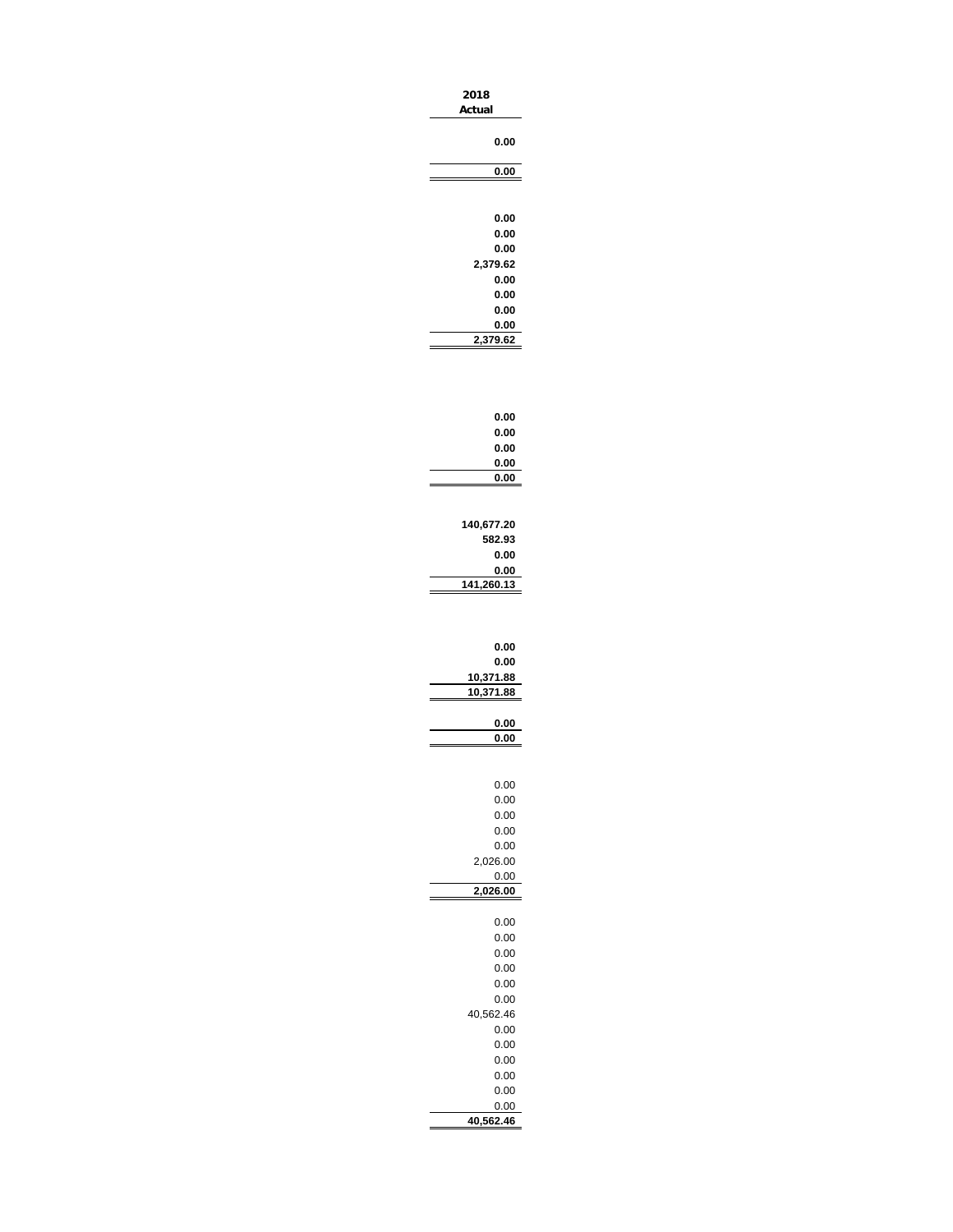| 2018<br>Actual |      |
|----------------|------|
|                |      |
|                | 0.00 |
|                | 0.00 |
|                | 0.00 |
|                | 0.00 |
|                |      |
|                |      |
|                |      |
|                | 0.00 |
|                | 0.00 |
|                | 0.00 |
|                | 0.00 |
|                | 0.00 |

à.

| 0.00             |
|------------------|
| 0.00             |
| 0.00             |
| 0.00             |
| 59,390.50        |
| 0.00             |
| 0.00             |
| 0.00             |
| 0.00             |
| 0.00             |
| 949.50           |
| 0.00             |
| 0.00             |
| 0.00             |
| 0.00             |
| 0.00             |
| 1,615.00         |
| 0.00             |
| 0.00<br>0.00     |
| 0.00             |
| 0.00             |
| 0.00             |
| 0.00             |
| 11,450.00        |
| 5,810.35         |
| 0.00             |
| 0.00             |
| 0.00             |
| 0.00             |
| 0.00             |
| 0.00             |
| 0.00             |
| 0.00             |
| 0.00             |
| 70,000.00        |
| 0.00             |
| 149<br>,215.35   |
|                  |
| 110.00           |
| 116.12<br>226.12 |
|                  |
|                  |
| 0.00             |
| 0.00             |
| 0.00             |